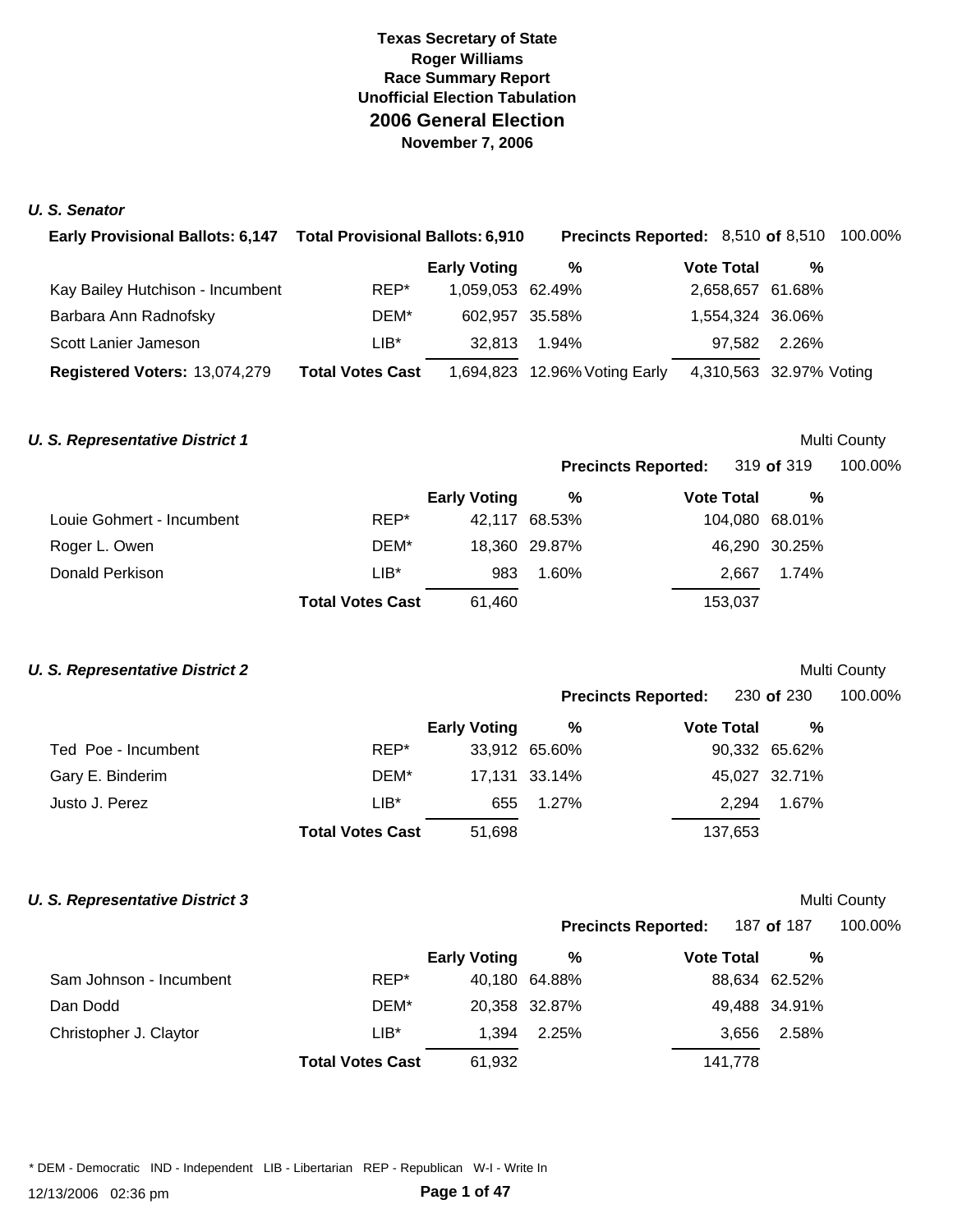#### **U. S. Representative District 4 Multi County 6 and 2009 Multi County 6 and 2009 Multi County 6 and 2009 Multi County 6 and 2009**

|                           |                         |                     |               | <b>Precincts Reported:</b> | 366 of 366     | 100.00% |
|---------------------------|-------------------------|---------------------|---------------|----------------------------|----------------|---------|
|                           |                         | <b>Early Voting</b> | %             | <b>Vote Total</b>          | %              |         |
| Ralph M. Hall - Incumbent | REP*                    |                     | 35,591 65.03% |                            | 106,268 64.55% |         |
| Glenn Melancon            | DEM*                    |                     | 18,141 33.15% |                            | 54,892 33.34%  |         |
| Kurt G. Helm              | $LIB*$                  | 997                 | 1.82%         | 3.481                      | 2.11%          |         |
|                           | <b>Total Votes Cast</b> | 54,729              |               | 164.641                    |                |         |
|                           |                         |                     |               |                            |                |         |

#### **U. S. Representative District 5 Multi County Multi County Multi County**

**Precincts Reported:** 272 **of** 272 100.00%

|  |  |  | 1 VV.VV 70 |  |
|--|--|--|------------|--|
|  |  |  |            |  |
|  |  |  |            |  |

|                            |                         | <b>Early Voting</b> | %             | <b>Vote Total</b> | %             |
|----------------------------|-------------------------|---------------------|---------------|-------------------|---------------|
| Jeb Hensarling - Incumbent | REP*                    |                     | 33,800 63.60% |                   | 85,081 61.68% |
| Charlie Thompson           | DEM*                    |                     | 18.197 34.24% |                   | 49,253 35.70% |
| Mike Nelson                | $LIB*$                  |                     | 1.151 2.17%   |                   | 3.616 2.62%   |
|                            | <b>Total Votes Cast</b> | 53,148              |               | 137,950           |               |

#### **U. S. Representative District 6 Multi County Multi County Multi County**

|                           |                         |                     |               | Precincts Reported: 311 of 311 |                | 100.00% |
|---------------------------|-------------------------|---------------------|---------------|--------------------------------|----------------|---------|
|                           |                         | <b>Early Voting</b> | %             | <b>Vote Total</b>              | %              |         |
| Joe L. Barton - Incumbent | REP*                    |                     | 34,416 60.56% |                                | 91,888 60.46%  |         |
| David T. Harris           | DEM*                    |                     | 21,104 37.14% |                                | 56,342 37.07%  |         |
| Carl Nulsen               | $LIB*$                  | 1.305               | 2.30%         |                                | 2.46%<br>3.739 |         |
|                           | <b>Total Votes Cast</b> | 56,825              |               | 151,969                        |                |         |

## **U. S. Representative District 7** Single County

## **Precincts Reported:** 182 **of** 182 100.00%

|                            |                         | <b>Early Voting</b> | %             | <b>Vote Total</b> | %             |  |
|----------------------------|-------------------------|---------------------|---------------|-------------------|---------------|--|
| John Culberson - Incumbent | REP*                    |                     | 27,256 58.53% |                   | 98,761 59.19% |  |
| Jim Henley                 | DEM*                    |                     | 18,477 39.68% |                   | 64,170 38.46% |  |
| Drew Parks                 | $LIB*$                  | 837                 | $1.80\%$      | 3.921             | 2.35%         |  |
|                            | <b>Total Votes Cast</b> | 46,570              |               | 166,852           |               |  |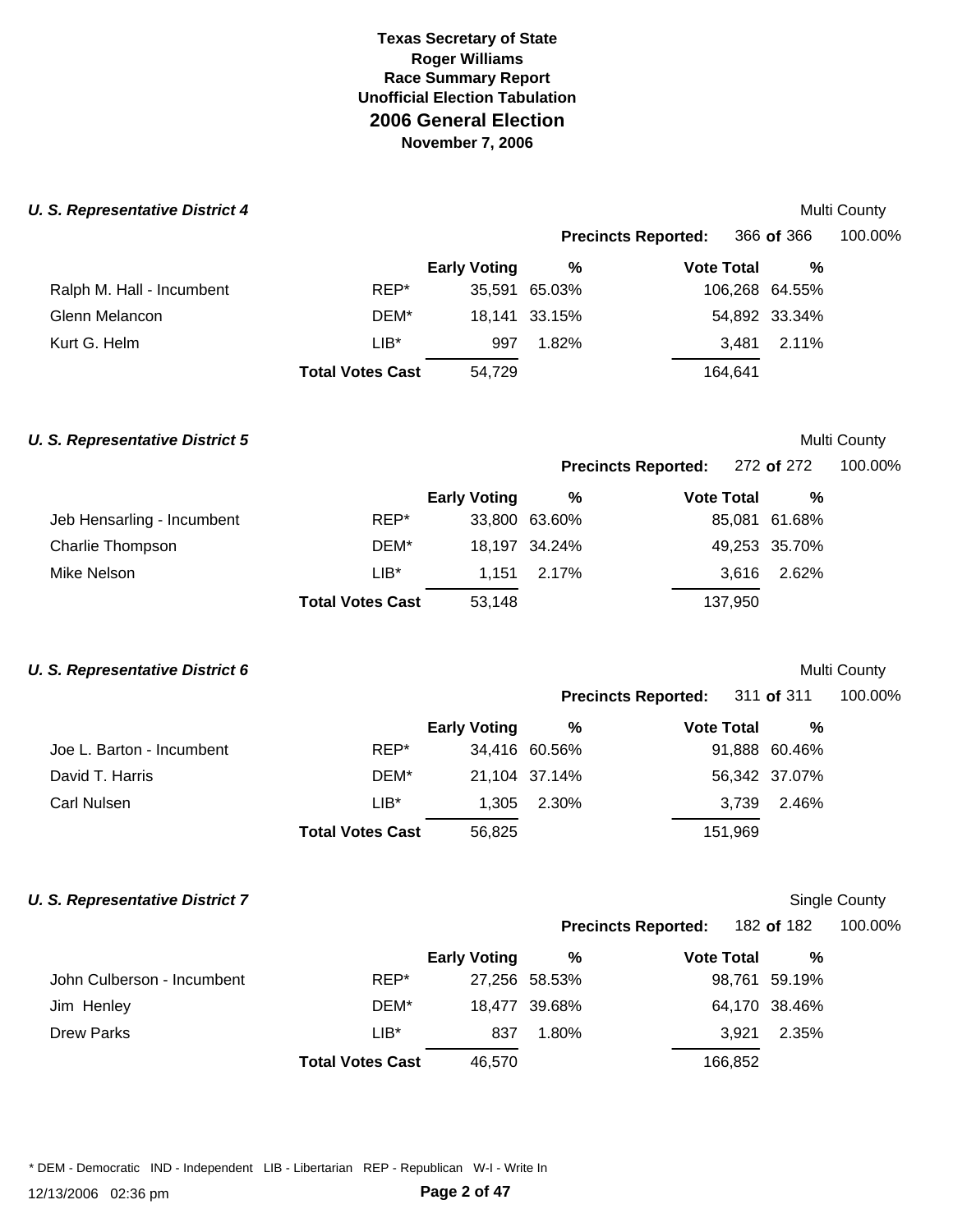#### **U. S. Representative District 8 Multi County 6 and 2009 Multi County 6 and 2009 Multi County 6 and 2009**

|                         |                         |                     |               | Precincts Reported: 275 of 275 |                | 100.00% |
|-------------------------|-------------------------|---------------------|---------------|--------------------------------|----------------|---------|
|                         |                         | <b>Early Voting</b> | %             | <b>Vote Total</b>              | %              |         |
| Kevin Brady - Incumbent | REP*                    |                     | 39,073 67.85% |                                | 106,943 67.17% |         |
| James "Jim" Wright      | DEM*                    |                     | 18,517 32.15% |                                | 52,275 32.83%  |         |
|                         | <b>Total Votes Cast</b> | 57,590              |               | 159.218                        |                |         |

# **U. S. Representative District 10 Multi County Multi County Multi County Precincts Reported:** 240 **of** 240 100.00% **Early Voting % Vote Total %**  Michael T. McCaul - Incumbent **REP\*** 33,460 54.27% 97,618 55.32% Ted Ankrum **DEM\*** 25,978 42.13% 71,232 40.37% Michael Badnarik LIB\* 2,221 3.60% 7,603 4.31% **Total Votes Cast** 61,659 176,453

#### **U. S. Representative District 12** and the set of the set of the set of the set of the Multi County

| <b>Precincts Reported:</b> | 301 of 301 | 100.00% |
|----------------------------|------------|---------|
|                            |            |         |

|                         |                         | <b>Early Voting</b> | %             | <b>Vote Total</b> | %             |  |
|-------------------------|-------------------------|---------------------|---------------|-------------------|---------------|--|
| Kay Granger - Incumbent | REP*                    |                     | 34,663 65.55% |                   | 98,332 66.95% |  |
| John R. Morris          | DEM*                    |                     | 17,357 32.82% |                   | 45,653 31.08% |  |
| Gardner Osborne         | $LIB^*$                 | 858                 | 1.62%         | 2.887             | 1.97%         |  |
|                         | <b>Total Votes Cast</b> | 52,878              |               | 146,872           |               |  |

#### **U. S. Representative District 13** Multi County

|                            |                         |                     |               | <b>Precincts Reported:</b> | 456 <b>of</b> 456 | 100.00% |
|----------------------------|-------------------------|---------------------|---------------|----------------------------|-------------------|---------|
|                            |                         | <b>Early Voting</b> | %             | <b>Vote Total</b>          | %                 |         |
| Mac Thornberry - Incumbent | REP*                    |                     | 41,120 74.01% |                            | 109,131 74.25%    |         |
| Roger J. Waun              | DEM*                    |                     | 13,131 23.64% |                            | 33,975 23.12%     |         |
| Jim Thompson               | $LIB*$                  | 1.306               | 2.35%         | 3.875                      | 2.64%             |         |
|                            | <b>Total Votes Cast</b> | 55,557              |               | 146.981                    |                   |         |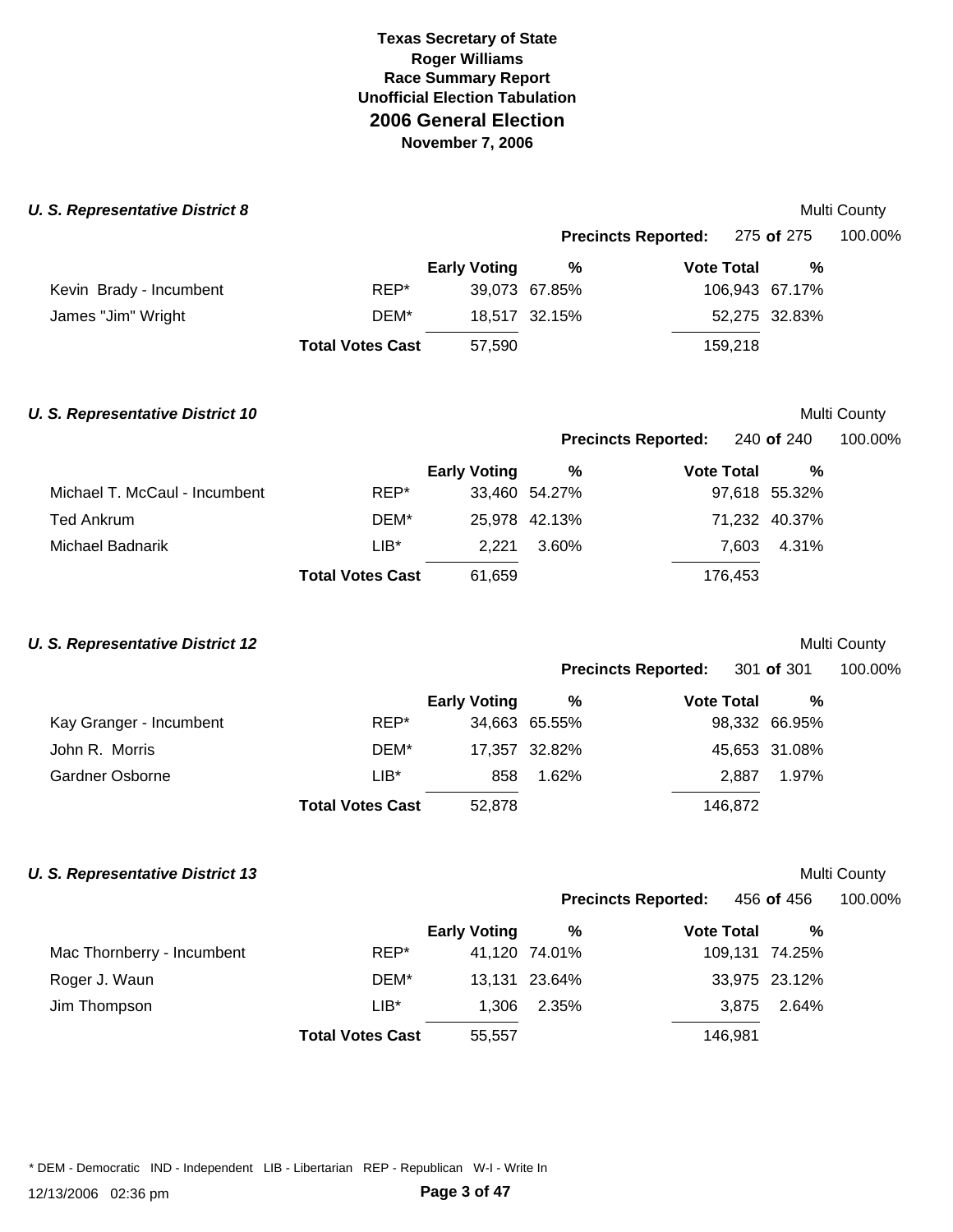#### **U. S. Representative District 14 Multi County Multi County Multi County Multi County**

|                      |                         |                     |               |                            |                   | <b>IVIUIU VUUILY</b> |
|----------------------|-------------------------|---------------------|---------------|----------------------------|-------------------|----------------------|
|                      |                         |                     |               | <b>Precincts Reported:</b> | 287 <b>of</b> 287 | 100.00%              |
|                      |                         | <b>Early Voting</b> | %             | <b>Vote Total</b>          | %                 |                      |
| Ron Paul - Incumbent | REP*                    |                     | 41,832 61.34% |                            | 94,375 60.19%     |                      |
| Shane Sklar          | DEM*                    |                     | 26,368 38.66% |                            | 62,421 39.81%     |                      |
|                      | <b>Total Votes Cast</b> | 68,200              |               | 156,796                    |                   |                      |
|                      |                         |                     |               |                            |                   |                      |

| <b>U. S. Representative District 16</b> |                         |                     |               |                            |        |               | Single County |
|-----------------------------------------|-------------------------|---------------------|---------------|----------------------------|--------|---------------|---------------|
|                                         |                         |                     |               | <b>Precincts Reported:</b> |        | 163 of 163    | 100.00%       |
|                                         |                         | <b>Early Voting</b> | %             | <b>Vote Total</b>          |        | %             |               |
| Silvestre Reyes - Incumbent             | DEM*                    |                     | 23.411 75.61% |                            |        | 61,074 78.67% |               |
| Gordon R. Strickland                    | LIB*                    |                     | 7.552 24.39%  |                            |        | 16,559 21.33% |               |
|                                         | <b>Total Votes Cast</b> | 30,963              |               |                            | 77,633 |               |               |

| <b>U. S. Representative District 17</b> |                         |                     |               |                            |               | <b>Multi County</b> |
|-----------------------------------------|-------------------------|---------------------|---------------|----------------------------|---------------|---------------------|
|                                         |                         |                     |               | <b>Precincts Reported:</b> | 284 of 284    | 100.00%             |
|                                         |                         | <b>Early Voting</b> | %             | <b>Vote Total</b>          | %             |                     |
| Van Taylor                              | REP*                    |                     | 24,234 39.66% |                            | 64,617 40.30% |                     |
| <b>Chet Edwards - Incumbent</b>         | DEM*                    |                     | 36,096 59.08% |                            | 93,198 58.13% |                     |
| Guillermo Acosta                        | $LIB*$                  | 770                 | 1.26%         | 2.518                      | 1.57%         |                     |
|                                         | <b>Total Votes Cast</b> | 61,100              |               | 160,333                    |               |                     |
|                                         |                         |                     |               |                            |               |                     |

#### **U. S. Representative District 18**

| Single County |
|---------------|
|               |

|                                |                         |                     |               | <b>Precincts Reported:</b> | 208 of 208     | 100.00% |
|--------------------------------|-------------------------|---------------------|---------------|----------------------------|----------------|---------|
|                                |                         | <b>Early Voting</b> | %             | <b>Vote Total</b>          | %              |         |
| Ahmad Hassan                   | REP*                    | 3.937               | 19.56%        |                            | 16,418 19.11%  |         |
| Sheila Jackson Lee - Incumbent | DEM*                    |                     | 15,409 76.55% |                            | 65,827 76.62%  |         |
| Patrick Warren                 | $LIB*$                  | 784                 | 3.89%         |                            | 4.26%<br>3.664 |         |
|                                | <b>Total Votes Cast</b> | 20,130              |               | 85,909                     |                |         |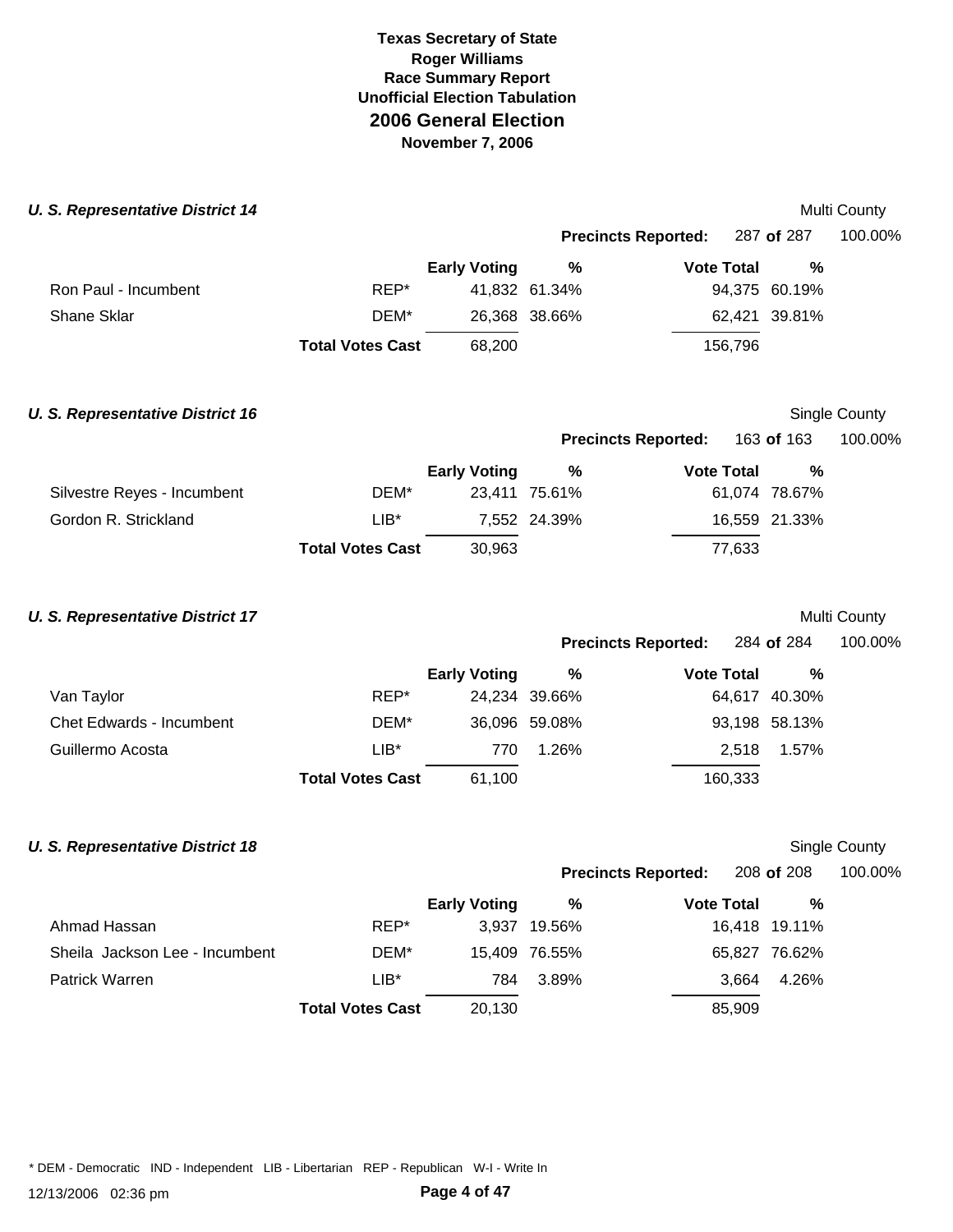#### **U. S. Representative District 19 Multi County Multi County Multi County Multi County**

|                              |                         |                     |               | <b>Precincts Reported:</b> | 354 of 354    | 100.00% |
|------------------------------|-------------------------|---------------------|---------------|----------------------------|---------------|---------|
|                              |                         | <b>Early Voting</b> | %             | <b>Vote Total</b>          | %             |         |
| Randy Neugebauer - Incumbent | REP*                    |                     | 45,796 67.49% |                            | 92,811 67.57% |         |
| <b>Robert Ricketts</b>       | DEM*                    |                     | 20,270 29.87% |                            | 40,853 29.74% |         |
| Fred C. Jones                | $LIB*$                  | 1.551               | 2.29%         | 3.300                      | 2.40%         |         |
| Mike Sadler                  | $W-I^*$                 | 244                 | 0.36%         | 383                        | 0.28%         |         |
|                              | <b>Total Votes Cast</b> | 67,861              |               | 137,347                    |               |         |
|                              |                         |                     |               |                            |               |         |

#### **U. S. Representative District 20 Single County County County County County County County County County**

|                                 |                         |                     |               | Precincts Reported: 277 of 277 |               | 100.00% |  |
|---------------------------------|-------------------------|---------------------|---------------|--------------------------------|---------------|---------|--|
|                                 |                         | <b>Early Voting</b> | %             | <b>Vote Total</b>              | %             |         |  |
| Charles A. Gonzalez - Incumbent | DEM*                    |                     | 28,986 86.75% |                                | 68,284 87.35% |         |  |
| Michael Idrogo                  | $LIB*$                  |                     | 4.428 13.25%  |                                | 9,886 12.65%  |         |  |
|                                 | <b>Total Votes Cast</b> | 33,414              |               | 78.170                         |               |         |  |

#### **U. S. Representative District 22** and the set of the set of the set of the set of the set of the Multi County

|                             |                         |                     |               | <b>Precincts Reported:</b> | 176 <b>of</b> 176 | 100.00% |
|-----------------------------|-------------------------|---------------------|---------------|----------------------------|-------------------|---------|
|                             |                         | <b>Early Voting</b> | %             | <b>Vote Total</b>          | %                 |         |
| Nick Lampson                | DEM*                    |                     | 28,260 52.18% |                            | 76,782 51.79%     |         |
| <b>Bob Smither</b>          | $LIB*$                  | 2,608               | 4.82%         | 9,011                      | 6.08%             |         |
| Joe Reasbeck                | $W-I^*$                 | 43                  | 0.08%         |                            | 0.06%<br>89       |         |
| Don Richardson              | $W-I^*$                 | 169                 | 0.31%         | 428                        | 0.29%             |         |
| <b>Shelley Sekula Gibbs</b> | $W-I^*$                 | 23,081              | 42.62%        |                            | 61,949 41.78%     |         |
|                             | <b>Total Votes Cast</b> | 54,161              |               | 148,259                    |                   |         |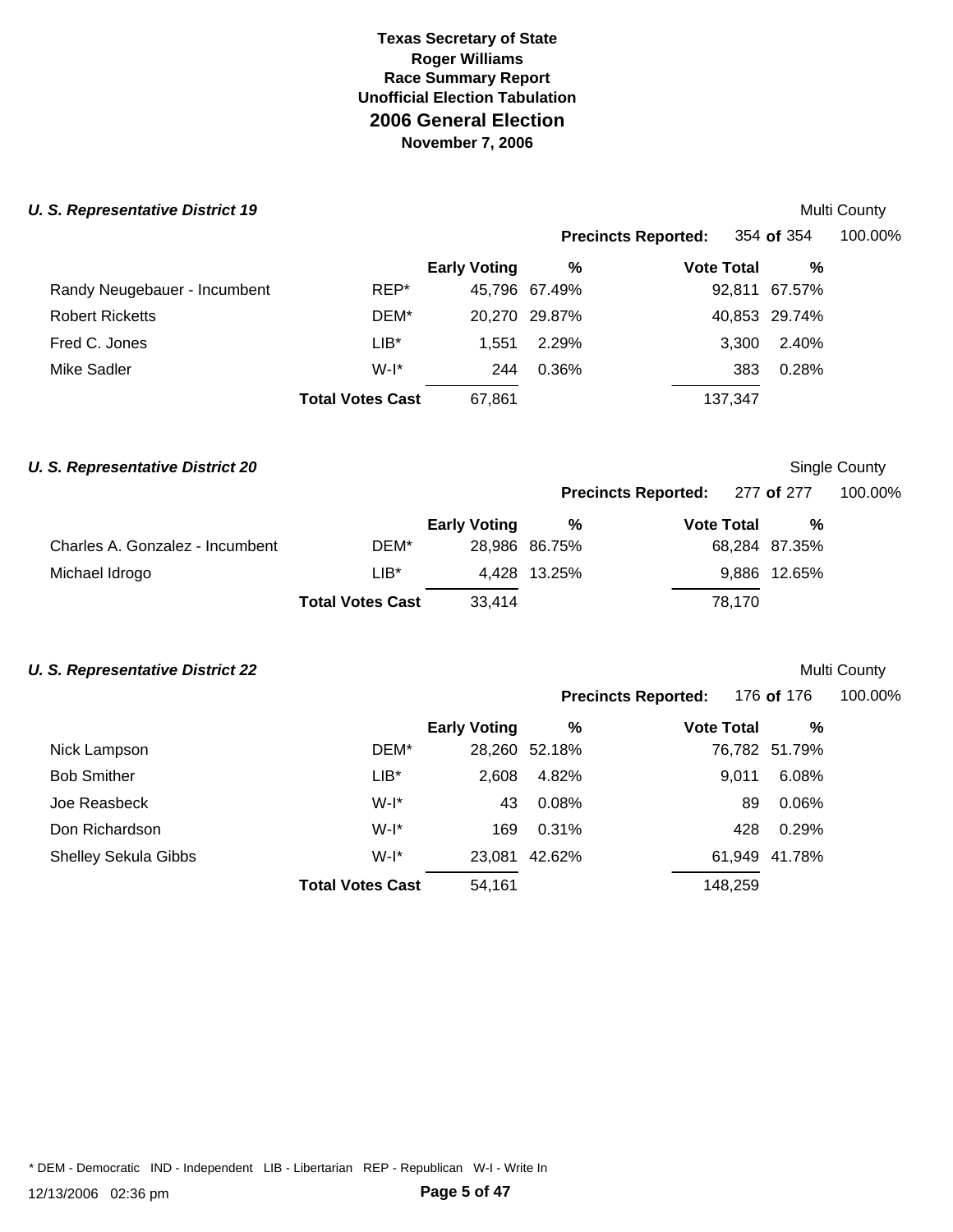#### **U. S. Representative District 24 Multi County County County County County County County County County County County**

|        |                     |                         |                                                  |                            | 100.00%                                                                               |
|--------|---------------------|-------------------------|--------------------------------------------------|----------------------------|---------------------------------------------------------------------------------------|
|        | <b>Early Voting</b> | %                       |                                                  | %                          |                                                                                       |
| REP*   |                     |                         |                                                  |                            |                                                                                       |
| DEM*   |                     |                         |                                                  |                            |                                                                                       |
| $LIB*$ |                     |                         |                                                  | 3.02%                      |                                                                                       |
|        | 60,360              |                         |                                                  |                            |                                                                                       |
|        |                     | <b>Total Votes Cast</b> | 38,006 62.97%<br>20,779 34.43%<br>2.61%<br>1.575 | <b>Precincts Reported:</b> | 242 of 242<br><b>Vote Total</b><br>83,620 59.87%<br>51,833 37.11%<br>4.211<br>139,664 |

#### **U. S. Representative District 26** and the set of the set of the set of the set of the set of the Multi County

**Precincts Reported:** 279 **of** 279 100.00%

|                                |        | <b>Early Voting</b> | %             | <b>Vote Total</b> | %             |
|--------------------------------|--------|---------------------|---------------|-------------------|---------------|
| Michael C. Burgess - Incumbent | REP*   |                     | 39,860 61.10% |                   | 92,734 60.10% |
| Tim Barnwell                   | DEM*   |                     | 23,928 36.68% |                   | 57,638 37.35% |
| Rich Haas                      | $LIB*$ |                     | 1.448 2.22%   |                   | 3.935 2.55%   |
|                                |        |                     |               |                   |               |

**Total Votes Cast** 65,236 154,307

#### **U. S. Representative District 27 Multi County Multi County Multi County Multi County**

|                              |                         |                     |               | Precincts Reported: 250 of 250 |               | 100.00% |
|------------------------------|-------------------------|---------------------|---------------|--------------------------------|---------------|---------|
|                              |                         | <b>Early Voting</b> | %             | <b>Vote Total</b>              | %             |         |
| Wm. "Willie" Vaden           | REP*                    |                     | 19,488 39.82% |                                | 42,562 38.92% |         |
| Solomon P. Ortiz - Incumbent | DEM*                    |                     | 27,358 55.90% |                                | 62,063 56.76% |         |
| Robert Powell                | $LIB^*$                 | 2.099               | 4.29%         | 4.722                          | 4.32%         |         |
|                              | <b>Total Votes Cast</b> | 48,945              |               | 109,347                        |               |         |

## **U. S. Representative District 29 Single County County Single County Single County**

## **Precincts Reported:** 153 **of** 153 100.00%

|  | 100.00% |  |
|--|---------|--|
|  |         |  |

|                        |                         | <b>Early Voting</b> | %            | <b>Vote Total</b> | %             |
|------------------------|-------------------------|---------------------|--------------|-------------------|---------------|
| <b>Eric Story</b>      | REP*                    |                     | 3,605 28.86% |                   | 12,329 24.43% |
| Gene Green - Incumbent | DEM*                    |                     | 8,655 69.28% |                   | 37,118 73.54% |
| Clifford Lee Messina   | LIB*                    | 232                 | 1.86%        | 1.027             | 2.03%         |
|                        | <b>Total Votes Cast</b> | 12.492              |              | 50.474            |               |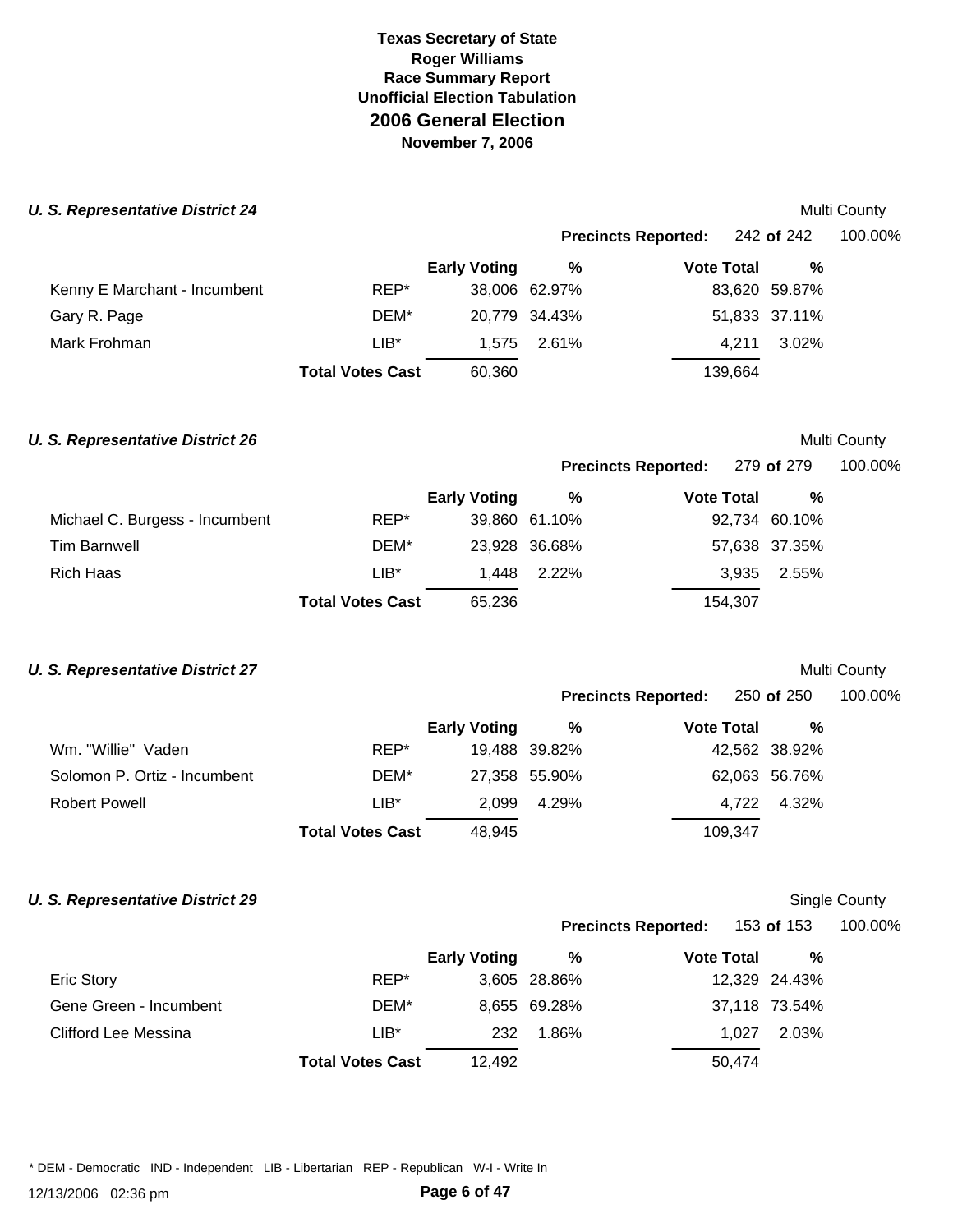#### **U. S. Representative District 30** Single County **County County County County County County County County County County County County County County County County County County County County County County County County Coun**

|                                   |                         |                     |               | <b>Precincts Reported:</b> | 254 <b>of</b> 254 | 100.00% |
|-----------------------------------|-------------------------|---------------------|---------------|----------------------------|-------------------|---------|
|                                   |                         | <b>Early Voting</b> | %             | <b>Vote Total</b>          | %                 |         |
| Wilson Aurbach                    | REP*                    |                     | 8,151 21.29%  |                            | 17,820 17.60%     |         |
| Eddie Bernice Johnson - Incumbent | DEM*                    |                     | 29,344 76.64% |                            | 81,212 80.19%     |         |
| Ken Ashby                         | $LIB*$                  | 793                 | 2.07%         |                            | 2.245 2.22%       |         |
|                                   | <b>Total Votes Cast</b> | 38,288              |               | 101,277                    |                   |         |
|                                   |                         |                     |               |                            |                   |         |

#### **U.S. Representative, District 31** and the set of the set of the set of the set of the Multi County

| 100.00%<br>228 of 228 |
|-----------------------|
|                       |

|                            |                         | <b>Early Voting</b> | %             | <b>Vote Total</b> | %             |  |
|----------------------------|-------------------------|---------------------|---------------|-------------------|---------------|--|
| John R. Carter - Incumbent | REP*                    |                     | 42,039 59.55% |                   | 94,242 58.40% |  |
| Mary Beth Harrell          | DEM*                    |                     | 27,074 38.35% |                   | 62,761 38.89% |  |
| Matt McAdoo                | $LIB*$                  |                     | 1.485 2.10%   |                   | 4.370 2.71%   |  |
|                            | <b>Total Votes Cast</b> | 70,598              |               | 161,373           |               |  |

## **U.S. Representative. District 32** Single County

|                           |                         |                     |               | "                          |                |         |
|---------------------------|-------------------------|---------------------|---------------|----------------------------|----------------|---------|
|                           |                         |                     |               | <b>Precincts Reported:</b> | 196 of 196     | 100.00% |
|                           |                         | <b>Early Voting</b> | %             | <b>Vote Total</b>          | %              |         |
| Pete Sessions - Incumbent | REP*                    |                     | 30,195 58.91% |                            | 71,406 56.42%  |         |
| Will Pryor                | DEM*                    |                     | 20,087 39.19% |                            | 52,233 41.27%  |         |
| John B. Hawley            | $LIB*$                  | 978                 | 1.91%         |                            | 2.30%<br>2.913 |         |
|                           | <b>Total Votes Cast</b> | 51,260              |               | 126.552                    |                |         |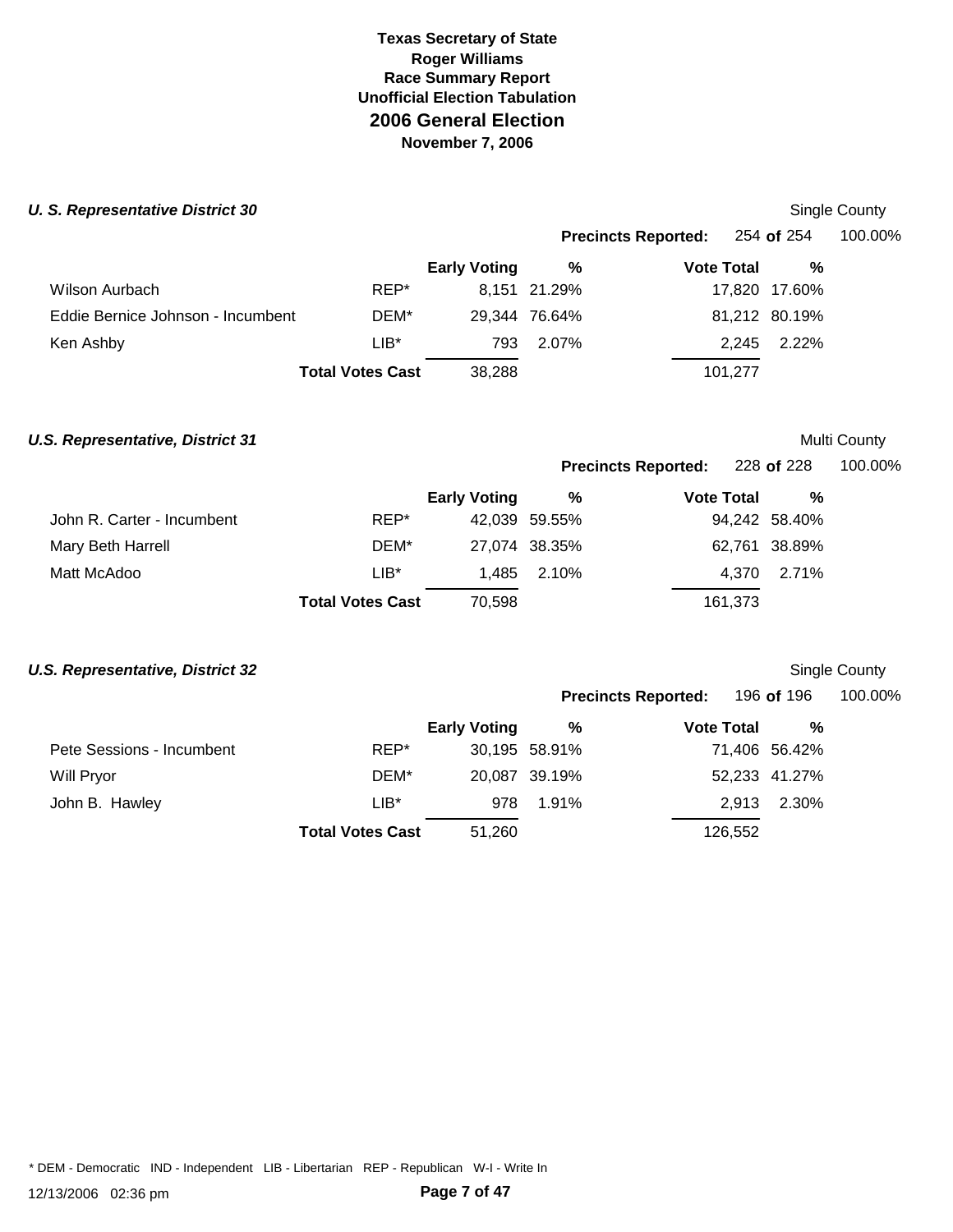#### *Governor*

| Early Provisional Ballots: 6,147 Total Provisional Ballots: 6,910 |                         |                     | <b>Precincts Reported:</b> 8,510 of 8,510 100.00% |                   |                |  |
|-------------------------------------------------------------------|-------------------------|---------------------|---------------------------------------------------|-------------------|----------------|--|
|                                                                   |                         | <b>Early Voting</b> | %                                                 | <b>Vote Total</b> | %              |  |
| Rick Perry - Incumbent                                            | REP*                    | 702,322 40.64%      |                                                   | 1,714,618 39.01%  |                |  |
| Chris Bell                                                        | DEM*                    | 512,007 29.63%      |                                                   | 1,309,774 29.80%  |                |  |
| James Werner                                                      | $LIB^*$                 | 9,800               | 0.57%                                             | 26.726            | 0.61%          |  |
| Richard "Kinky" Friedman                                          | IND <sup>*</sup>        | 183,661 10.63%      |                                                   |                   | 553,327 12.59% |  |
| Carole Keeton Strayhorn                                           | IND <sup>*</sup>        | 319,913 18.51%      |                                                   |                   | 789,432 17.96% |  |
| James "Patriot" Dillon                                            | $W-I^*$                 | 327                 | $0.02\%$                                          | 1.004             | 0.02%          |  |
| Registered Voters: 13,074,279                                     | <b>Total Votes Cast</b> |                     | 1,728,030 13.22% Voting Early                     | 4,394,881         | 33.61% Voting  |  |

#### *Lieutenant Governor*

| Early Provisional Ballots: 6,147 Total Provisional Ballots: 6,910 |                         |                     | <b>Precincts Reported: 8,510 of 8,510 100.00%</b> |                         |       |  |
|-------------------------------------------------------------------|-------------------------|---------------------|---------------------------------------------------|-------------------------|-------|--|
|                                                                   |                         | <b>Early Voting</b> | %                                                 | <b>Vote Total</b>       | %     |  |
| David Dewhurst - Incumbent                                        | REP*                    | 1.016.861 59.82%    |                                                   | 2,512,197 58.18%        |       |  |
| Maria Luisa Alvarado                                              | DEM*                    | 616,323 36.25%      |                                                   | 1,616,945 37.45%        |       |  |
| Judy Baker                                                        | $LIB*$                  | 66.826              | 3.93%                                             | 188.956                 | 4.38% |  |
| Registered Voters: 13,074,279                                     | <b>Total Votes Cast</b> |                     | 1,700,010 13.00% Voting Early                     | 4,318,098 33.03% Voting |       |  |

#### *Attorney General*

| Early Provisional Ballots: 6,147 Total Provisional Ballots: 6,910 |                         |                     | <b>Precincts Reported:</b> 8,510 of 8,510 100.00% |                   |                         |  |
|-------------------------------------------------------------------|-------------------------|---------------------|---------------------------------------------------|-------------------|-------------------------|--|
|                                                                   |                         | <b>Early Voting</b> | %                                                 | <b>Vote Total</b> | %                       |  |
| Greg Abbott - Incumbent                                           | REP*                    | 1,025,119 60.66%    |                                                   | 2,553,610 59.50%  |                         |  |
| David Van Os                                                      | DEM*                    | 616.651 36.49%      |                                                   | 1,598,378 37.25%  |                         |  |
| Jon Roland                                                        | LIB*                    | 48.246              | 2.85%                                             |                   | 139,525 3.25%           |  |
| Registered Voters: 13,074,279                                     | <b>Total Votes Cast</b> |                     | 1,690,016 12.93% Voting Early                     |                   | 4,291,513 32.82% Voting |  |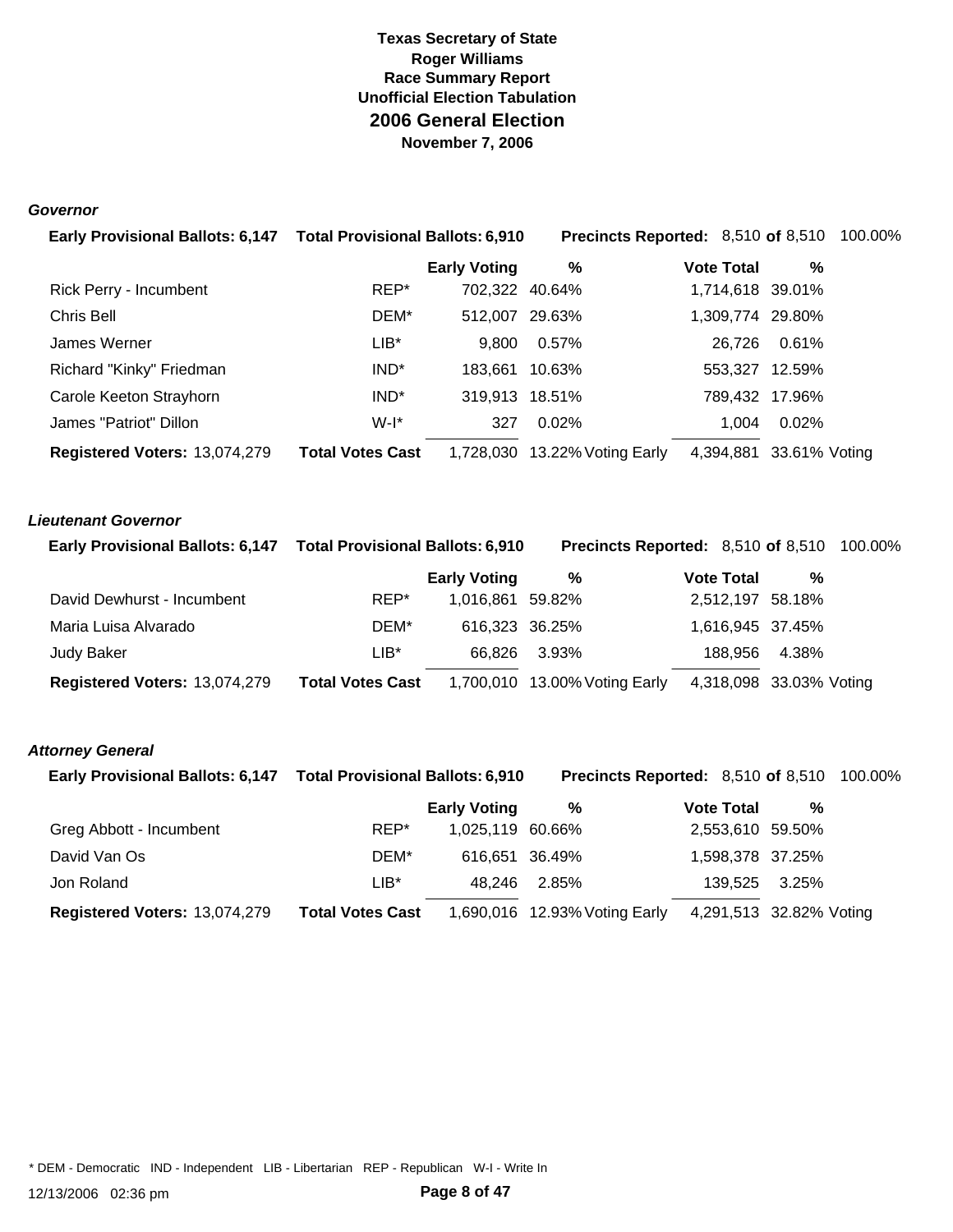#### *Comptroller of Public Accounts*

| Early Provisional Ballots: 6,147 Total Provisional Ballots: 6,910 |                         |                     | <b>Precincts Reported: 8,510 of 8,510 100.00%</b> |                         |       |  |
|-------------------------------------------------------------------|-------------------------|---------------------|---------------------------------------------------|-------------------------|-------|--|
|                                                                   |                         | <b>Early Voting</b> | %                                                 | <b>Vote Total</b>       | %     |  |
| Susan Combs                                                       | REP*                    | 1,021,142 60.54%    |                                                   | 2,542,917 59.44%        |       |  |
| Fred Head                                                         | DEM*                    | 613.764 36.39%      |                                                   | 1,584,325 37.03%        |       |  |
| Mike Burris                                                       | $LIB*$                  | 51.738              | 3.07%                                             | 150.996                 | 3.53% |  |
| Registered Voters: 13,074,279                                     | <b>Total Votes Cast</b> |                     | 1,686,644 12.90% Voting Early                     | 4,278,238 32.72% Voting |       |  |

#### *Commissioner of the General Land Office*

| Early Provisional Ballots: 6,147 Total Provisional Ballots: 6,910 |                         |                     | <b>Precincts Reported: 8,510 of 8,510 100.00%</b> |                         |       |  |
|-------------------------------------------------------------------|-------------------------|---------------------|---------------------------------------------------|-------------------------|-------|--|
|                                                                   |                         | <b>Early Voting</b> | %                                                 | <b>Vote Total</b>       | %     |  |
| Jerry Patterson - Incumbent                                       | REP*                    | 939,100 56.60%      |                                                   | 2,314,965 55.08%        |       |  |
| VaLinda Hathcox                                                   | DEM*                    | 664,073 40.02%      |                                                   | 1,720,985 40.95%        |       |  |
| Michael A. French                                                 | LIB*                    | 56.018              | 3.38%                                             | 166,935                 | 3.97% |  |
| Registered Voters: 13,074,279                                     | <b>Total Votes Cast</b> |                     | 1,659,191 12.69% Voting Early                     | 4,202,885 32.15% Voting |       |  |

#### *Commissioner of Agriculture*

| Early Provisional Ballots: 6,147 Total Provisional Ballots: 6,910 |                         |                     | <b>Precincts Reported: 8,510 of 8,510 100.00%</b> |                   |                         |  |
|-------------------------------------------------------------------|-------------------------|---------------------|---------------------------------------------------|-------------------|-------------------------|--|
|                                                                   |                         | <b>Early Voting</b> | %                                                 | <b>Vote Total</b> | %                       |  |
| <b>Todd Staples</b>                                               | REP*                    | 926,141 55.80%      |                                                   | 2,304,494 54.75%  |                         |  |
| <b>Hank Gilbert</b>                                               | DEM*                    | 683,533 41.18%      |                                                   | 1,759,507 41.80%  |                         |  |
| Clay Woolam                                                       | $LIB*$                  | 50.143              | 3.02%                                             | 144.970           | 3.44%                   |  |
| Registered Voters: 13,074,279                                     | <b>Total Votes Cast</b> |                     | 1,659,817 12.70% Voting Early                     |                   | 4,208,971 32.19% Voting |  |

#### *Railroad Commissioner*

| Early Provisional Ballots: 6,147 Total Provisional Ballots: 6,910 |                         |                     | <b>Precincts Reported: 8,510 of 8,510 100.00%</b> |                         |               |  |
|-------------------------------------------------------------------|-------------------------|---------------------|---------------------------------------------------|-------------------------|---------------|--|
|                                                                   |                         | <b>Early Voting</b> | %                                                 | <b>Vote Total</b>       | %             |  |
| Elizabeth Ames Jones - Incumbent                                  | REP*                    | 919,748 55.53%      |                                                   | 2,267,047 54.03%        |               |  |
| Dale Henry                                                        | DEM*                    | 677.233 40.88%      |                                                   | 1,751,844 41.75%        |               |  |
| Tabitha Serrano                                                   | $LIB*$                  | 59.456              | 3.59%                                             |                         | 177.315 4.23% |  |
| Registered Voters: 13,074,279                                     | <b>Total Votes Cast</b> |                     | 1,656,437 12.67% Voting Early                     | 4,196,206 32.10% Voting |               |  |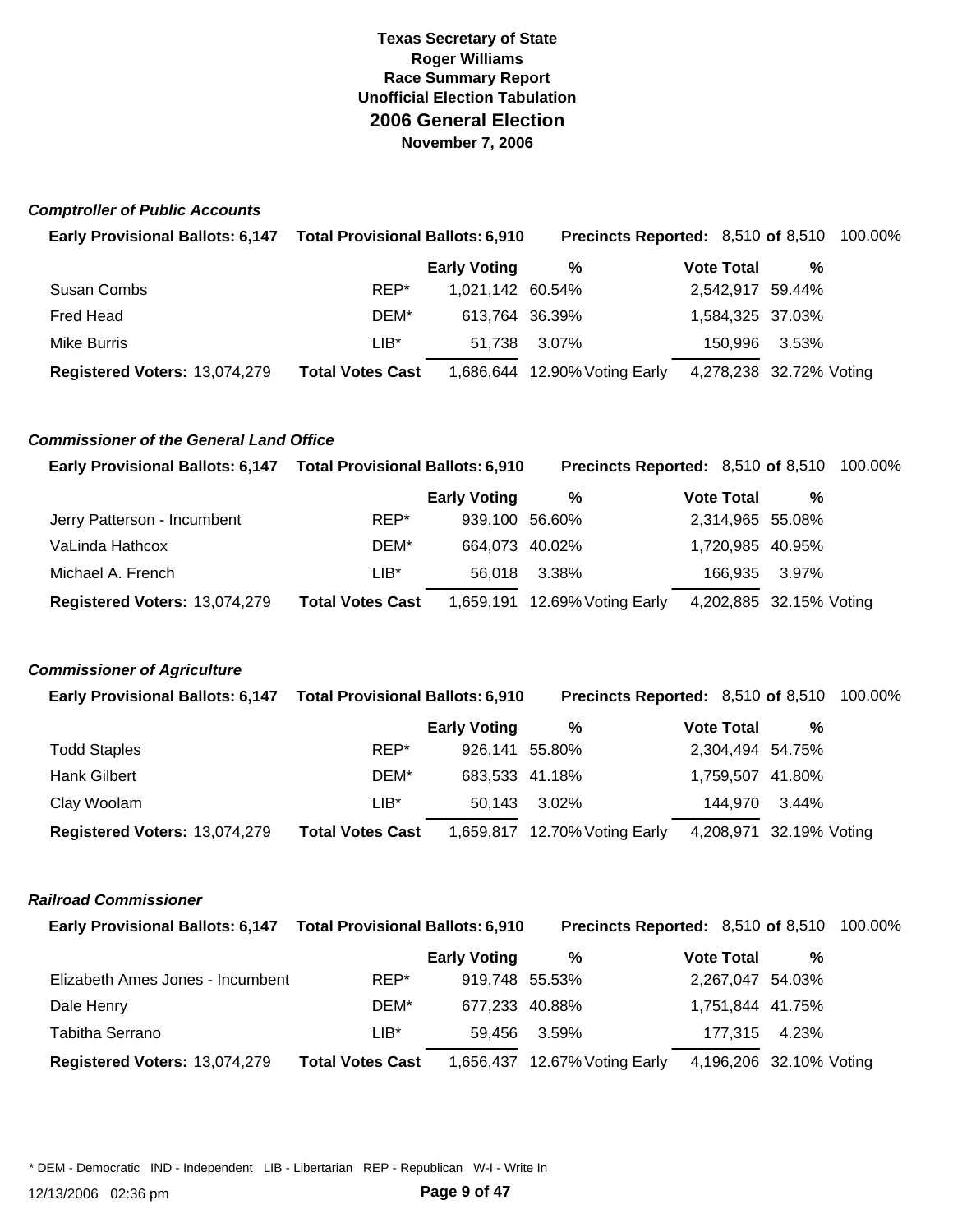#### *Chief Justice, Supreme Court - Unexpired Term*

| <b>Early Provisional Ballots: 6,147</b> | <b>Total Provisional Ballots: 6,910</b> |                     | <b>Precincts Reported:</b> 8,510 of 8,510 100.00% |                         |                |  |
|-----------------------------------------|-----------------------------------------|---------------------|---------------------------------------------------|-------------------------|----------------|--|
|                                         |                                         | <b>Early Voting</b> | %                                                 | <b>Vote Total</b>       | %              |  |
| Wallace Jefferson - Incumbent           | REP*                                    | 1.038.264 76.53%    |                                                   | 2,572,371 75.65%        |                |  |
| Tom Oxford                              | LIB*                                    | 293,617 21.64%      |                                                   |                         | 819,080 24.09% |  |
| Charles E. Waterbury                    | $W-I^*$                                 | 24.748              | 1.82%                                             | 9.003                   | 0.26%          |  |
| Registered Voters: 13,074,279           | <b>Total Votes Cast</b>                 |                     | 1,356,629 10.38% Voting Early                     | 3,400,454 26.01% Voting |                |  |

#### *Justice, Supreme Court, Place 2*

| Early Provisional Ballots: 6,147 Total Provisional Ballots: 6,910 |                         |                     | <b>Precincts Reported: 8,510 of 8,510 100.00%</b> |                         |       |  |
|-------------------------------------------------------------------|-------------------------|---------------------|---------------------------------------------------|-------------------------|-------|--|
|                                                                   |                         | <b>Early Voting</b> | %                                                 | <b>Vote Total</b>       | %     |  |
| Don Willett - Incumbent                                           | REP*                    | 869,706 52.70%      |                                                   | 2,124,205 50.93%        |       |  |
| William E. "Bill" Moody                                           | DEM*                    | 723.099 43.81%      |                                                   | 1,876,845 45.00%        |       |  |
| Wade Wilson                                                       | $LIB*$                  | 57.644              | 3.49%                                             | 169.777                 | 4.07% |  |
| Registered Voters: 13,074,279                                     | <b>Total Votes Cast</b> |                     | 1,650,449 12.62% Voting Early                     | 4,170,827 31.90% Voting |       |  |

#### *Justice, Supreme Court, Place 4*

| <b>Early Provisional Ballots: 6,147</b> | <b>Total Provisional Ballots: 6,910</b> |                     | <b>Precincts Reported: 8,510 of 8,510 100.00%</b> |                         |                |  |
|-----------------------------------------|-----------------------------------------|---------------------|---------------------------------------------------|-------------------------|----------------|--|
|                                         |                                         | <b>Early Voting</b> | %                                                 | <b>Vote Total</b>       | %              |  |
| David M. Medina - Incumbent             | REP*                                    | 1.028.491 76.93%    |                                                   | 2,555,385 75.48%        |                |  |
| Jerry Adkins                            | LIB*                                    | 308,485 23.07%      |                                                   |                         | 830,294 24.52% |  |
| Registered Voters: 13,074,279           | <b>Total Votes Cast</b>                 |                     | 1,336,976 10.23% Voting Early                     | 3,385,679 25.90% Voting |                |  |

#### *Justice, Supreme Court, Place 6*

| <b>Early Provisional Ballots: 6,147</b> | <b>Total Provisional Ballots: 6,910</b> |                     | <b>Precincts Reported: 8,510 of 8,510 100.00%</b> |                   |                         |  |
|-----------------------------------------|-----------------------------------------|---------------------|---------------------------------------------------|-------------------|-------------------------|--|
|                                         |                                         | <b>Early Voting</b> | %                                                 | <b>Vote Total</b> | %                       |  |
| Nathan Hecht - Incumbent                | REP*                                    | 1,031,962 77.46%    |                                                   |                   | 2,557,440 75.92%        |  |
| <b>Todd Phillippi</b>                   | LIB*                                    | 300.243 22.54%      |                                                   |                   | 811,171 24.08%          |  |
| Registered Voters: 13,074,279           | <b>Total Votes Cast</b>                 |                     | 1,332,205 10.19% Voting Early                     |                   | 3,368,611 25.77% Voting |  |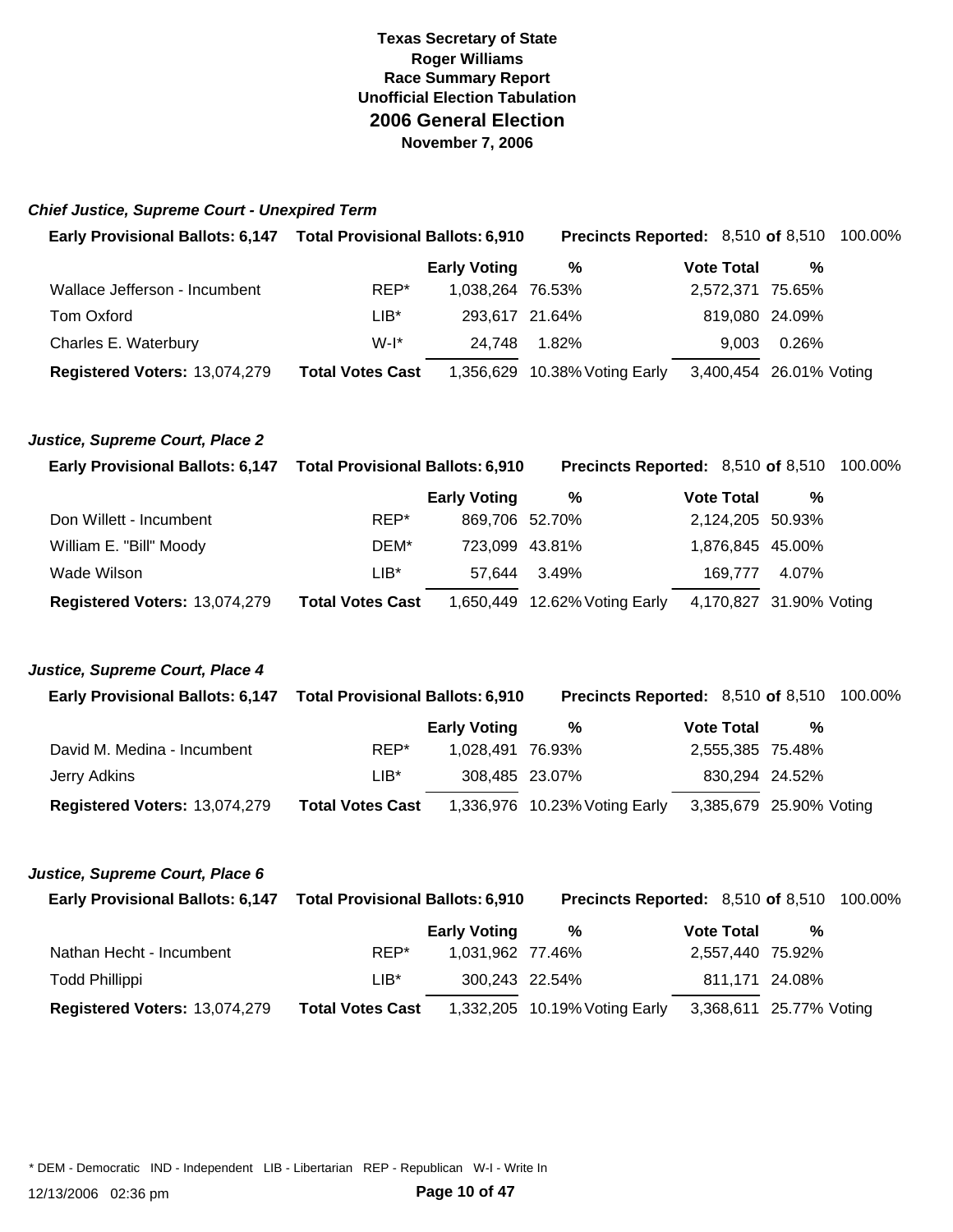#### *Justice, Supreme Court, Place 8 - Unexpired Term*

| Early Provisional Ballots: 6,147 Total Provisional Ballots: 6,910 |                         |                     | <b>Precincts Reported: 8,510 of 8,510 100.00%</b> |  |                   |                         |  |
|-------------------------------------------------------------------|-------------------------|---------------------|---------------------------------------------------|--|-------------------|-------------------------|--|
|                                                                   |                         | <b>Early Voting</b> | %                                                 |  | <b>Vote Total</b> | %                       |  |
| Phil Johnson - Incumbent                                          | REP*                    | 1.032.074 77.83%    |                                                   |  |                   | 2,560,326 76.30%        |  |
| Jay H. Cookingham                                                 | $LIB*$                  | 294,053 22.17%      |                                                   |  |                   | 795,361 23.70%          |  |
| Registered Voters: 13,074,279                                     | <b>Total Votes Cast</b> |                     | 1,326,127 10.14% Voting Early                     |  |                   | 3,355,687 25.67% Voting |  |

#### *Presiding Judge, Court of Criminal Appeals*

| Early Provisional Ballots: 6,147 Total Provisional Ballots: 6,910 |                         |                     | <b>Precincts Reported: 8,510 of 8,510 100.00%</b> |  |                   |                         |  |
|-------------------------------------------------------------------|-------------------------|---------------------|---------------------------------------------------|--|-------------------|-------------------------|--|
|                                                                   |                         | <b>Early Voting</b> | %                                                 |  | <b>Vote Total</b> | %                       |  |
| Sharon Keller - Incumbent                                         | REP*                    | 947,992 58.65%      |                                                   |  |                   | 2,343,845 56.64%        |  |
| J.R. Molina                                                       | DEM*                    | 668,396 41.35%      |                                                   |  |                   | 1,794,432 43.36%        |  |
| Registered Voters: 13,074,279                                     | <b>Total Votes Cast</b> |                     | 1,616,388 12.36% Voting Early                     |  |                   | 4,138,277 31.65% Voting |  |

#### *Judge, Court of Criminal Appeals Place 7*

| Early Provisional Ballots: 6,147 Total Provisional Ballots: 6,910 |                         |                     | <b>Precincts Reported: 8,510 of 8,510 100.00%</b> |                   |                         |  |
|-------------------------------------------------------------------|-------------------------|---------------------|---------------------------------------------------|-------------------|-------------------------|--|
|                                                                   |                         | <b>Early Voting</b> | %                                                 | <b>Vote Total</b> | %                       |  |
| Barbara Parker Hervey - Incumbent                                 | REP*                    | 1.028.474 77.26%    |                                                   |                   | 2,554,536 75.86%        |  |
| Quanah Parker                                                     | $LIB*$                  | 302,755 22.74%      |                                                   |                   | 813,102 24.14%          |  |
| Registered Voters: 13,074,279                                     | <b>Total Votes Cast</b> |                     | 1,331,229 10.18% Voting Early                     |                   | 3,367,638 25.76% Voting |  |

#### *Judge, Court of Criminal Appeals Place 8*

| Early Provisional Ballots: 6,147 Total Provisional Ballots: 6,910 |                         |                     | <b>Precincts Reported: 8,510 of 8,510 100.00%</b> |                   |  |                         |  |
|-------------------------------------------------------------------|-------------------------|---------------------|---------------------------------------------------|-------------------|--|-------------------------|--|
|                                                                   |                         | <b>Early Voting</b> | %                                                 | <b>Vote Total</b> |  | %                       |  |
| Charles Holcomb - Incumbent                                       | REP*                    | 1.026.155 77.53%    |                                                   |                   |  | 2,545,692 76.02%        |  |
| Dave Howard                                                       | $LIB^*$                 | 297,333 22.47%      |                                                   |                   |  | 803,028 23.98%          |  |
| Registered Voters: 13,074,279                                     | <b>Total Votes Cast</b> |                     | 1,323,488 10.12% Voting Early                     |                   |  | 3,348,720 25.61% Voting |  |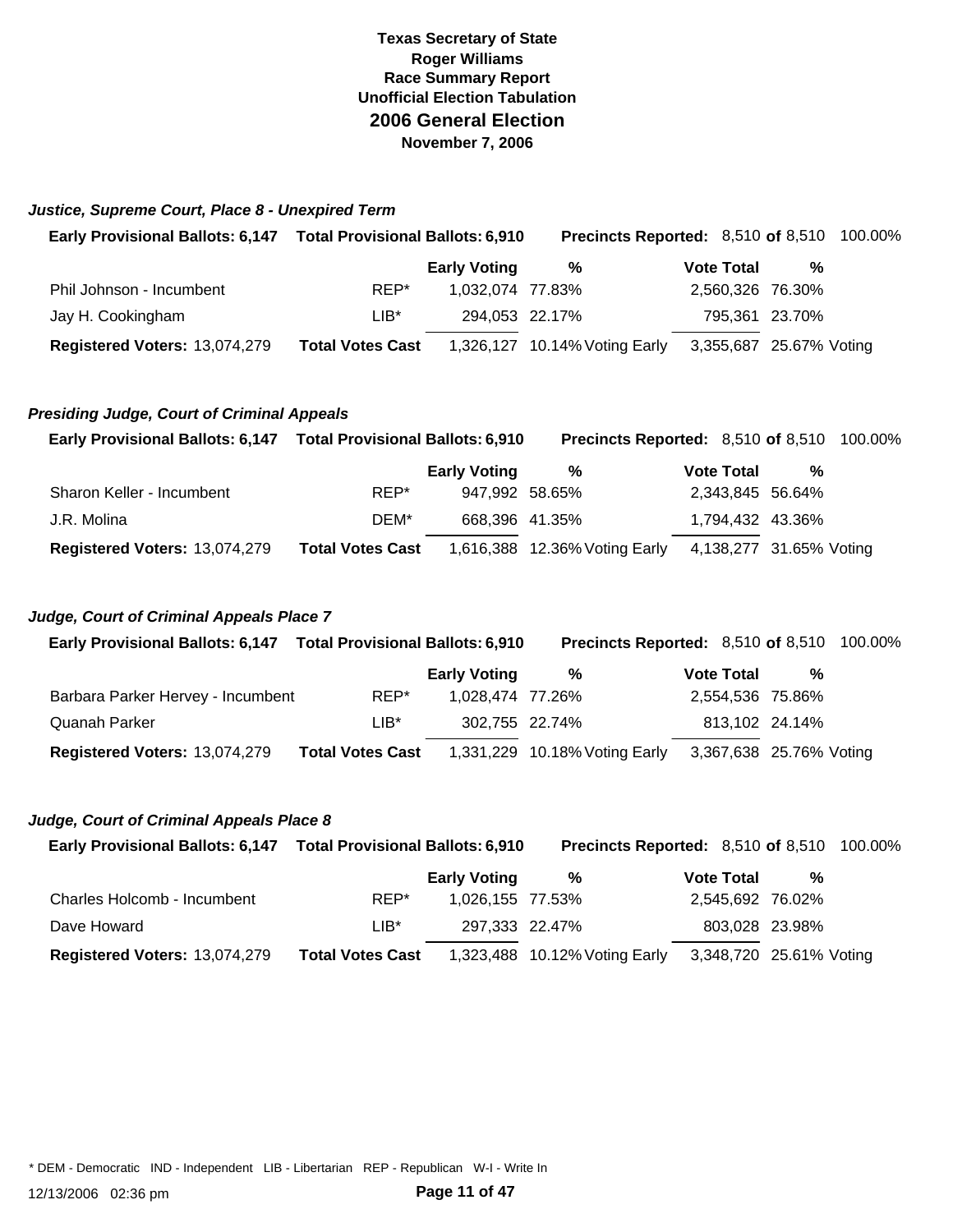| <b>Member, State Board of Education, District 3</b> |                         |                     |               |                            |                | Multi County |
|-----------------------------------------------------|-------------------------|---------------------|---------------|----------------------------|----------------|--------------|
|                                                     |                         |                     |               | <b>Precincts Reported:</b> | 620 of 620     | 100.00%      |
|                                                     |                         | <b>Early Voting</b> | $\frac{0}{0}$ | <b>Vote Total</b>          | $\frac{0}{0}$  |              |
| Tony Cunningham                                     | REP*                    |                     | 36,903 42.99% |                            | 80,705 40.67%  |              |
| <b>Rick Agosto</b>                                  | DEM*                    |                     | 48,940 57.01% |                            | 117,715 59.33% |              |
|                                                     | <b>Total Votes Cast</b> | 85,843              |               | 198,420                    |                |              |
| <b>Member, State Board of Education, District 5</b> |                         |                     |               |                            |                | Multi County |
|                                                     |                         |                     |               | <b>Precincts Reported:</b> | 547 of 547     | 100.00%      |
|                                                     |                         | <b>Early Voting</b> | $\%$          | <b>Vote Total</b>          | %              |              |
| Ken Mercer                                          | REP*                    | 111,331 73.64%      |               |                            | 234,383 71.10% |              |
| <b>Bill Oliver</b>                                  | $LIB^*$                 |                     | 39,854 26.36% |                            | 95,265 28.90%  |              |
|                                                     | <b>Total Votes Cast</b> | 151,185             |               | 329,648                    |                |              |
| Member, State Board of Education, District 9        |                         |                     |               |                            |                | Multi County |
|                                                     |                         |                     |               | <b>Precincts Reported:</b> | 713 of 713     | 100.00%      |
|                                                     |                         | <b>Early Voting</b> | %             | <b>Vote Total</b>          | %              |              |
| Don McLeroy - Incumbent                             | REP*                    |                     | 72,244 60.78% |                            | 189,023 59.67% |              |
| Maggie Charleton                                    | DEM*                    |                     | 46,621 39.22% |                            | 127,767 40.33% |              |
|                                                     | <b>Total Votes Cast</b> | 118,865             |               | 316,790                    |                |              |
| Member, State Board of Education, District 10       |                         |                     |               |                            |                | Multi County |
|                                                     |                         |                     |               | <b>Precincts Reported:</b> | 588 of 588     | 100.00%      |
|                                                     |                         | <b>Early Voting</b> | $\%$          | <b>Vote Total</b>          | %              |              |
| Cynthia Dunbar                                      | REP*                    |                     | 91,478 71.87% |                            | 225,839 70.38% |              |
| Martin Thomen                                       | $LIB^*$                 |                     | 35,796 28.13% |                            | 95,034 29.62%  |              |
|                                                     | <b>Total Votes Cast</b> | 127,274             |               | 320,873                    |                |              |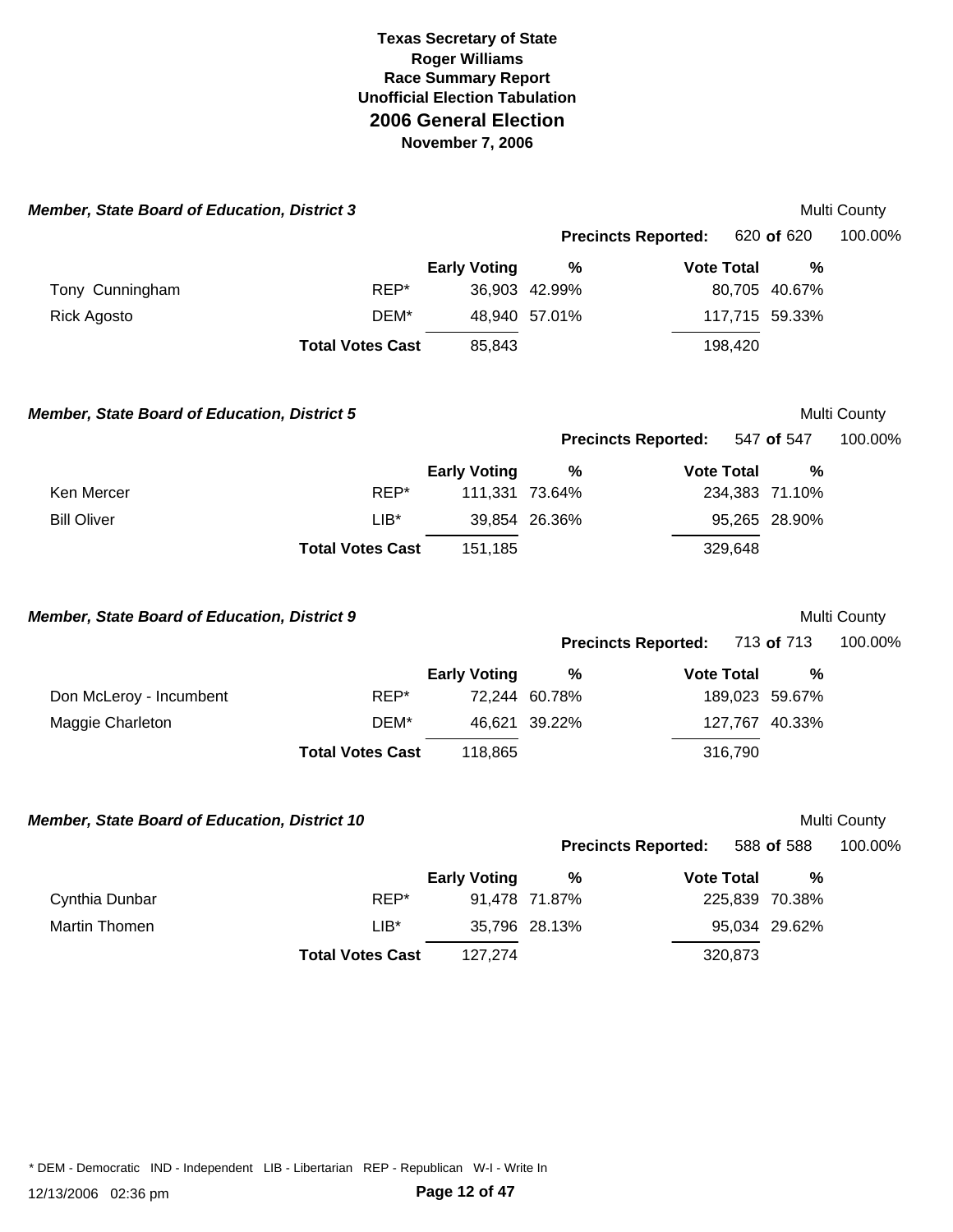| Member, State Board of Education, District 12        |                         |                     |               |                            |         |                | Multi County |
|------------------------------------------------------|-------------------------|---------------------|---------------|----------------------------|---------|----------------|--------------|
|                                                      |                         |                     |               | <b>Precincts Reported:</b> |         | 448 of 448     | 100.00%      |
|                                                      |                         | <b>Early Voting</b> | %             | <b>Vote Total</b>          |         | $\frac{0}{0}$  |              |
| Geraldine 'Tincy' Miller - Incumbent                 | REP*                    |                     | 80,742 78.95% |                            |         | 186,173 77.85% |              |
| <b>Matthew Havener</b>                               | $LIB*$                  |                     | 21,528 21.05% |                            |         | 52,959 22.15%  |              |
|                                                      | <b>Total Votes Cast</b> | 102,270             |               |                            | 239,132 |                |              |
| <b>Member, State Board of Education, District 15</b> |                         |                     |               |                            |         |                | Multi County |
|                                                      |                         |                     |               | <b>Precincts Reported:</b> |         | 856 of 856     | 100.00%      |
|                                                      |                         | <b>Early Voting</b> | $\%$          | <b>Vote Total</b>          |         | $\frac{0}{0}$  |              |
| Bob Craig - Incumbent                                | REP*                    |                     | 84,405 84.56% |                            |         | 202,730 83.82% |              |
| <b>Brandon Stacker</b>                               | $LIB*$                  |                     | 15,406 15.44% |                            |         | 39,139 16.18%  |              |
|                                                      | <b>Total Votes Cast</b> | 99,811              |               |                            | 241,869 |                |              |
| <b>State Senator, District 1</b>                     |                         |                     |               |                            |         |                | Multi County |
|                                                      |                         |                     |               | <b>Precincts Reported:</b> |         | 341 of 341     | 100.00%      |
|                                                      |                         | <b>Early Voting</b> | $\%$          | <b>Vote Total</b>          |         | $\%$           |              |
| Kevin P. Eltife - Incumbent                          | REP*                    |                     | 39,023 84.87% |                            |         | 109,286 83.18% |              |
| <b>Jason Albers</b>                                  | $LIB^*$                 |                     | 6,959 15.13%  |                            |         | 22,098 16.82%  |              |
|                                                      | <b>Total Votes Cast</b> | 45,982              |               |                            | 131,384 |                |              |
| <b>State Senator, District 2</b>                     |                         |                     |               |                            |         |                | Multi County |
|                                                      |                         |                     |               | <b>Precincts Reported:</b> |         | 322 of 322     | 100.00%      |
|                                                      |                         | <b>Early Voting</b> | %             | <b>Vote Total</b>          |         | $\%$           |              |
| Bob Deuell - Incumbent                               | REP*                    |                     | 33,749 80.05% |                            |         | 91,784 78.64%  |              |
| Dennis Kaptain                                       | $LIB*$                  |                     | 8,413 19.95%  |                            |         | 24,923 21.36%  |              |
|                                                      | <b>Total Votes Cast</b> | 42,162              |               |                            | 116,707 |                |              |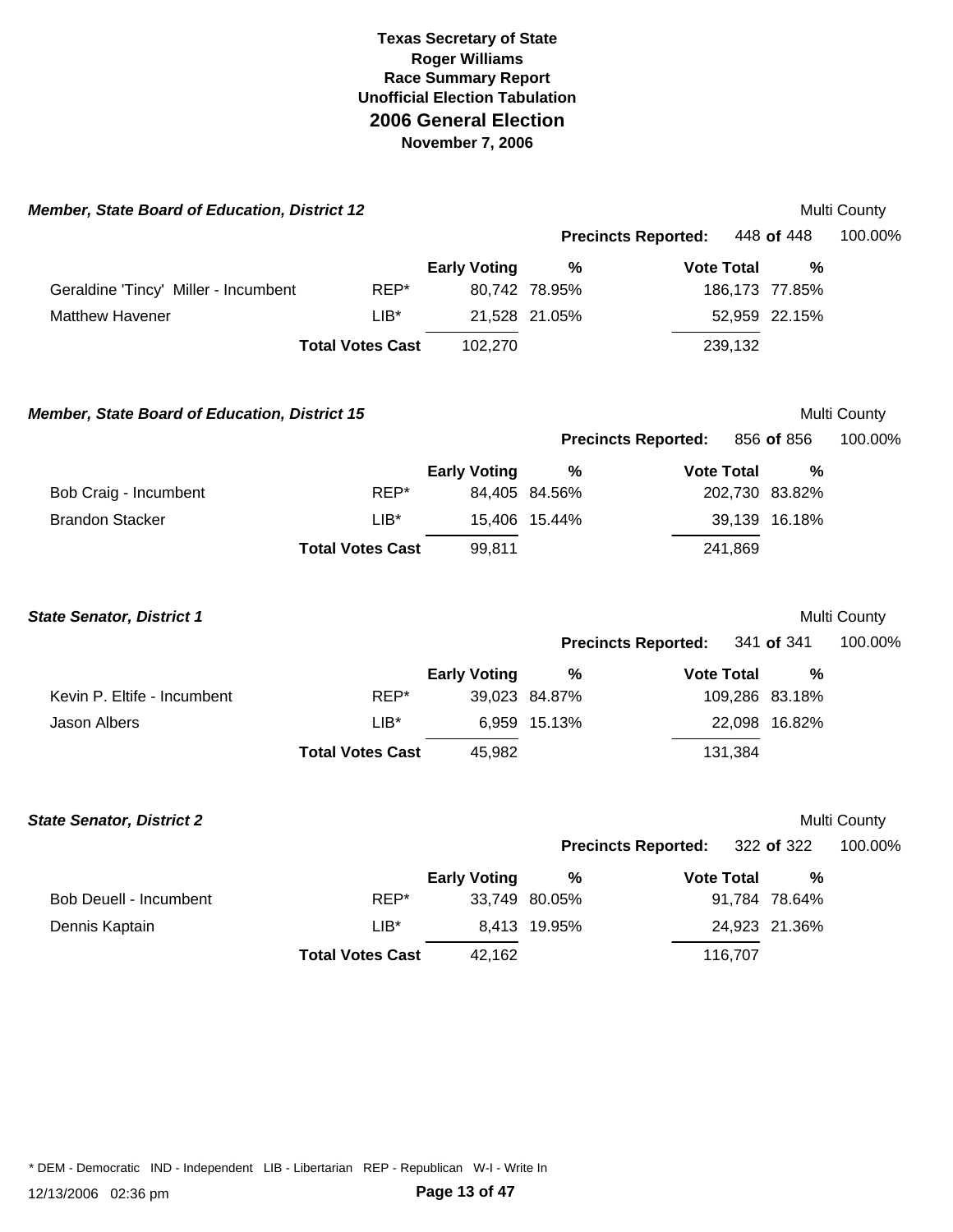| <b>State Senator, District 5</b>  |                         |                     |               |                            |                | Multi County         |
|-----------------------------------|-------------------------|---------------------|---------------|----------------------------|----------------|----------------------|
|                                   |                         |                     |               | <b>Precincts Reported:</b> | 336 of 336     | 100.00%              |
|                                   |                         | <b>Early Voting</b> | %             | <b>Vote Total</b>          | %              |                      |
| Steve Ogden - Incumbent           | REP*                    |                     | 42,657 61.89% |                            | 109,747 61.33% |                      |
| Stephen Wyman                     | DEM*                    |                     | 24,022 34.85% |                            | 62,246 34.78%  |                      |
| Darrell R. Grear                  | $LIB*$                  | 2,246               | 3.26%         | 6,955                      | 3.89%          |                      |
|                                   | <b>Total Votes Cast</b> | 68,925              |               | 178,948                    |                |                      |
| <b>State Senator, District 7</b>  |                         |                     |               |                            |                | Single County        |
|                                   |                         |                     |               | <b>Precincts Reported:</b> | 171 of 171     | 100.00%              |
|                                   |                         | <b>Early Voting</b> | %             | <b>Vote Total</b>          | %              |                      |
| Dan Patrick                       | REP*                    |                     | 32,055 69.67% |                            | 117,790 69.18% |                      |
| F. Michael Kubosh                 | DEM*                    |                     | 13,955 30.33% |                            | 52,472 30.82%  |                      |
|                                   | <b>Total Votes Cast</b> | 46,010              |               | 170,262                    |                |                      |
| <b>State Senator, District 12</b> |                         |                     |               |                            |                | Multi County         |
|                                   |                         |                     |               | <b>Precincts Reported:</b> | 279 of 279     | 100.00%              |
|                                   |                         | <b>Early Voting</b> | %             | <b>Vote Total</b>          | $\frac{0}{0}$  |                      |
| Jane Nelson - Incumbent           | REP*                    |                     | 44,216 64.10% |                            | 108,272 63.91% |                      |
| Dwight B. Fullingim               | DEM*                    |                     | 22,740 32.97% |                            | 54,937 32.43%  |                      |
| Morgan Ware                       | $LIB*$                  | 2,024               | 2.93%         | 6,202                      | 3.66%          |                      |
|                                   | <b>Total Votes Cast</b> | 68,980              |               | 169,411                    |                |                      |
| <b>State Senator, District 14</b> |                         |                     |               |                            |                | <b>Single County</b> |
|                                   |                         |                     |               | <b>Precincts Reported:</b> | 183 of 183     | 100.00%              |
|                                   |                         | <b>Early Voting</b> | %             | <b>Vote Total</b>          | $\%$           |                      |
| Kirk Watson                       | DEM*                    |                     | 54,962 81.41% |                            | 127,091 80.31% |                      |
| Robert "Rock" Howard              | $LIB^*$                 |                     | 12,550 18.59% |                            | 31,152 19.69%  |                      |
|                                   | <b>Total Votes Cast</b> | 67,512              |               | 158,243                    |                |                      |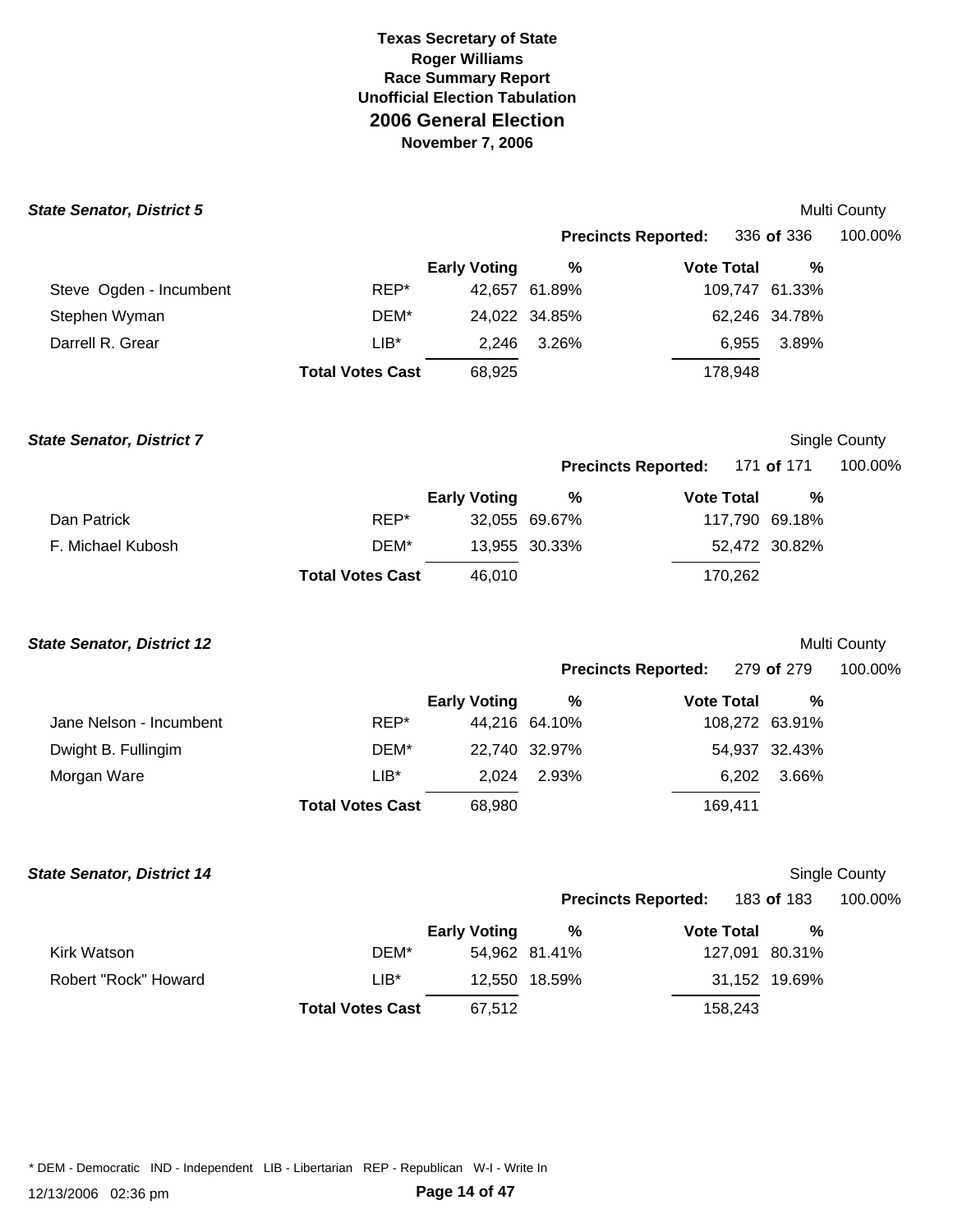| <b>State Senator, District 15</b> |                         |                     |                            |                   |                | Single County |
|-----------------------------------|-------------------------|---------------------|----------------------------|-------------------|----------------|---------------|
|                                   |                         |                     | <b>Precincts Reported:</b> |                   | 170 of 170     | 100.00%       |
|                                   |                         | <b>Early Voting</b> | $\%$                       | <b>Vote Total</b> | $\frac{0}{0}$  |               |
| Angel DeLaRosa                    | REP*                    |                     | 9,604 39.97%               |                   | 33,348 37.00%  |               |
| John Whitmire - Incumbent         | DEM*                    |                     | 14,426 60.03%              |                   | 56,789 63.00%  |               |
|                                   | <b>Total Votes Cast</b> | 24,030              |                            | 90,137            |                |               |
| <b>State Senator, District 17</b> |                         |                     |                            |                   |                | Multi County  |
|                                   |                         |                     | <b>Precincts Reported:</b> |                   | 211 of 211     | 100.00%       |
|                                   |                         | <b>Early Voting</b> | $\frac{0}{0}$              | <b>Vote Total</b> | $\%$           |               |
| Kyle Janek - Incumbent            | REP*                    |                     | 32,829 80.14%              |                   | 88,401 77.84%  |               |
| Phil Kurtz                        | $LIB*$                  |                     | 8,138 19.86%               |                   | 25,173 22.16%  |               |
|                                   | <b>Total Votes Cast</b> | 40,967              |                            | 113,574           |                |               |
| <b>State Senator, District 18</b> |                         |                     |                            |                   |                | Multi County  |
|                                   |                         |                     | <b>Precincts Reported:</b> |                   | 405 of 405     | 100.00%       |
|                                   |                         | <b>Early Voting</b> | %                          | <b>Vote Total</b> | $\%$           |               |
| Glenn Hegar                       | REP*                    |                     | 42,117 81.34%              |                   | 110,469 78.95% |               |
| Roy O. Wright, II                 | $LIB*$                  |                     | 9,663 18.66%               |                   | 29,460 21.05%  |               |
|                                   | <b>Total Votes Cast</b> | 51,780              |                            | 139,929           |                |               |
| <b>State Senator, District 19</b> |                         |                     |                            |                   |                | Multi County  |
|                                   |                         |                     | <b>Precincts Reported:</b> |                   | 325 of 325     | 100.00%       |
|                                   |                         | <b>Early Voting</b> | %                          | <b>Vote Total</b> | %              |               |
| Dick Bowen                        | REP*                    |                     | 19,382 43.33%              |                   | 40,556 40.82%  |               |
| Carlos I. Uresti                  | DEM*                    |                     | 25,349 56.67%              |                   | 58,793 59.18%  |               |
|                                   | <b>Total Votes Cast</b> | 44,731              |                            | 99,349            |                |               |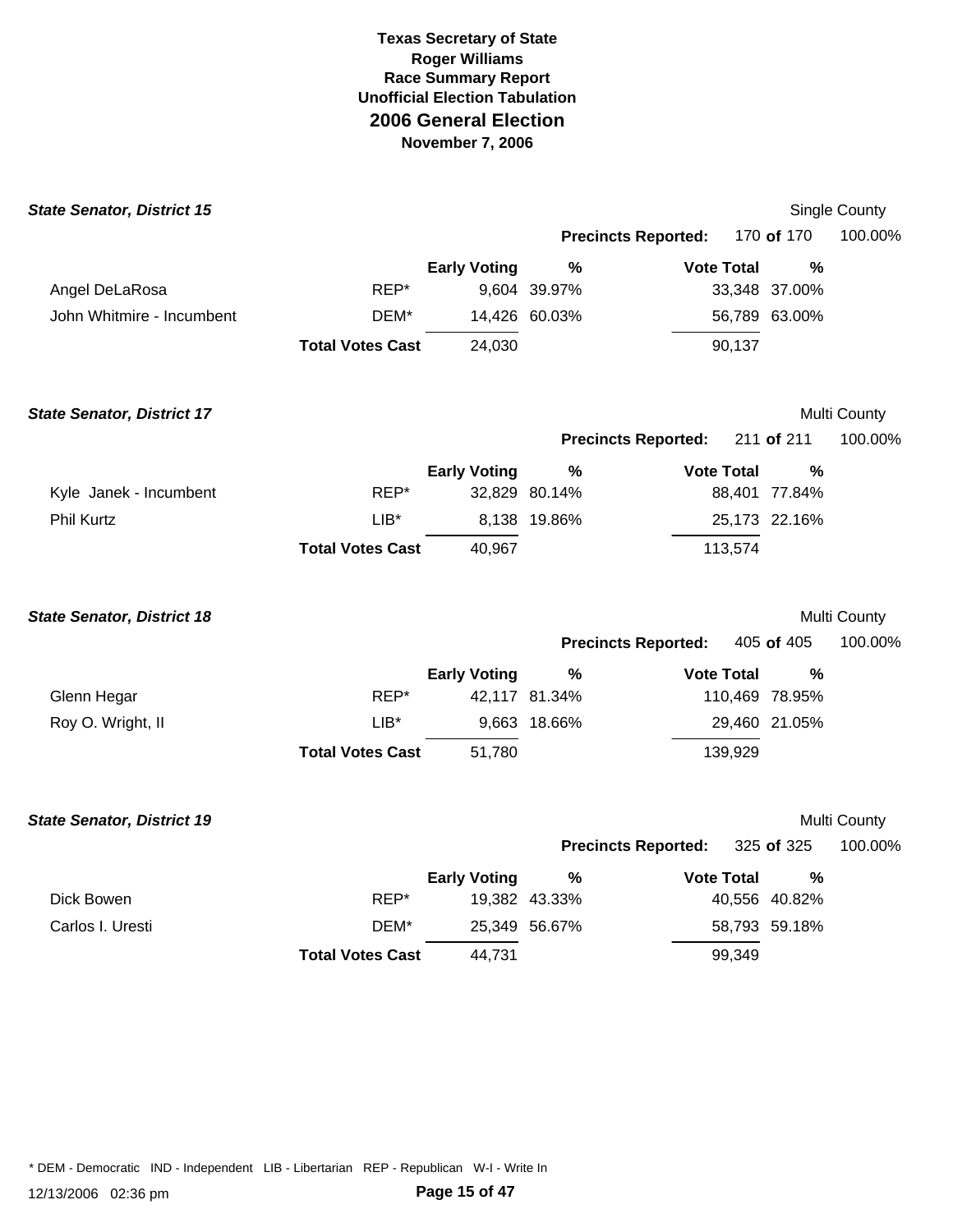| <b>State Senator, District 22</b>      |                         |                     |               |                            |                | Multi County  |
|----------------------------------------|-------------------------|---------------------|---------------|----------------------------|----------------|---------------|
|                                        |                         |                     |               | <b>Precincts Reported:</b> | 308 of 308     | 100.00%       |
|                                        |                         | <b>Early Voting</b> | $\%$          | <b>Vote Total</b>          | %              |               |
| Kip Averitt - Incumbent                | REP*                    |                     | 44,149 81.01% |                            | 113,579 80.58% |               |
| <b>Phil Smart</b>                      | $LIB*$                  |                     | 10,347 18.99% |                            | 27,368 19.42%  |               |
|                                        | <b>Total Votes Cast</b> | 54,496              |               | 140,947                    |                |               |
| <b>State Senator, District 25</b>      |                         |                     |               |                            |                | Multi County  |
|                                        |                         |                     |               | <b>Precincts Reported:</b> | 290 of 290     | 100.00%       |
|                                        |                         | <b>Early Voting</b> | $\%$          | <b>Vote Total</b>          | %              |               |
| Jeff Wentworth - Incumbent             | REP*                    |                     | 65,350 60.54% |                            | 132,816 58.33% |               |
| Kathleen "Kathi" Thomas                | DEM*                    |                     | 38,572 35.73% |                            | 84,758 37.22%  |               |
| James R. (Bob) Thompson                | $LIB*$                  | 4,032               | 3.73%         | 10,124                     | 4.45%          |               |
|                                        | <b>Total Votes Cast</b> | 107,954             |               | 227,698                    |                |               |
| <b>State Senator, District 29</b>      |                         |                     |               |                            |                | Single County |
|                                        |                         |                     |               | <b>Precincts Reported:</b> | 163 of 163     | 100.00%       |
|                                        |                         | <b>Early Voting</b> | $\%$          | <b>Vote Total</b>          | %              |               |
| Donald R. "Dee" Margo                  | REP*                    |                     | 15,544 43.72% |                            | 36,101 41.21%  |               |
| Eliot Shapleigh - Incumbent            | DEM*                    |                     | 20,007 56.28% |                            | 51,491 58.79%  |               |
|                                        | <b>Total Votes Cast</b> | 35,551              |               | 87,592                     |                |               |
| <b>State Representative District 1</b> |                         |                     |               |                            |                | Multi County  |
|                                        |                         |                     |               | <b>Precincts Reported:</b> | 84 of 84       | 100.00%       |
|                                        |                         | <b>Early Voting</b> | %             | <b>Vote Total</b>          | %              |               |
| Stephen J. Frost - Incumbent           | DEM*                    |                     | 4,884 87.62%  |                            | 21,832 86.79%  |               |
| <b>Tim Eason</b>                       | $LIB*$                  |                     | 690 12.38%    |                            | 3,324 13.21%   |               |
|                                        | <b>Total Votes Cast</b> | 5,574               |               | 25,156                     |                |               |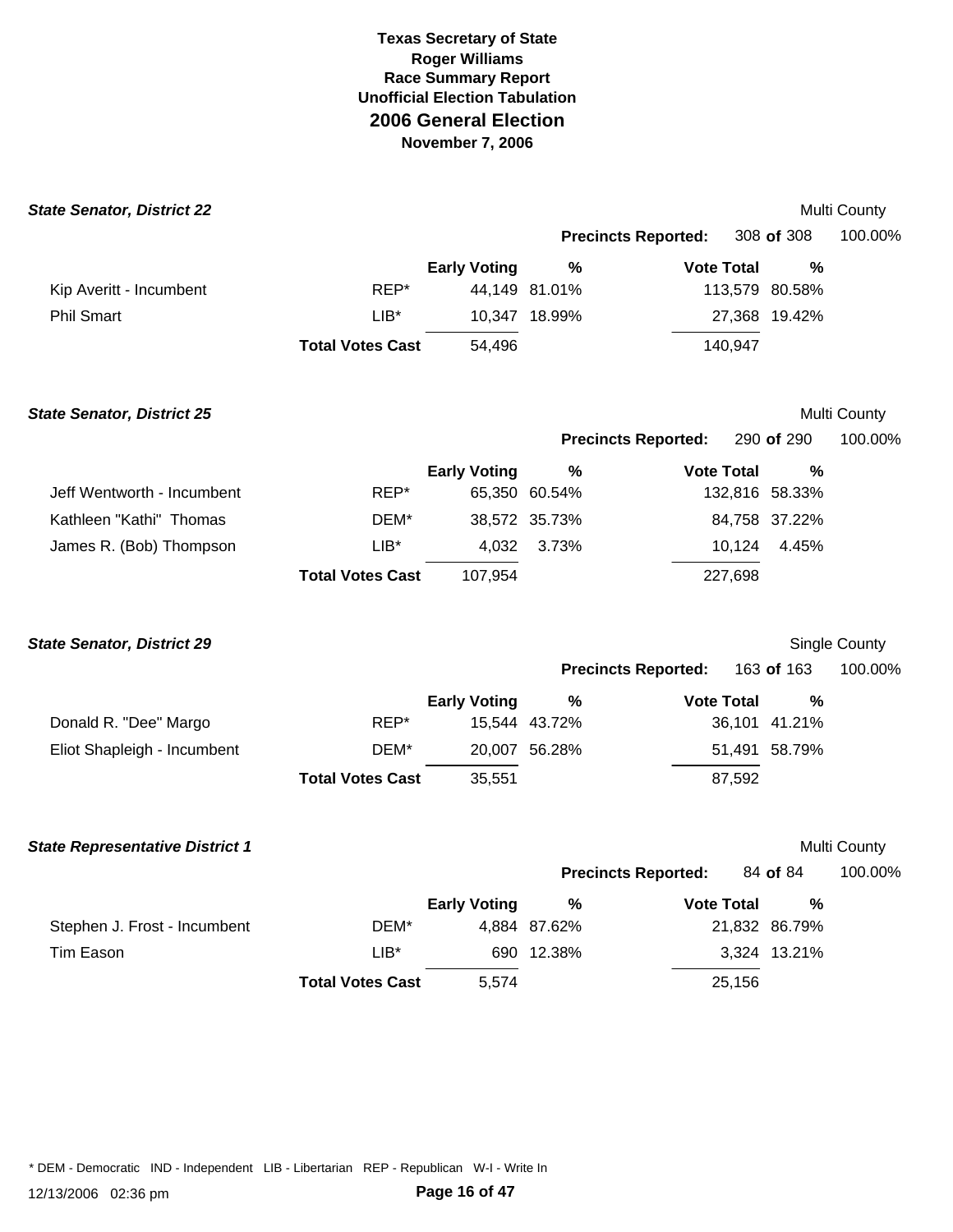| <b>State Representative District 2</b> |                         |                     |               |                            |               | Multi County |
|----------------------------------------|-------------------------|---------------------|---------------|----------------------------|---------------|--------------|
|                                        |                         |                     |               | <b>Precincts Reported:</b> | 67 of 67      | 100.00%      |
|                                        |                         | <b>Early Voting</b> | $\%$          | <b>Vote Total</b>          | %             |              |
| Dan Flynn - Incumbent                  | REP*                    |                     | 5,372 59.65%  |                            | 18,179 58.13% |              |
| <b>Scott Cornuaud</b>                  | DEM*                    |                     | 3,302 36.66%  |                            | 11,717 37.47% |              |
| Dawn M. Childs                         | $LIB^*$                 | 332                 | 3.69%         | 1,375                      | 4.40%         |              |
|                                        | <b>Total Votes Cast</b> | 9,006               |               | 31,271                     |               |              |
| <b>State Representative District 3</b> |                         |                     |               |                            |               | Multi County |
|                                        |                         |                     |               | <b>Precincts Reported:</b> | 115 of 115    | 100.00%      |
|                                        |                         | <b>Early Voting</b> | $\%$          | <b>Vote Total</b>          | %             |              |
| Kirby Hollingsworth                    | REP*                    |                     | 4,793 43.20%  |                            | 13,993 42.20% |              |
| Mark S. Homer - Incumbent              | DEM*                    |                     | 6,303 56.80%  |                            | 19,166 57.80% |              |
|                                        | <b>Total Votes Cast</b> | 11,096              |               | 33,159                     |               |              |
| <b>State Representative District 4</b> |                         |                     |               |                            |               | Multi County |
|                                        |                         |                     |               | <b>Precincts Reported:</b> | 73 of 73      | 100.00%      |
|                                        |                         | <b>Early Voting</b> | $\%$          | <b>Vote Total</b>          | %             |              |
| Betty Brown - Incumbent                | REP*                    |                     | 8,374 59.23%  |                            | 21,521 59.47% |              |
| K.J. "Bear" Gleason                    | DEM*                    |                     | 5,223 36.94%  |                            | 13,103 36.21% |              |
| Rick E. Carter                         | LIB*                    | 542                 | 3.83%         | 1,564                      | 4.32%         |              |
|                                        | <b>Total Votes Cast</b> | 14,139              |               | 36,188                     |               |              |
| <b>State Representative District 5</b> |                         |                     |               |                            |               | Multi County |
|                                        |                         |                     |               | <b>Precincts Reported:</b> | 65 of 65      | 100.00%      |
|                                        |                         | <b>Early Voting</b> | $\%$          | <b>Vote Total</b>          | %             |              |
| Bryan Hughes - Incumbent               | REP*                    |                     | 10,142 82.48% |                            | 26,281 81.94% |              |
| <b>Tim Carmichael</b>                  | $LIB*$                  |                     | 2,155 17.52%  |                            | 5,793 18.06%  |              |
|                                        | <b>Total Votes Cast</b> | 12,297              |               | 32,074                     |               |              |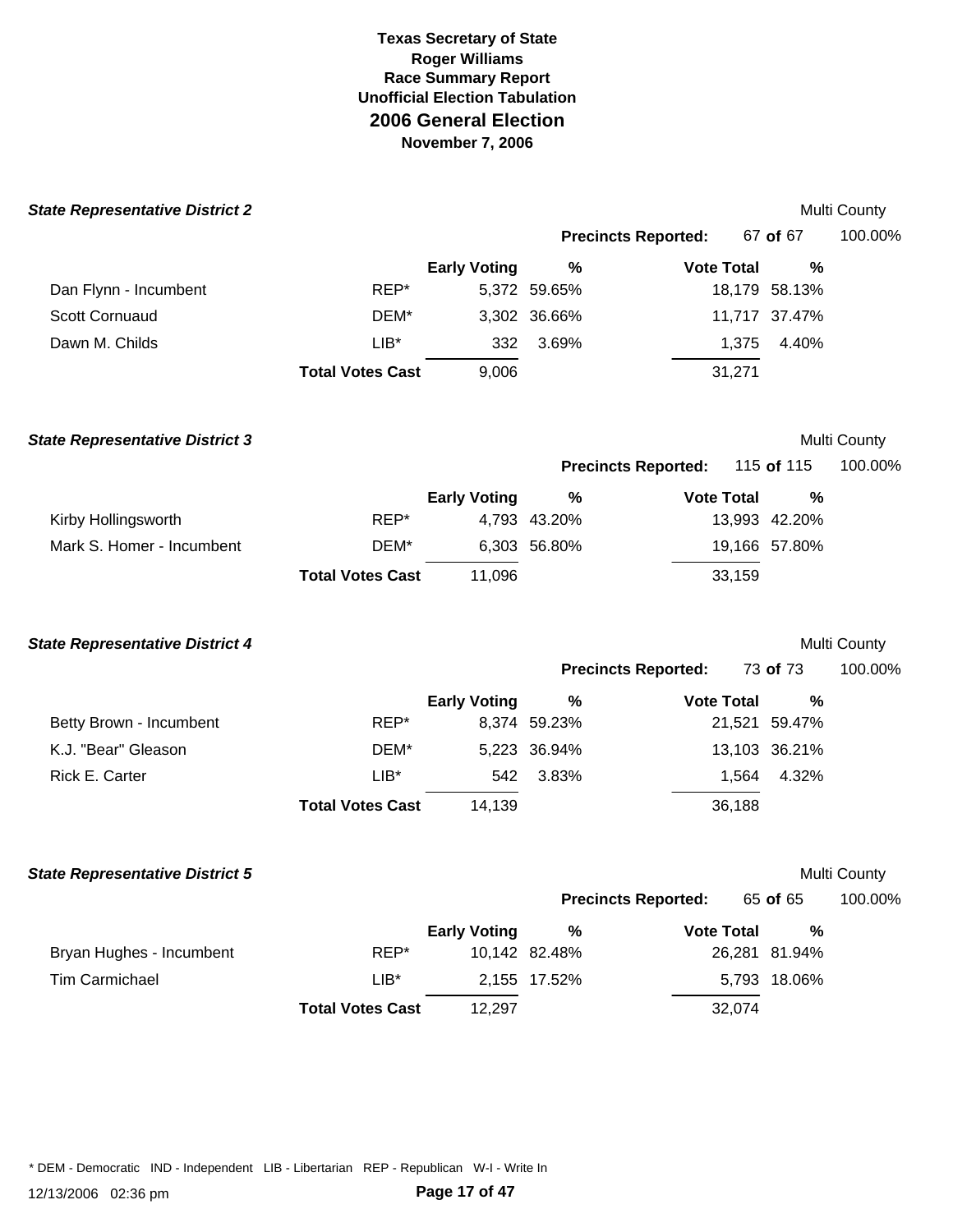| <b>State Representative District 7</b>  |                         |                     |                      |                            |                    | Multi County |
|-----------------------------------------|-------------------------|---------------------|----------------------|----------------------------|--------------------|--------------|
|                                         |                         |                     |                      | <b>Precincts Reported:</b> | 38 of 38           | 100.00%      |
|                                         |                         | <b>Early Voting</b> | $\%$                 | <b>Vote Total</b>          | %                  |              |
| Tommy Merritt - Incumbent               | REP*                    |                     | 9,273 69.88%         |                            | 20,808 68.44%      |              |
| <b>Patrick Franklin</b>                 | DEM*                    |                     | 3,638 27.42%         |                            | 8,700 28.61%       |              |
| Jonathan A. Rasco                       | $LIB*$                  | 358                 | 2.70%                | 897                        | 2.95%              |              |
|                                         | <b>Total Votes Cast</b> | 13,269              |                      | 30,405                     |                    |              |
| <b>State Representative District 8</b>  |                         |                     |                      |                            |                    | Multi County |
|                                         |                         |                     |                      | <b>Precincts Reported:</b> | 99 of 99           | 100.00%      |
|                                         |                         | <b>Early Voting</b> | %                    | <b>Vote Total</b>          | %                  |              |
| Byron Cook - Incumbent                  | REP*                    |                     | 6,354 58.35%         |                            | 15,308 58.43%      |              |
| <b>Sharon Cade Davis</b>                | DEM*                    |                     | 4,536 41.65%         |                            | 10,892 41.57%      |              |
|                                         | <b>Total Votes Cast</b> | 10,890              |                      | 26,200                     |                    |              |
| <b>State Representative District 10</b> |                         |                     |                      |                            |                    | Multi County |
|                                         |                         |                     |                      | <b>Precincts Reported:</b> | 70 of 70           | 100.00%      |
|                                         |                         | <b>Early Voting</b> | $\%$                 | <b>Vote Total</b>          | %                  |              |
| Jim Pitts - Incumbent                   | REP*                    |                     | 9,943 68.65%         |                            | 25,195 66.81%      |              |
| Kerry L. Horn                           | DEM*                    |                     | 4,541 31.35%         |                            | 12,514 33.19%      |              |
|                                         | <b>Total Votes Cast</b> | 14,484              |                      | 37,709                     |                    |              |
| <b>State Representative District 11</b> |                         |                     |                      |                            |                    | Multi County |
|                                         |                         |                     |                      | <b>Precincts Reported:</b> | 95 of 95           | 100.00%      |
| Larry K. Durrett                        | REP*                    | <b>Early Voting</b> | $\%$<br>6,380 47.78% | <b>Vote Total</b>          | %<br>15,900 46.11% |              |
| Chuck Hopson - Incumbent                | DEM*                    |                     | 6,644 49.75%         |                            | 17,588 51.00%      |              |
| Paul (Blue) Story                       | LIB*                    | 330                 | 2.47%                | 997                        | 2.89%              |              |
|                                         | <b>Total Votes Cast</b> | 13,354              |                      | 34,485                     |                    |              |
|                                         |                         |                     |                      |                            |                    |              |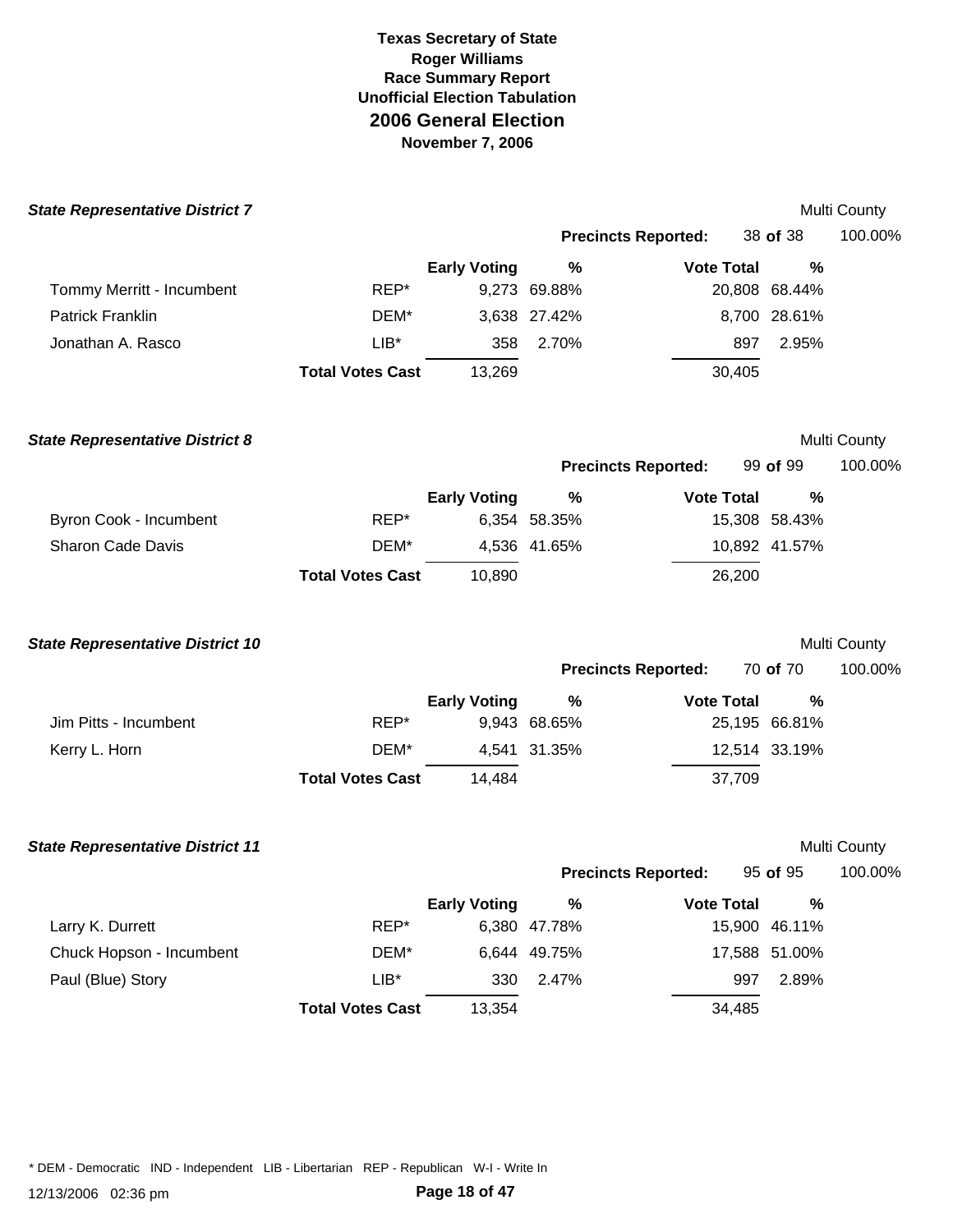| <b>State Representative District 12</b> |                         |                     |               |                            |               | Multi County         |
|-----------------------------------------|-------------------------|---------------------|---------------|----------------------------|---------------|----------------------|
|                                         |                         |                     |               | <b>Precincts Reported:</b> | 89 of 89      | 100.00%              |
|                                         |                         | <b>Early Voting</b> | %             | <b>Vote Total</b>          | %             |                      |
| Jody Anderson                           | REP*                    |                     | 7,457 44.04%  |                            | 16,734 42.30% |                      |
| Jim McReynolds - Incumbent              | DEM*                    |                     | 9,156 54.08%  |                            | 21,903 55.37% |                      |
| Donald B. Keith                         | $LIB*$                  | 318                 | 1.88%         | 923                        | 2.33%         |                      |
|                                         | <b>Total Votes Cast</b> | 16,931              |               | 39,560                     |               |                      |
| <b>State Representative District 13</b> |                         |                     |               |                            |               | Multi County         |
|                                         |                         |                     |               | <b>Precincts Reported:</b> | 86 of 86      | 100.00%              |
|                                         |                         | <b>Early Voting</b> | $\%$          | <b>Vote Total</b>          | $\frac{0}{0}$ |                      |
| Lois W. Kolkhorst - Incumbent           | REP*                    |                     | 7,846 84.82%  |                            | 24,163 82.85% |                      |
| <b>Charles Stigall</b>                  | $LIB*$                  |                     | 1,404 15.18%  |                            | 5,000 17.15%  |                      |
|                                         | <b>Total Votes Cast</b> | 9,250               |               | 29,163                     |               |                      |
| <b>State Representative District 15</b> |                         |                     |               |                            |               | Single County        |
|                                         |                         |                     |               | <b>Precincts Reported:</b> | 39 of 39      | 100.00%              |
|                                         |                         | <b>Early Voting</b> | $\%$          | <b>Vote Total</b>          | %             |                      |
| Rob Eissler - Incumbent                 | REP*                    |                     | 11,797 73.11% |                            | 30,865 73.33% |                      |
| Sammie Miller                           | DEM*                    |                     | 3,807 23.59%  |                            | 9,594 22.79%  |                      |
| Brian J. Drake                          | $LIB*$                  | 531                 | 3.29%         | 1,631                      | 3.88%         |                      |
|                                         | <b>Total Votes Cast</b> | 16,135              |               | 42,090                     |               |                      |
| <b>State Representative District 16</b> |                         |                     |               |                            |               | <b>Single County</b> |
|                                         |                         |                     |               | <b>Precincts Reported:</b> | 40 of 40      | 100.00%              |
|                                         |                         | <b>Early Voting</b> | $\%$          | <b>Vote Total</b>          | $\%$          |                      |
| C. Brandon Creighton                    | REP*                    |                     | 9,904 76.20%  |                            | 23,937 75.04% |                      |
| Pat Poland                              | DEM*                    |                     | 3,094 23.80%  |                            | 7,960 24.96%  |                      |
|                                         | <b>Total Votes Cast</b> | 12,998              |               | 31,897                     |               |                      |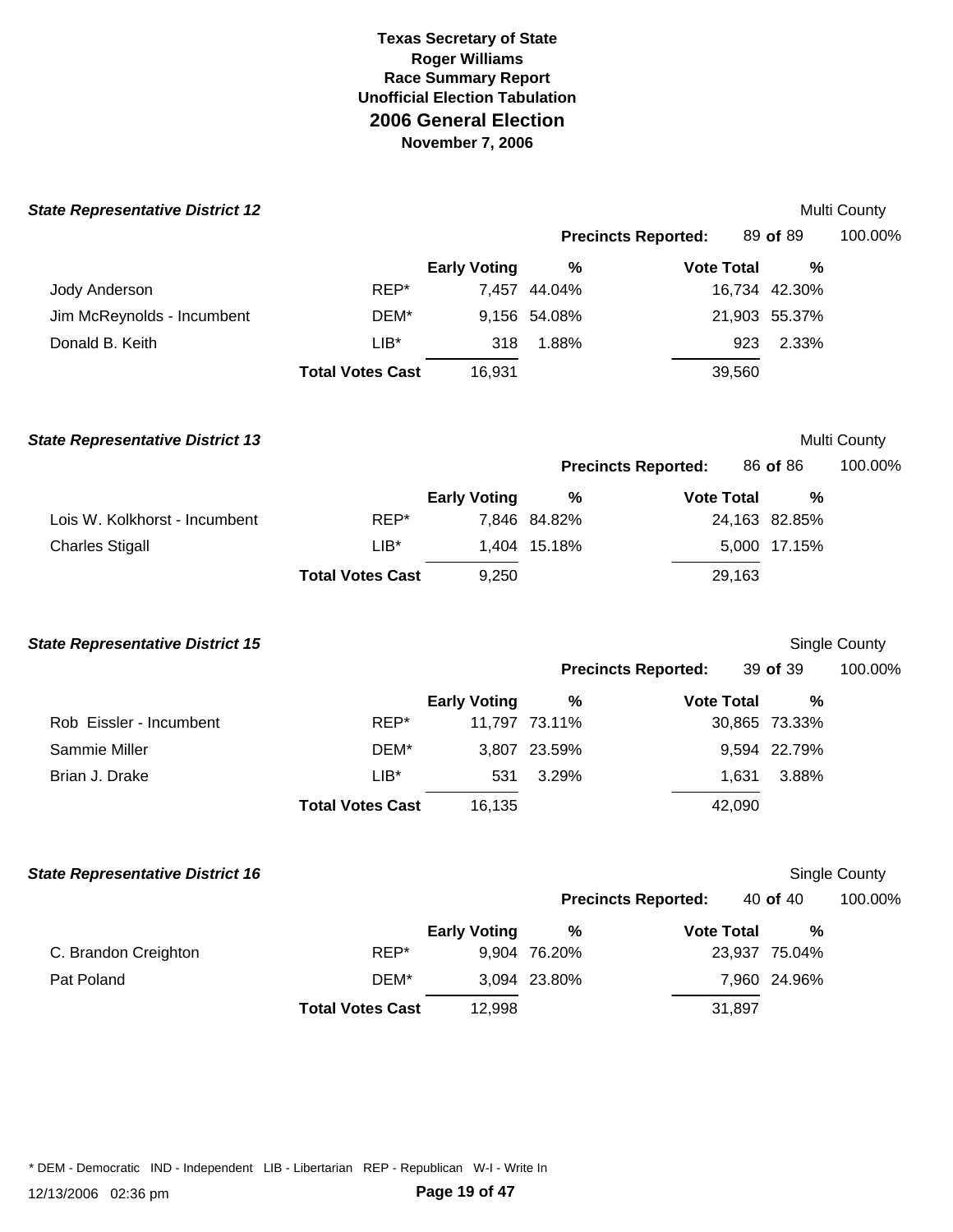| <b>State Representative District 17</b> |                         |                     |               |                            |               | Multi County |
|-----------------------------------------|-------------------------|---------------------|---------------|----------------------------|---------------|--------------|
|                                         |                         |                     |               | <b>Precincts Reported:</b> | 107 of 107    | 100.00%      |
|                                         |                         | <b>Early Voting</b> | %             | <b>Vote Total</b>          | %             |              |
| <b>Tim Kleinschmidt</b>                 | REP*                    |                     | 5,943 48.88%  |                            | 19,216 47.88% |              |
| Robby Cook - Incumbent                  | DEM*                    |                     | 5,880 48.36%  |                            | 19,633 48.92% |              |
| Roderick (Rod) Gibbs                    | $LIB*$                  | 335                 | 2.76%         | 1,281                      | 3.19%         |              |
|                                         | <b>Total Votes Cast</b> | 12,158              |               | 40,130                     |               |              |
| <b>State Representative District 18</b> |                         |                     |               |                            |               | Multi County |
|                                         |                         |                     |               | <b>Precincts Reported:</b> | 64 of 64      | 100.00%      |
|                                         |                         | <b>Early Voting</b> | $\%$          | <b>Vote Total</b>          | %             |              |
| John Otto - Incumbent                   | REP*                    |                     | 6,834 78.45%  |                            | 19,144 76.01% |              |
| Kris Overstreet                         | $LIB*$                  |                     | 1,877 21.55%  |                            | 6,042 23.99%  |              |
|                                         | <b>Total Votes Cast</b> | 8,711               |               | 25,186                     |               |              |
| <b>State Representative District 19</b> |                         |                     |               |                            |               | Multi County |
|                                         |                         |                     |               | <b>Precincts Reported:</b> | 71 of 71      | 100.00%      |
|                                         |                         | <b>Early Voting</b> | $\%$          | <b>Vote Total</b>          | %             |              |
| Mike Hamilton - Incumbent               | REP*                    |                     | 4,922 55.92%  |                            | 16,078 57.35% |              |
| Paul Clayton                            | DEM*                    |                     | 3,880 44.08%  |                            | 11,956 42.65% |              |
|                                         | <b>Total Votes Cast</b> | 8,802               |               | 28,034                     |               |              |
| <b>State Representative District 20</b> |                         |                     |               |                            |               | Multi County |
|                                         |                         |                     |               | <b>Precincts Reported:</b> | 56 of 56      | 100.00%      |
|                                         |                         | <b>Early Voting</b> | $\%$          | <b>Vote Total</b>          | %             |              |
| Dan M. Gattis - Incumbent               | REP*                    |                     | 16,190 65.09% |                            | 33,844 63.30% |              |
| Jim Stauber                             | DEM*                    |                     | 8,685 34.91%  |                            | 19,622 36.70% |              |
|                                         | <b>Total Votes Cast</b> | 24,875              |               | 53,466                     |               |              |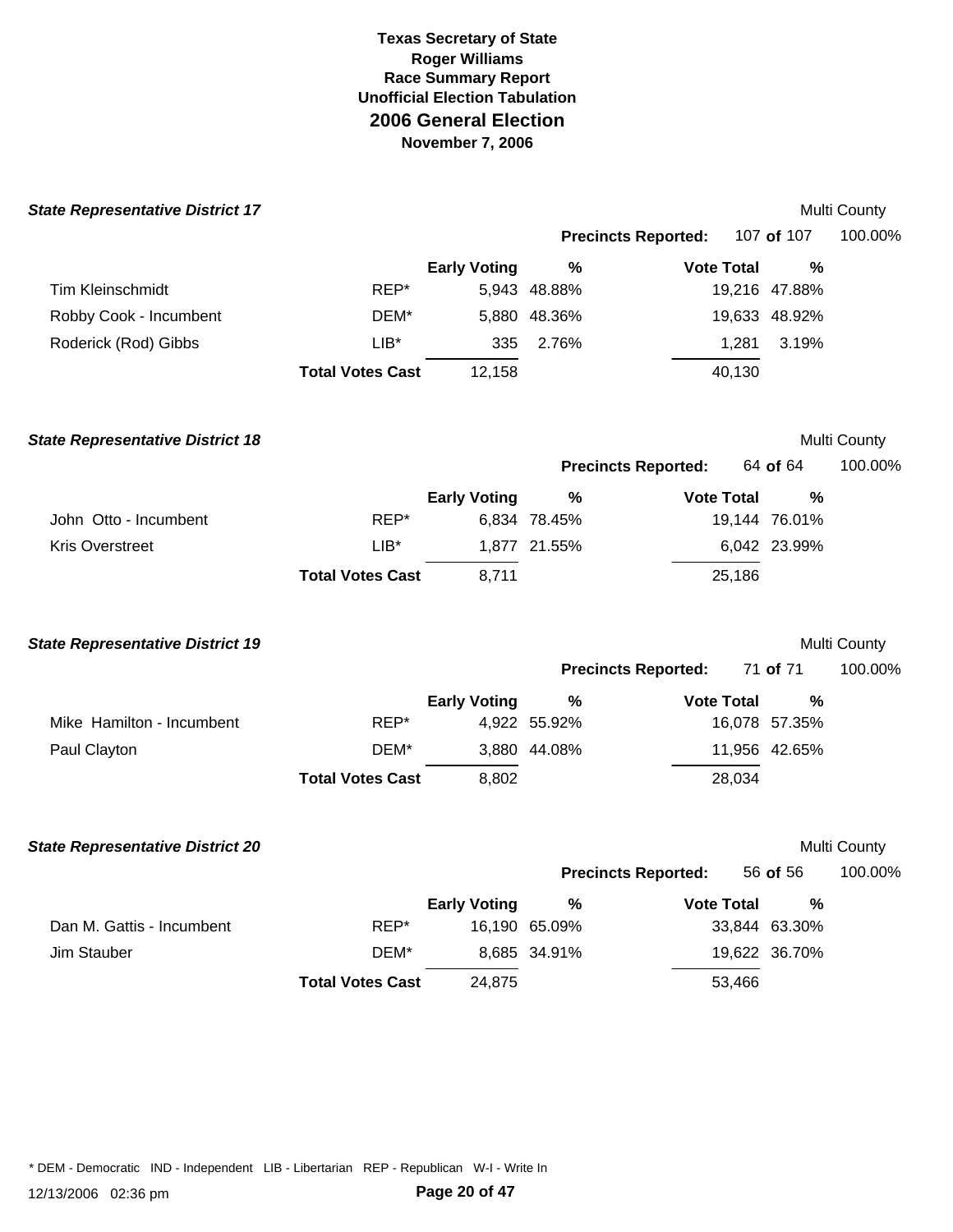| <b>State Representative District 22</b> |                         |                     |               |                            |                | Multi County  |
|-----------------------------------------|-------------------------|---------------------|---------------|----------------------------|----------------|---------------|
|                                         |                         |                     |               | <b>Precincts Reported:</b> | 54 of 54       | 100.00%       |
|                                         |                         | <b>Early Voting</b> | %             | <b>Vote Total</b>          | $\%$           |               |
| Joe Deshotel - Incumbent                | DEM*                    |                     | 5,778 91.22%  |                            | 14,513 90.76%  |               |
| Judith Cobbett                          | LIB*                    | 556                 | 8.78%         |                            | 1,477<br>9.24% |               |
|                                         | <b>Total Votes Cast</b> | 6,334               |               | 15,990                     |                |               |
| <b>State Representative District 23</b> |                         |                     |               |                            |                | Multi County  |
|                                         |                         |                     |               | <b>Precincts Reported:</b> | 60 of 60       | 100.00%       |
|                                         |                         | <b>Early Voting</b> | $\%$          | <b>Vote Total</b>          | $\frac{0}{0}$  |               |
| Craig Eiland - Incumbent                | DEM*                    |                     | 9,763 87.09%  |                            | 22,602 83.81%  |               |
| Raymond Lloyd                           | $LIB*$                  |                     | 1,447 12.91%  |                            | 4,366 16.19%   |               |
|                                         | <b>Total Votes Cast</b> | 11,210              |               | 26,968                     |                |               |
| <b>State Representative District 24</b> |                         |                     |               |                            |                | Single County |
|                                         |                         |                     |               | <b>Precincts Reported:</b> | 55 of 55       | 100.00%       |
|                                         |                         | <b>Early Voting</b> | $\%$          | <b>Vote Total</b>          | %              |               |
| Larry Taylor - Incumbent                | REP*                    |                     | 12,551 79.88% |                            | 24,977 77.70%  |               |
| <b>Brady Lee Hutchison</b>              | $LIB*$                  |                     | 3,161 20.12%  |                            | 7,170 22.30%   |               |
|                                         | <b>Total Votes Cast</b> | 15,712              |               | 32,147                     |                |               |
| <b>State Representative District 27</b> |                         |                     |               |                            |                | Single County |
|                                         |                         |                     |               | <b>Precincts Reported:</b> | 61 of 61       | 100.00%       |
|                                         |                         | <b>Early Voting</b> | %             | <b>Vote Total</b>          | %              |               |
| Ken Bryant                              | REP*                    | 5,511               | 44.58%        |                            | 13,475 39.20%  |               |
| Dora Olivo - Incumbent                  | DEM*                    |                     | 6,851 55.42%  |                            | 20,896 60.80%  |               |
|                                         | <b>Total Votes Cast</b> | 12,362              |               | 34,371                     |                |               |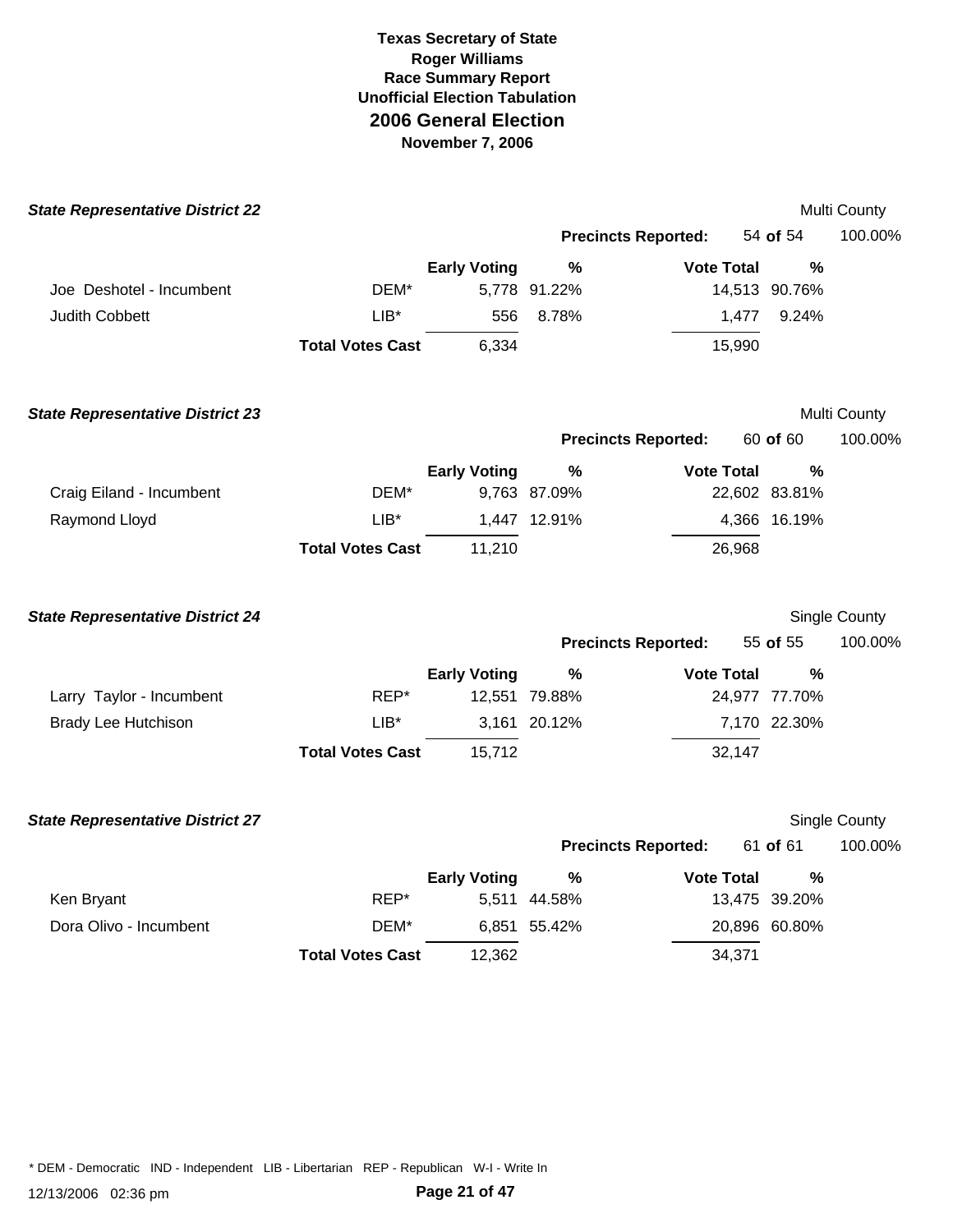| <b>State Representative District 28</b> |                         |                     |               |                            |               | Multi County  |
|-----------------------------------------|-------------------------|---------------------|---------------|----------------------------|---------------|---------------|
|                                         |                         |                     |               | <b>Precincts Reported:</b> | 68 of 68      | 100.00%       |
|                                         |                         | <b>Early Voting</b> | $\%$          | <b>Vote Total</b>          | %             |               |
| John Zerwas                             | REP*                    |                     | 10,458 68.46% |                            | 25,084 63.10% |               |
| Dorothy Bottos                          | DEM*                    |                     | 4,818 31.54%  |                            | 14,669 36.90% |               |
|                                         | <b>Total Votes Cast</b> | 15,276              |               | 39,753                     |               |               |
| <b>State Representative District 29</b> |                         |                     |               |                            |               | Multi County  |
|                                         |                         |                     |               | <b>Precincts Reported:</b> | 51 of 51      | 100.00%       |
|                                         |                         | <b>Early Voting</b> | $\%$          | <b>Vote Total</b>          | %             |               |
| Glenda Dawson - Incumbent               | REP*                    |                     | 8,458 63.53%  |                            | 21,284 60.35% |               |
| Anthony A. Dinovo                       | DEM*                    |                     | 4,856 36.47%  |                            | 13,984 39.65% |               |
|                                         | <b>Total Votes Cast</b> | 13,314              |               | 35,268                     |               |               |
| <b>State Representative District 32</b> |                         |                     |               |                            |               | Multi County  |
|                                         |                         |                     |               | <b>Precincts Reported:</b> | 77 of 77      | 100.00%       |
|                                         |                         | <b>Early Voting</b> | $\%$          | <b>Vote Total</b>          | %             |               |
| Gene Seaman - Incumbent                 | REP*                    |                     | 7,742 48.34%  |                            | 16,847 46.16% |               |
| Juan M. Garcia                          | DEM*                    |                     | 7,495 46.80%  |                            | 17,611 48.25% |               |
| Lenard L. Nelson                        | $LIB*$                  | 779                 | 4.86%         | 2,038                      | 5.58%         |               |
|                                         | <b>Total Votes Cast</b> | 16,016              |               | 36,496                     |               |               |
| <b>State Representative District 33</b> |                         |                     |               |                            |               | Single County |
|                                         |                         |                     |               | <b>Precincts Reported:</b> | 44 of 44      | 100.00%       |
|                                         |                         | <b>Early Voting</b> | $\%$          | <b>Vote Total</b>          | $\%$          |               |
| Joe McComb                              | REP*                    |                     | 6,731 52.32%  |                            | 13,032 47.94% |               |
| Solomon P. Ortiz, Jr.                   | DEM*                    |                     | 6,133 47.68%  |                            | 14,151 52.06% |               |
|                                         | <b>Total Votes Cast</b> | 12,864              |               | 27,183                     |               |               |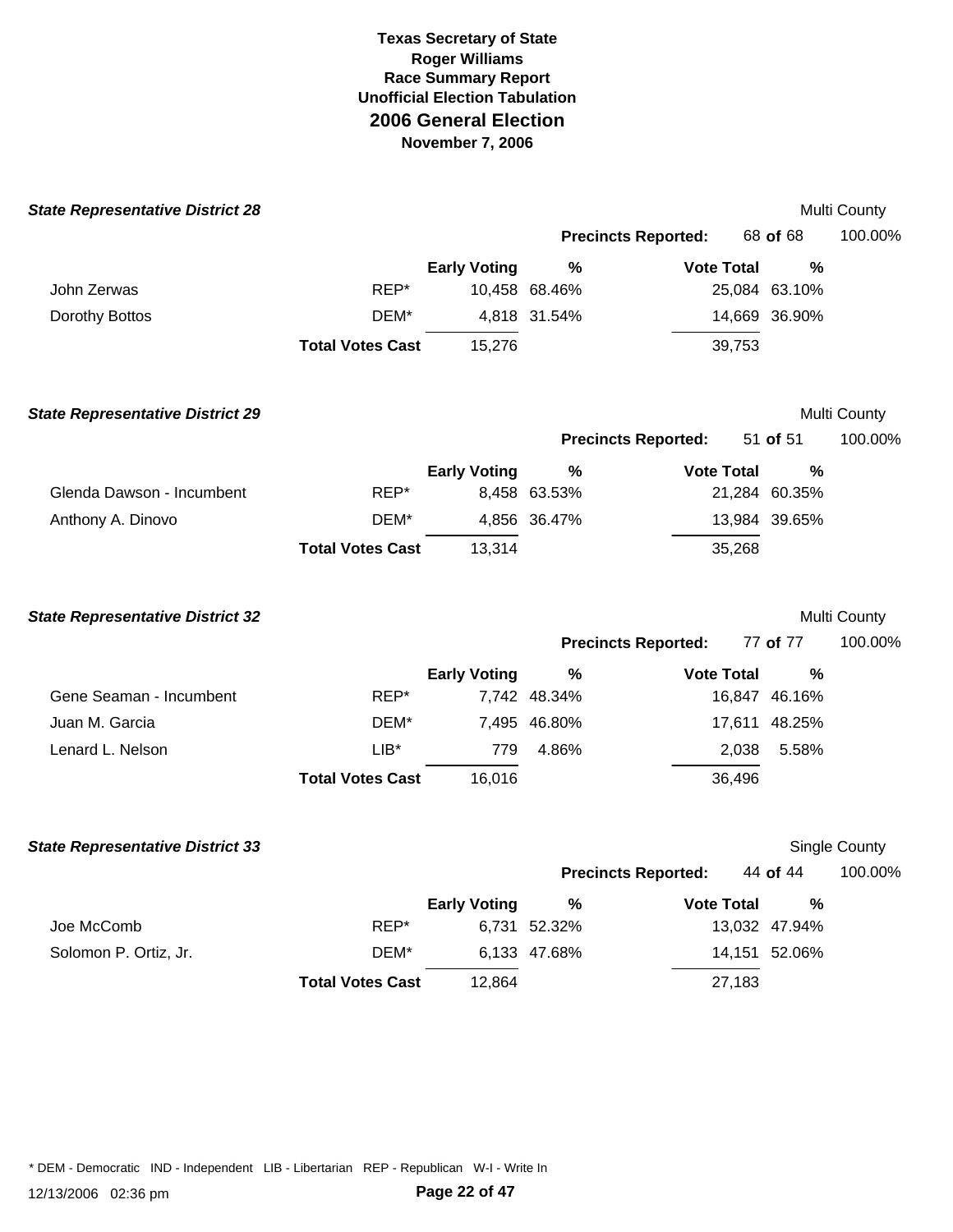| <b>Early Voting</b><br>10,549 | $\%$<br>8,271 78.41%<br>2,278 21.59%<br><b>Precincts Reported:</b> | <b>Precincts Reported:</b><br><b>Vote Total</b><br>22,414    | 71 of 71<br>%<br>17,574 78.41%<br>4,840 21.59% | 100.00%<br>Multi County                                                                                                                                     |
|-------------------------------|--------------------------------------------------------------------|--------------------------------------------------------------|------------------------------------------------|-------------------------------------------------------------------------------------------------------------------------------------------------------------|
|                               |                                                                    |                                                              |                                                |                                                                                                                                                             |
|                               |                                                                    |                                                              |                                                |                                                                                                                                                             |
|                               |                                                                    |                                                              |                                                |                                                                                                                                                             |
|                               |                                                                    |                                                              |                                                |                                                                                                                                                             |
|                               |                                                                    |                                                              |                                                |                                                                                                                                                             |
|                               |                                                                    |                                                              |                                                |                                                                                                                                                             |
|                               |                                                                    |                                                              | 113 of 113                                     | 100.00%                                                                                                                                                     |
|                               | %                                                                  |                                                              | $\frac{0}{0}$                                  |                                                                                                                                                             |
|                               |                                                                    |                                                              |                                                |                                                                                                                                                             |
|                               |                                                                    |                                                              |                                                |                                                                                                                                                             |
| 535                           | 4.53%                                                              |                                                              | 5.35%                                          |                                                                                                                                                             |
| 11,812                        |                                                                    |                                                              |                                                |                                                                                                                                                             |
|                               |                                                                    |                                                              |                                                | Single County                                                                                                                                               |
|                               |                                                                    |                                                              |                                                | 100.00%                                                                                                                                                     |
| <b>Early Voting</b>           | %                                                                  |                                                              | $\frac{0}{0}$                                  |                                                                                                                                                             |
|                               |                                                                    |                                                              |                                                |                                                                                                                                                             |
|                               |                                                                    |                                                              |                                                |                                                                                                                                                             |
| 584                           | 7.74%                                                              |                                                              | 7.55%                                          |                                                                                                                                                             |
| 7,543                         |                                                                    |                                                              |                                                |                                                                                                                                                             |
|                               | <b>Early Voting</b>                                                | 4,626 39.16%<br>6,651 56.31%<br>2,163 28.68%<br>4,796 63.58% | <b>Precincts Reported:</b>                     | <b>Vote Total</b><br>12,837 42.06%<br>16,049 52.59%<br>1,634<br>30,520<br>43 of 43<br><b>Vote Total</b><br>5,051 28.51%<br>11,330 63.94%<br>1,338<br>17,719 |

## **State Representative District 45 August County County County County County County County County County County County County County County County County County County County County County County County County County County**

|  | Multi County |  |
|--|--------------|--|
|--|--------------|--|

| <b>Precincts Reported:</b> |                   | 73 of 73      | 100.00% |
|----------------------------|-------------------|---------------|---------|
| %                          | <b>Vote Total</b> | %             |         |
| ነ7%                        |                   | 14,945 35.83% |         |

|                             |                         | <b>Early Voting</b> | %             | <b>Vote Total</b> | %             |
|-----------------------------|-------------------------|---------------------|---------------|-------------------|---------------|
| Jim Neuhaus                 | REP*                    |                     | 6,386 37.67%  |                   | 14,945 35.83% |
| Patrick M. Rose - Incumbent | DEM*                    |                     | 10,048 59.27% |                   | 25,077 60.13% |
| Tom Gleinser                | $LIB*$                  | 520                 | 3.07%         | 1.684             | 4.04%         |
|                             | <b>Total Votes Cast</b> | 16.954              |               | 41.706            |               |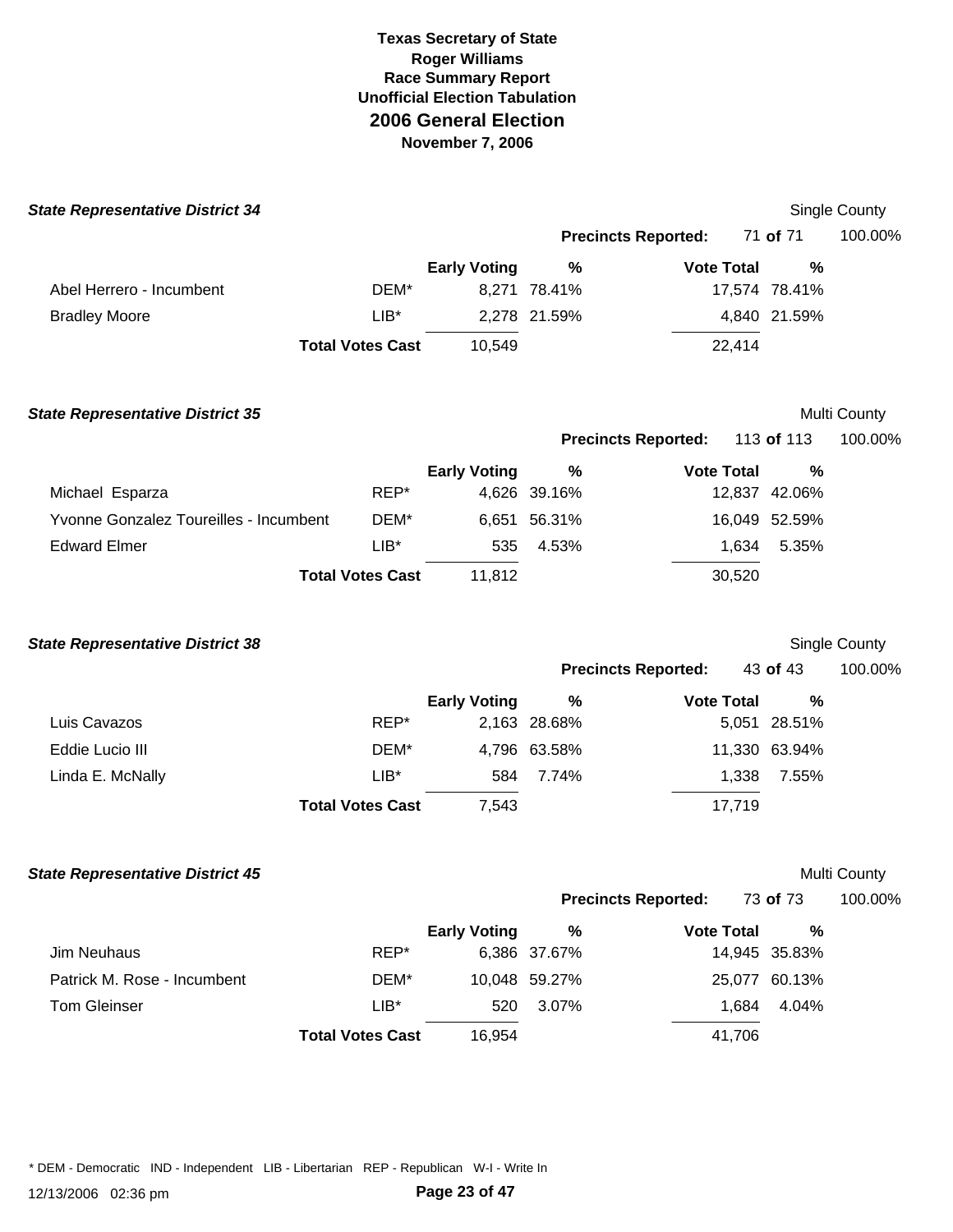| <b>State Representative District 46</b> |                         |                     |               |                            |                | <b>Single County</b> |
|-----------------------------------------|-------------------------|---------------------|---------------|----------------------------|----------------|----------------------|
|                                         |                         |                     |               | <b>Precincts Reported:</b> | 25 of 25       | 100.00%              |
|                                         |                         | <b>Early Voting</b> | %             | <b>Vote Total</b>          | %              |                      |
| Dawnna Dukes - Incumbent                | DEM*                    |                     | 7,416 87.10%  |                            | 17,331 85.33%  |                      |
| <b>Richard Wedeikes</b>                 | $LIB*$                  |                     | 1,098 12.90%  |                            | 2,980 14.67%   |                      |
|                                         | <b>Total Votes Cast</b> | 8,514               |               | 20,311                     |                |                      |
| <b>State Representative District 47</b> |                         |                     |               |                            |                | Single County        |
|                                         |                         |                     |               | <b>Precincts Reported:</b> | 46 of 46       | 100.00%              |
|                                         |                         | <b>Early Voting</b> | $\%$          | <b>Vote Total</b>          | %              |                      |
| <b>Bill Welch</b>                       | REP*                    |                     | 11,778 46.93% |                            | 24,434 45.55%  |                      |
| Valinda Bolton                          | DEM*                    |                     | 12,554 50.02% |                            | 26,951 50.24%  |                      |
| <b>Yvonne Schick</b>                    | $LIB*$                  | 767                 | 3.06%         |                            | 2,263<br>4.22% |                      |
|                                         | <b>Total Votes Cast</b> | 25,099              |               | 53,648                     |                |                      |
| <b>State Representative District 48</b> |                         |                     |               |                            |                | Single County        |
|                                         |                         |                     |               | <b>Precincts Reported:</b> | 39 of 39       | 100.00%              |
|                                         |                         | <b>Early Voting</b> | %             | <b>Vote Total</b>          | %              |                      |
| Donna Howard - Incumbent                | DEM*                    |                     | 14,434 78.85% |                            | 31,210 77.74%  |                      |
| <b>Ben Easton</b>                       | $LIB*$                  |                     | 3,872 21.15%  |                            | 8,936 22.26%   |                      |
|                                         | <b>Total Votes Cast</b> | 18,306              |               | 40,146                     |                |                      |
| <b>State Representative District 49</b> |                         |                     |               |                            |                | Single County        |
|                                         |                         |                     |               | <b>Precincts Reported:</b> | 38 of 38       | 100.00%              |
|                                         |                         | <b>Early Voting</b> | $\%$          | <b>Vote Total</b>          | %              |                      |
| Elliott Naishtat - Incumbent            | DEM*                    |                     | 13,788 85.75% |                            | 32,352 84.13%  |                      |
| Lisa McKay                              | $LIB^*$                 |                     | 2,292 14.25%  |                            | 6,104 15.87%   |                      |
|                                         | <b>Total Votes Cast</b> | 16,080              |               | 38,456                     |                |                      |
|                                         |                         |                     |               |                            |                |                      |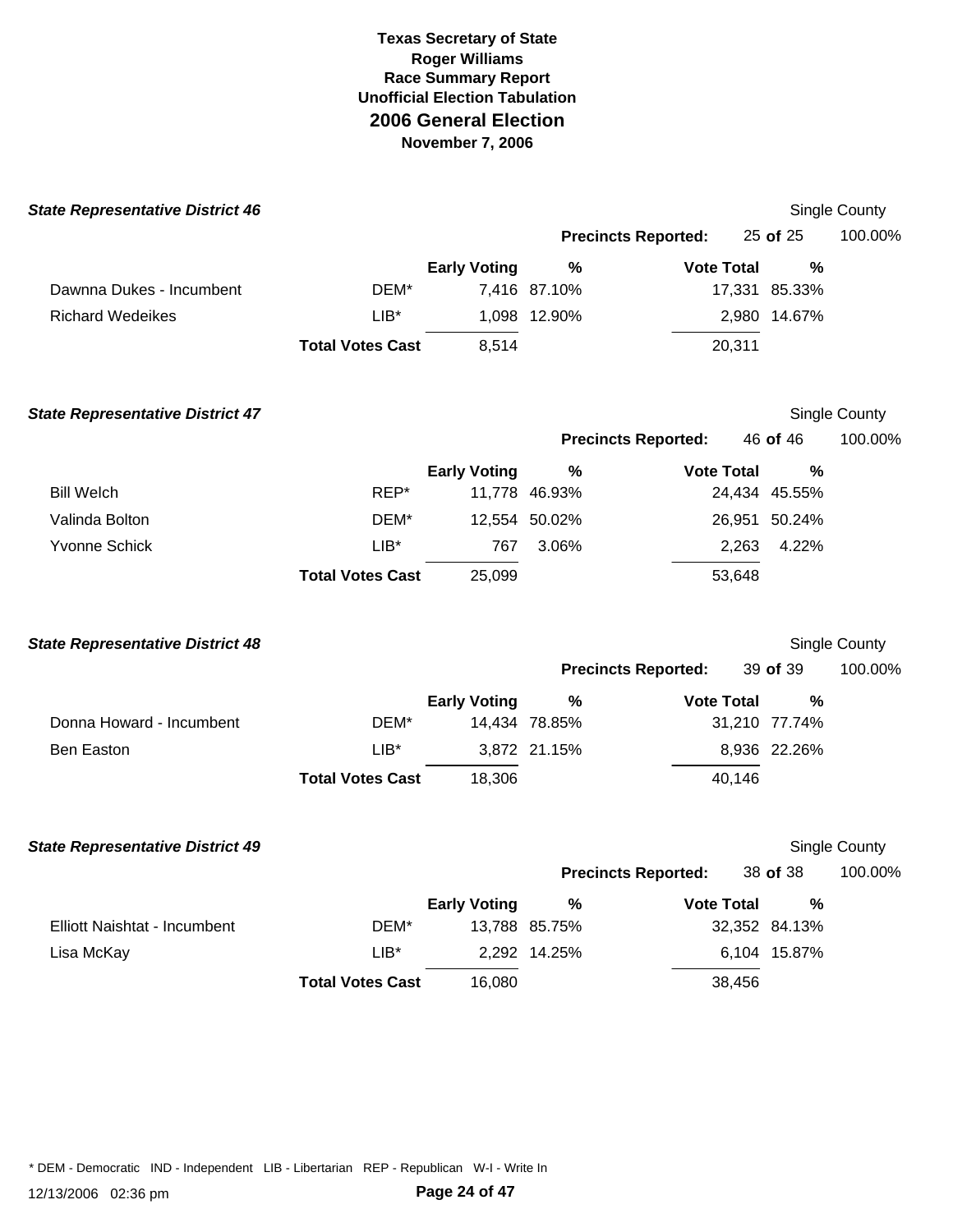| <b>State Representative District 50</b> |                         |                     |               |                            |               | Single County       |
|-----------------------------------------|-------------------------|---------------------|---------------|----------------------------|---------------|---------------------|
|                                         |                         |                     |               | <b>Precincts Reported:</b> | 43 of 43      | 100.00%             |
|                                         |                         | <b>Early Voting</b> | $\%$          | <b>Vote Total</b>          | $\frac{0}{0}$ |                     |
| Jeff Fleece                             | REP*                    |                     | 5,689 35.14%  |                            | 13,670 33.64% |                     |
| Mark Strama - Incumbent                 | DEM*                    |                     | 9,869 60.96%  |                            | 25,077 61.71% |                     |
| Jerry Chandler                          | LIB*                    | 632                 | 3.90%         | 1,889                      | 4.65%         |                     |
|                                         | <b>Total Votes Cast</b> | 16,190              |               | 40,636                     |               |                     |
| <b>State Representative District 51</b> |                         |                     |               |                            |               | Single County       |
|                                         |                         |                     |               | <b>Precincts Reported:</b> | 27 of 27      | 100.00%             |
|                                         |                         | <b>Early Voting</b> | $\%$          | <b>Vote Total</b>          | $\frac{0}{0}$ |                     |
| Eddie Rodriguez - Incumbent             | DEM*                    |                     | 5,800 86.87%  |                            | 13,504 85.72% |                     |
| Arthur DiBianca                         | $LIB*$                  |                     | 877 13.13%    |                            | 2,249 14.28%  |                     |
|                                         | <b>Total Votes Cast</b> | 6,677               |               | 15,753                     |               |                     |
| <b>State Representative District 52</b> |                         |                     |               |                            |               | Single County       |
|                                         |                         |                     |               | <b>Precincts Reported:</b> | 48 of 48      | 100.00%             |
|                                         |                         | <b>Early Voting</b> | %             | <b>Vote Total</b>          | %             |                     |
| Mike Krusee - Incumbent                 | REP*                    |                     | 7,647 51.07%  |                            | 19,947 50.19% |                     |
| Karen Felthauser                        | DEM*                    |                     | 6,652 44.43%  |                            | 17,703 44.54% |                     |
| <b>Lillian Simmons</b>                  | $LIB*$                  | 674                 | 4.50%         | 2,092                      | 5.26%         |                     |
|                                         | <b>Total Votes Cast</b> | 14,973              |               | 39,742                     |               |                     |
| <b>State Representative District 53</b> |                         |                     |               |                            |               | <b>Multi County</b> |
|                                         |                         |                     |               | <b>Precincts Reported:</b> | 123 of 123    | 100.00%             |
|                                         |                         | <b>Early Voting</b> | $\%$          | <b>Vote Total</b>          | $\%$          |                     |
| Harvey Hilderbran - Incumbent           | REP*                    |                     | 14,785 86.29% |                            | 30,737 85.33% |                     |
| B.W. Holk                               | $LIB*$                  |                     | 2,349 13.71%  |                            | 5,284 14.67%  |                     |
|                                         | <b>Total Votes Cast</b> | 17,134              |               | 36,021                     |               |                     |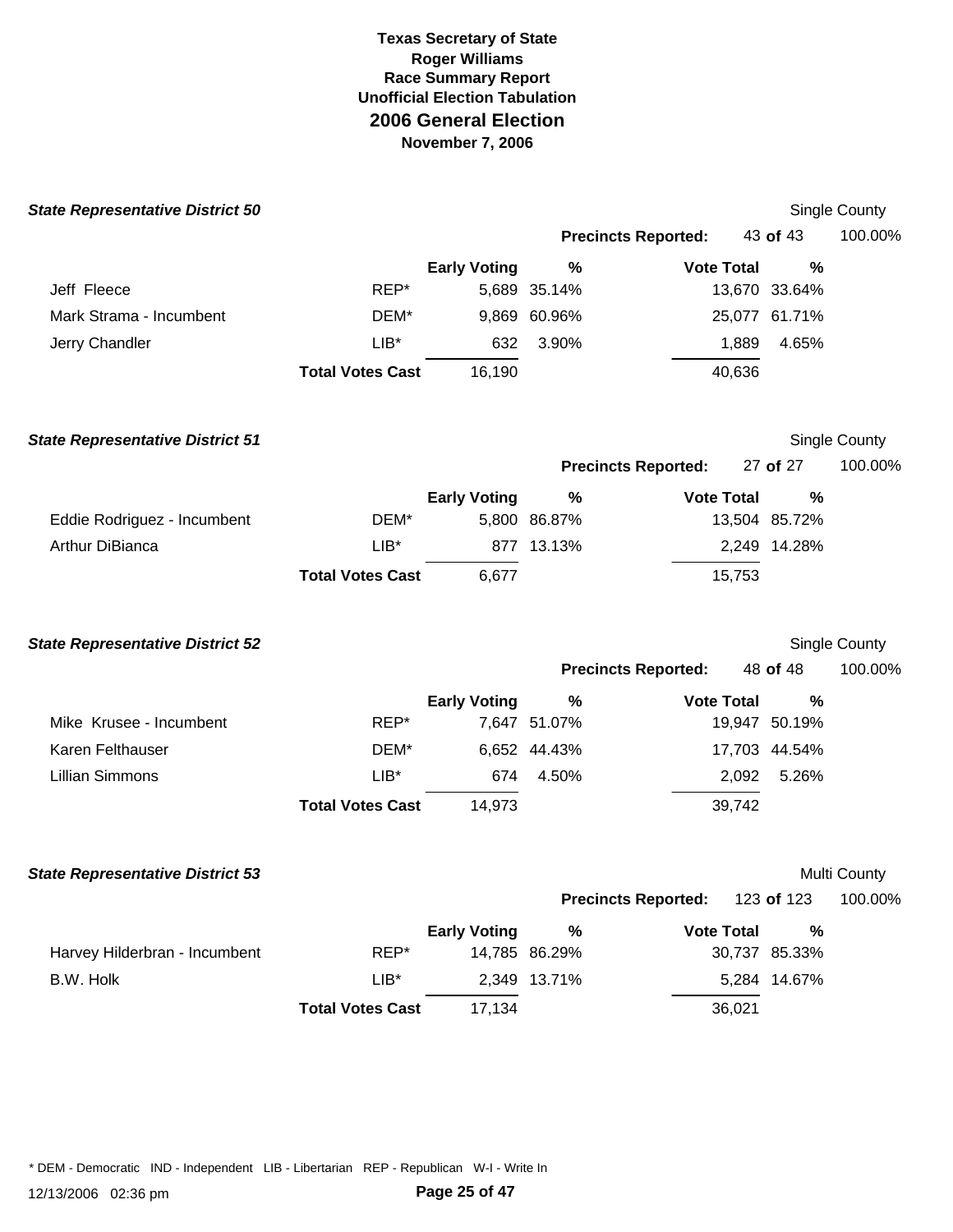| <b>State Representative District 54</b> |                         |                     |               |                            |               | Multi County  |
|-----------------------------------------|-------------------------|---------------------|---------------|----------------------------|---------------|---------------|
|                                         |                         |                     |               | <b>Precincts Reported:</b> | 50 of 50      | 100.00%       |
|                                         |                         | <b>Early Voting</b> | $\%$          | <b>Vote Total</b>          | %             |               |
| Jimmie Don Aycock                       | REP*                    |                     | 4,755 60.59%  |                            | 16,268 60.46% |               |
| Edward Lindsay                          | DEM*                    |                     | 2,912 37.10%  |                            | 9,765 36.29%  |               |
| Nicolaas Kramer                         | $LIB*$                  | 181                 | 2.31%         | 872                        | 3.24%         |               |
|                                         | <b>Total Votes Cast</b> | 7,848               |               | 26,905                     |               |               |
| <b>State Representative District 55</b> |                         |                     |               |                            |               | Single County |
|                                         |                         |                     |               | <b>Precincts Reported:</b> | 34 of 34      | 100.00%       |
|                                         |                         | <b>Early Voting</b> | %             | <b>Vote Total</b>          | %             |               |
| Dianne White Delisi - Incumbent         | REP*                    |                     | 6,501 67.03%  |                            | 17,163 66.41% |               |
| <b>Bill Smith</b>                       | DEM*                    |                     | 3,197 32.97%  |                            | 8,680 33.59%  |               |
|                                         | <b>Total Votes Cast</b> | 9,698               |               | 25,843                     |               |               |
| <b>State Representative District 56</b> |                         |                     |               |                            |               | Single County |
|                                         |                         |                     |               | <b>Precincts Reported:</b> | 56 of 56      | 100.00%       |
|                                         |                         | <b>Early Voting</b> | %             | <b>Vote Total</b>          | %             |               |
| Charles "Doc" Anderson - Incumbent      | REP*                    |                     | 11,075 77.63% |                            | 27,957 78.72% |               |
| Tom Kilbride                            | $LIB*$                  |                     | 3,191 22.37%  |                            | 7,556 21.28%  |               |
|                                         | <b>Total Votes Cast</b> | 14,266              |               | 35,513                     |               |               |
| <b>State Representative District 57</b> |                         |                     |               |                            |               | Multi County  |
|                                         |                         |                     |               | <b>Precincts Reported:</b> | 91 of 91      | 100.00%       |
|                                         |                         | <b>Early Voting</b> | $\%$          | <b>Vote Total</b>          | $\%$          |               |
| Jim Dunnam - Incumbent                  | DEM*                    |                     | 6,726 88.03%  |                            | 19,266 86.16% |               |
| Neill Snider                            | $LIB*$                  |                     | 915 11.97%    |                            | 3,094 13.84%  |               |
|                                         | <b>Total Votes Cast</b> | 7,641               |               | 22,360                     |               |               |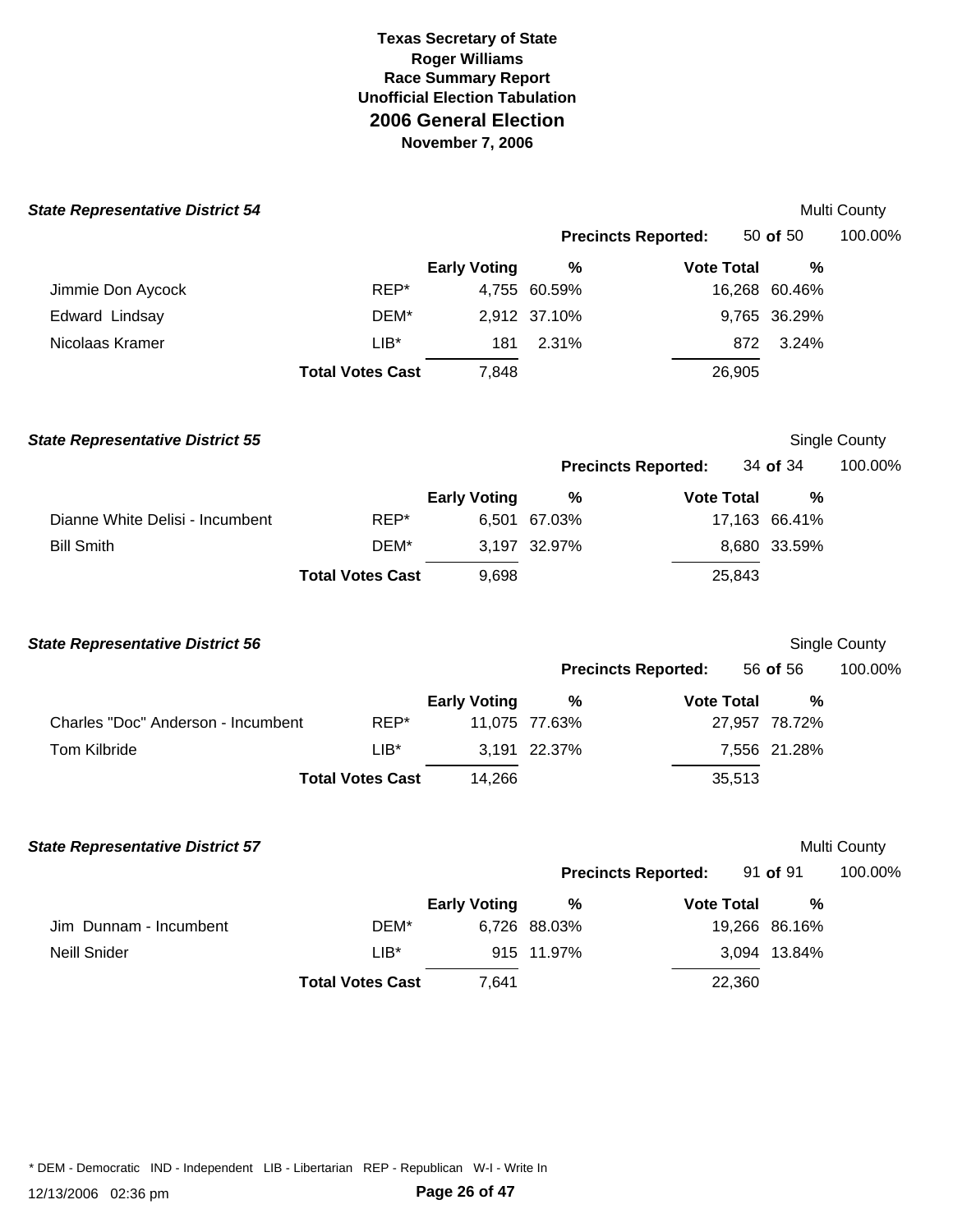| <b>State Representative District 58</b> |                         |                     |              |                            |               | Multi County        |
|-----------------------------------------|-------------------------|---------------------|--------------|----------------------------|---------------|---------------------|
|                                         |                         |                     |              | <b>Precincts Reported:</b> | 52 of 52      | 100.00%             |
|                                         |                         | <b>Early Voting</b> | $\%$         | <b>Vote Total</b>          | %             |                     |
| Rob Orr - Incumbent                     | REP*                    |                     | 8,222 61.45% |                            | 22,521 62.68% |                     |
| Greg A. Kauffman                        | DEM*                    |                     | 4,666 34.88% |                            | 11,873 33.04% |                     |
| <b>Tom Stewart</b>                      | $LIB*$                  | 491                 | 3.67%        | 1,538                      | 4.28%         |                     |
|                                         | <b>Total Votes Cast</b> | 13,379              |              | 35,932                     |               |                     |
| <b>State Representative District 59</b> |                         |                     |              |                            |               | Multi County        |
|                                         |                         |                     |              | <b>Precincts Reported:</b> | 86 of 86      | 100.00%             |
|                                         |                         | <b>Early Voting</b> | %            | <b>Vote Total</b>          | %             |                     |
| Sid Miller - Incumbent                  | REP*                    |                     | 6,508 54.84% |                            | 15,094 55.37% |                     |
| <b>Ernie Casbeer</b>                    | DEM*                    |                     | 5,360 45.16% |                            | 12,168 44.63% |                     |
|                                         | <b>Total Votes Cast</b> | 11,868              |              | 27,262                     |               |                     |
| <b>State Representative District 60</b> |                         |                     |              |                            |               | Multi County        |
|                                         |                         |                     |              | <b>Precincts Reported:</b> | 88 of 88      | 100.00%             |
|                                         |                         | <b>Early Voting</b> | %            | <b>Vote Total</b>          | %             |                     |
| James L. (Jim) Keffer - Incumbent       | REP*                    |                     | 9,075 66.78% |                            | 24,912 66.83% |                     |
| <b>Robert McKelvain</b>                 | DEM*                    |                     | 4,152 30.55% |                            | 11,145 29.90% |                     |
| Al Barrera                              | LIB*                    | 363                 | 2.67%        | 1,222                      | 3.28%         |                     |
|                                         | <b>Total Votes Cast</b> | 13,590              |              | 37,279                     |               |                     |
| <b>State Representative District 61</b> |                         |                     |              |                            |               | <b>Multi County</b> |
|                                         |                         |                     |              | <b>Precincts Reported:</b> | 67 of 67      | 100.00%             |
|                                         |                         | <b>Early Voting</b> | $\%$         | <b>Vote Total</b>          | $\%$          |                     |
| Phil King - Incumbent                   | REP*                    |                     | 9,644 80.17% |                            | 27,462 80.40% |                     |
| Richard Forsythe, Jr.                   | $LIB*$                  |                     | 2,385 19.83% |                            | 6,693 19.60%  |                     |
|                                         | <b>Total Votes Cast</b> | 12,029              |              | 34,155                     |               |                     |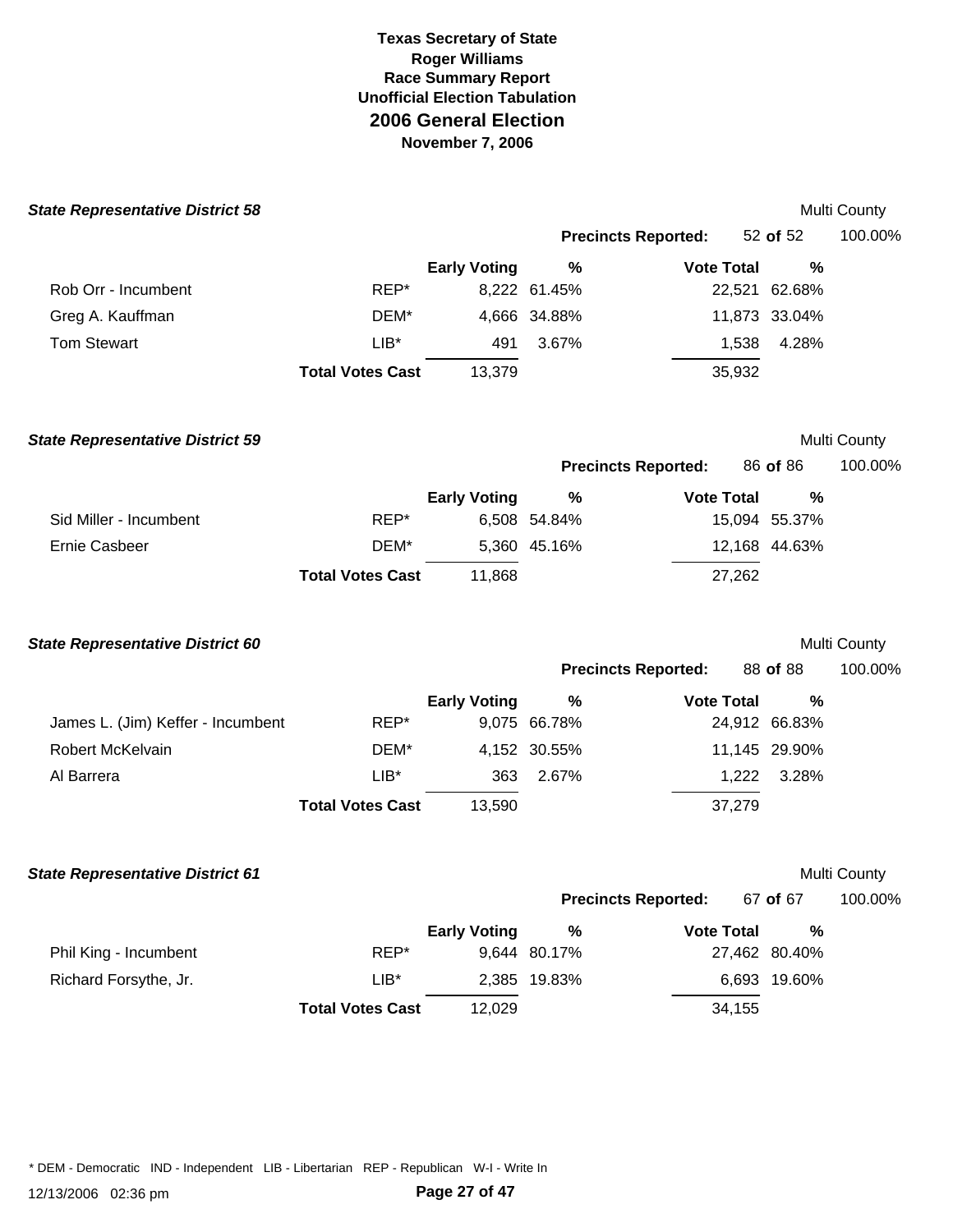| <b>State Representative District 62</b> |                         |                     |               |                            |               | Multi County  |
|-----------------------------------------|-------------------------|---------------------|---------------|----------------------------|---------------|---------------|
|                                         |                         |                     |               | <b>Precincts Reported:</b> | 75 of 75      | 100.00%       |
|                                         |                         | <b>Early Voting</b> | $\frac{9}{6}$ | <b>Vote Total</b>          | $\frac{0}{0}$ |               |
| Larry Phillips - Incumbent              | REP*                    |                     | 6,691 60.98%  |                            | 20,027 61.16% |               |
| Peter "Pete" Veeck                      | DEM*                    |                     | 4,282 39.02%  |                            | 12,719 38.84% |               |
|                                         | <b>Total Votes Cast</b> | 10,973              |               | 32,746                     |               |               |
| <b>State Representative District 64</b> |                         |                     |               |                            |               | Single County |
|                                         |                         |                     |               | <b>Precincts Reported:</b> | 48 of 48      | 100.00%       |
|                                         |                         | <b>Early Voting</b> | $\%$          | <b>Vote Total</b>          | %             |               |
| Myra Crownover - Incumbent              | REP*                    |                     | 8,731 60.48%  |                            | 19,049 60.00% |               |
| John McLeod                             | DEM*                    |                     | 5,706 39.52%  |                            | 12,701 40.00% |               |
|                                         | <b>Total Votes Cast</b> | 14,437              |               | 31,750                     |               |               |
| <b>State Representative District 65</b> |                         |                     |               |                            |               | Single County |
|                                         |                         |                     |               | <b>Precincts Reported:</b> | 46 of 46      | 100.00%       |
|                                         |                         | <b>Early Voting</b> | $\%$          | <b>Vote Total</b>          | $\%$          |               |
| Burt Solomons - Incumbent               | REP*                    |                     | 9,064 80.59%  |                            | 20,517 78.40% |               |
| John E. Shuey                           | $LIB*$                  |                     | 2,183 19.41%  |                            | 5,653 21.60%  |               |
|                                         | <b>Total Votes Cast</b> | 11,247              |               | 26,170                     |               |               |
| <b>State Representative District 66</b> |                         |                     |               |                            |               | Single County |
|                                         |                         |                     |               | <b>Precincts Reported:</b> | 37 of 37      | 100.00%       |
|                                         |                         | <b>Early Voting</b> | $\frac{9}{6}$ | <b>Vote Total</b>          | %             |               |
| Brian McCall - Incumbent                | REP*                    |                     | 12,157 81.32% |                            | 24,392 80.34% |               |
| <b>Benjamin Westfried</b>               | $LIB*$                  |                     | 2,793 18.68%  |                            | 5,969 19.66%  |               |
|                                         | <b>Total Votes Cast</b> | 14,950              |               | 30,361                     |               |               |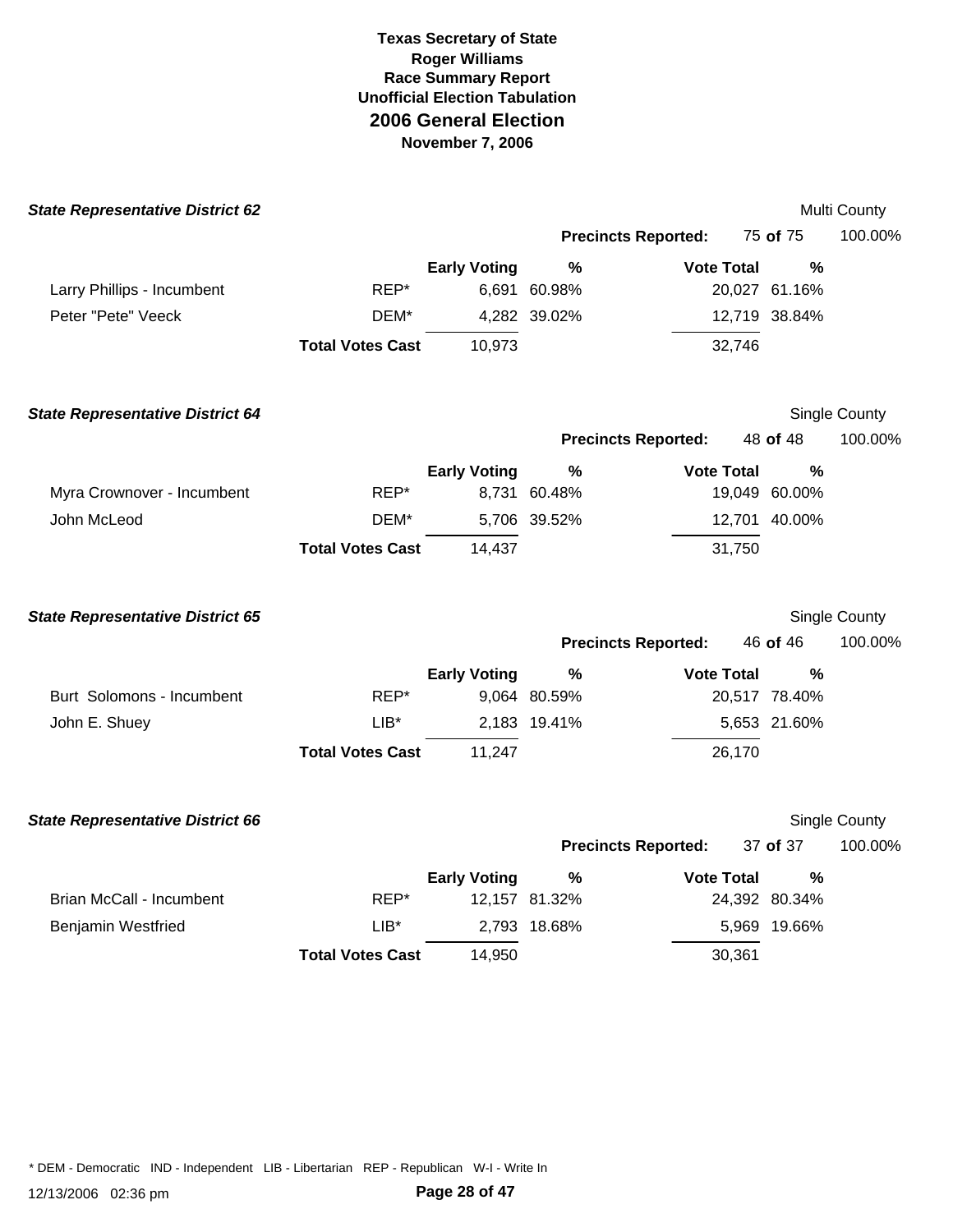| <b>State Representative District 69</b> |                         |                     |               |                            |               | Multi County  |
|-----------------------------------------|-------------------------|---------------------|---------------|----------------------------|---------------|---------------|
|                                         |                         |                     |               | <b>Precincts Reported:</b> | 51 of 51      | 100.00%       |
|                                         |                         | <b>Early Voting</b> | %             | <b>Vote Total</b>          | %             |               |
| <b>Shirley Craft</b>                    | REP*                    |                     | 4,887 40.42%  |                            | 11,950 39.61% |               |
| David Farabee - Incumbent               | DEM*                    |                     | 6,968 57.63%  |                            | 17,563 58.21% |               |
| <b>Richard Brown</b>                    | $LIB^*$                 | 235                 | 1.94%         | 658                        | 2.18%         |               |
|                                         | <b>Total Votes Cast</b> | 12,090              |               | 30,171                     |               |               |
| <b>State Representative District 70</b> |                         |                     |               |                            |               | Single County |
|                                         |                         |                     |               | <b>Precincts Reported:</b> | 53 of 53      | 100.00%       |
|                                         |                         | <b>Early Voting</b> | $\%$          | <b>Vote Total</b>          | %             |               |
| Ken Paxton - Incumbent                  | REP*                    |                     | 13,371 70.02% |                            | 30,031 69.04% |               |
| <b>Rick Koster</b>                      | DEM*                    |                     | 5,215 27.31%  |                            | 12,250 28.16% |               |
| Robert R. Virasin                       | $LIB*$                  | 509                 | 2.67%         | 1,218                      | 2.80%         |               |
|                                         | <b>Total Votes Cast</b> | 19,095              |               | 43,499                     |               |               |
| <b>State Representative District 71</b> |                         |                     |               |                            |               | Multi County  |
|                                         |                         |                     |               | <b>Precincts Reported:</b> | 51 of 51      | 100.00%       |
|                                         |                         | <b>Early Voting</b> | $\%$          | <b>Vote Total</b>          | %             |               |
| Susan King                              | REP*                    |                     | 8,775 57.13%  |                            | 18,034 57.67% |               |
| <b>Mel Hailey</b>                       | DEM*                    |                     | 6,280 40.88%  |                            | 12,551 40.14% |               |
| Vanessa Harris                          | $LIB*$                  | 306                 | 1.99%         | 684                        | 2.19%         |               |
|                                         | <b>Total Votes Cast</b> | 15,361              |               | 31,269                     |               |               |
| <b>State Representative District 72</b> |                         |                     |               |                            |               | Multi County  |
|                                         |                         |                     |               | <b>Precincts Reported:</b> | 85 of 85      | 100.00%       |
|                                         |                         | <b>Early Voting</b> | %             | <b>Vote Total</b>          | %             |               |
| Drew Darby                              | REP*                    |                     | 1,525 85.05%  |                            | 19,305 81.46% |               |
| Dennis Higgins                          | $LIB*$                  |                     | 268 14.95%    |                            | 4,394 18.54%  |               |
|                                         | <b>Total Votes Cast</b> | 1,793               |               | 23,699                     |               |               |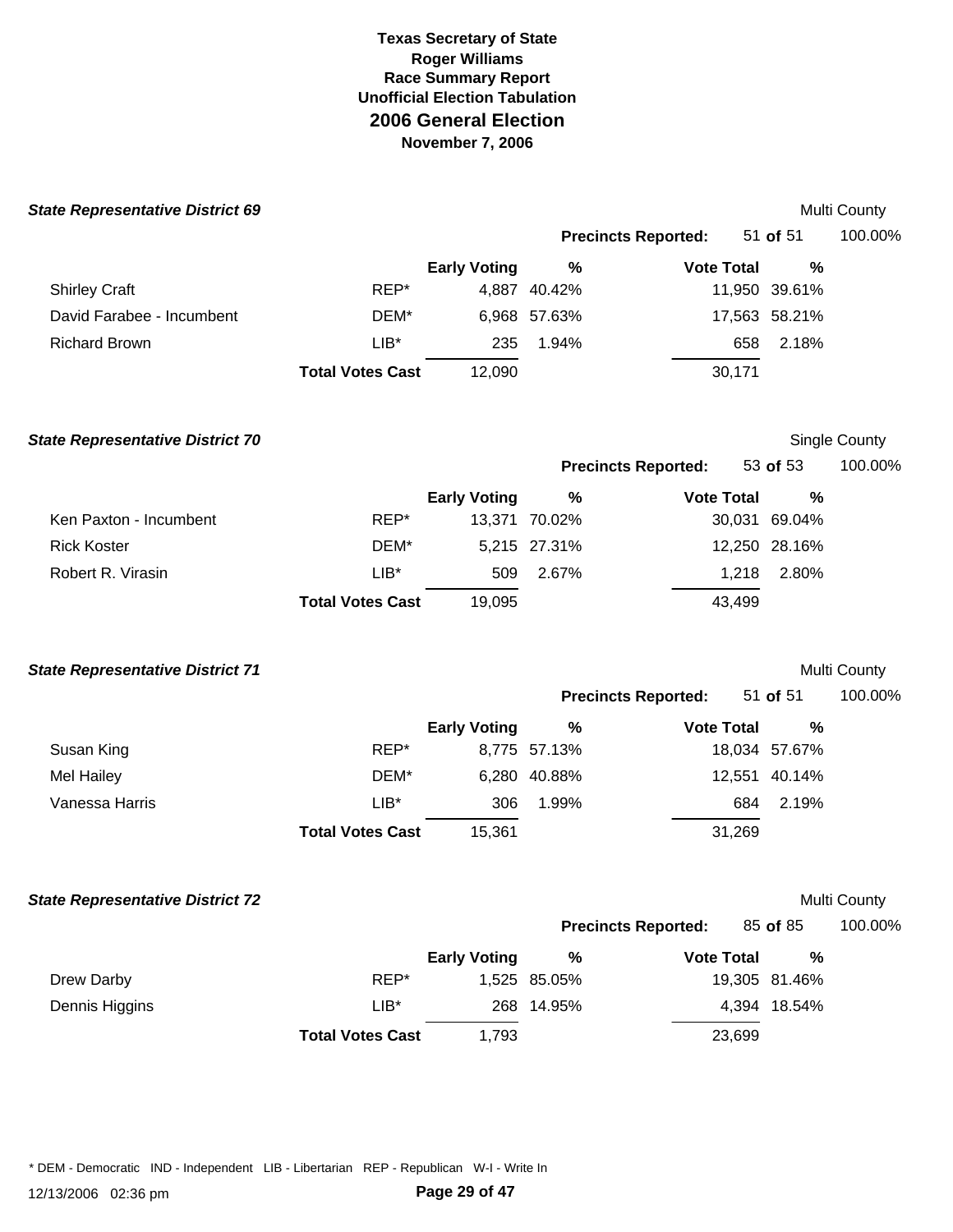| <b>State Representative District 73</b> |                         |                     |               |                            |               | Multi County  |
|-----------------------------------------|-------------------------|---------------------|---------------|----------------------------|---------------|---------------|
|                                         |                         |                     |               | <b>Precincts Reported:</b> | 62 of 62      | 100.00%       |
|                                         |                         | <b>Early Voting</b> | $\%$          | <b>Vote Total</b>          | %             |               |
| Nathan Macias                           | REP*                    |                     | 15,546 76.59% |                            | 35,779 75.05% |               |
| Charles B. Ellis                        | $LIB^*$                 |                     | 3,654 18.00%  |                            | 9,140 19.17%  |               |
| Daniel C. Boone                         | $W-I^*$                 | 1,097               | 5.40%         | 2,756                      | 5.78%         |               |
|                                         | <b>Total Votes Cast</b> | 20,297              |               | 47,675                     |               |               |
| <b>State Representative District 75</b> |                         |                     |               |                            |               | Single County |
|                                         |                         |                     |               | <b>Precincts Reported:</b> | 33 of 33      | 100.00%       |
|                                         |                         | <b>Early Voting</b> | $\%$          | <b>Vote Total</b>          | %             |               |
| Paul Johnson, Jr.                       | REP*                    |                     | 2,357 39.56%  |                            | 5,430 34.29%  |               |
| Chente Quintanilla - Incumbent          | DEM*                    |                     | 3,601 60.44%  |                            | 10,406 65.71% |               |
|                                         | <b>Total Votes Cast</b> | 5,958               |               | 15,836                     |               |               |
| <b>State Representative District 81</b> |                         |                     |               |                            |               | Multi County  |
|                                         |                         |                     |               | <b>Precincts Reported:</b> | 47 of 47      | 100.00%       |
|                                         |                         | <b>Early Voting</b> | $\%$          | <b>Vote Total</b>          | %             |               |
| G.E. "Buddy" West - Incumbent           | REP*                    |                     | 7,339 85.02%  |                            | 16,195 84.78% |               |
| <b>Billy Grimes</b>                     | $LIB*$                  |                     | 1,293 14.98%  |                            | 2,908 15.22%  |               |
|                                         | <b>Total Votes Cast</b> | 8,632               |               | 19,103                     |               |               |
| <b>State Representative District 83</b> |                         |                     |               |                            |               | Multi County  |
|                                         |                         |                     |               | <b>Precincts Reported:</b> | 75 of 75      | 100.00%       |
|                                         |                         | <b>Early Voting</b> | $\%$          | <b>Vote Total</b>          | %             |               |
| Delwin Jones - Incumbent                | REP*                    |                     | 14,215 73.36% |                            | 27,807 73.28% |               |
| John E. Miller                          | DEM*                    |                     | 5,162 26.64%  |                            | 10,137 26.72% |               |
|                                         | <b>Total Votes Cast</b> | 19,377              |               | 37,944                     |               |               |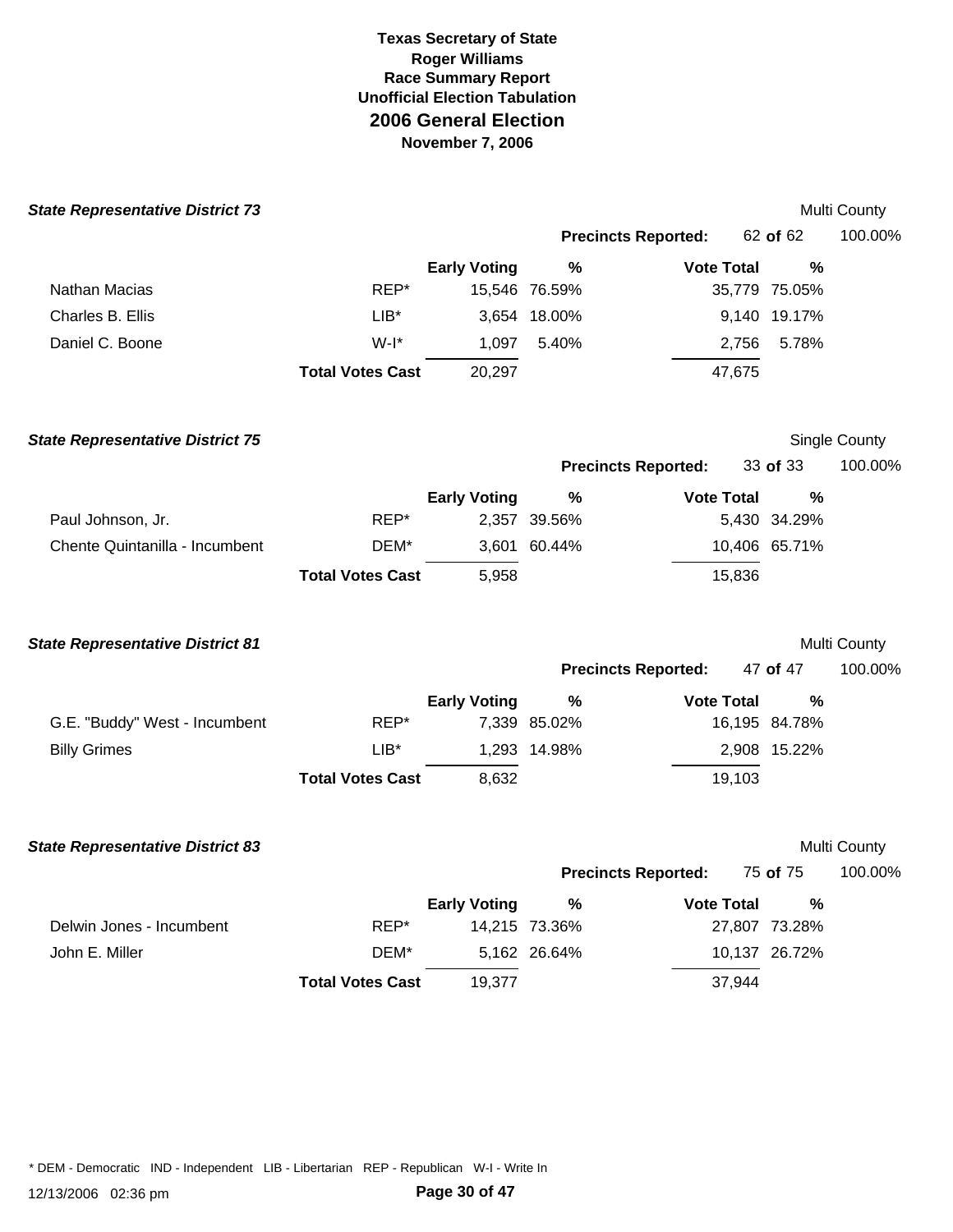| <b>State Representative District 84</b> |                         |                     |               |                            |               | <b>Single County</b> |
|-----------------------------------------|-------------------------|---------------------|---------------|----------------------------|---------------|----------------------|
|                                         |                         |                     |               | <b>Precincts Reported:</b> | 49 of 49      | 100.00%              |
|                                         |                         | <b>Early Voting</b> | %             | <b>Vote Total</b>          | %             |                      |
| Carl H. Isett - Incumbent               | REP*                    |                     | 8,772 66.21%  |                            | 15,691 66.16% |                      |
| Pearlie Mayfield                        | DEM*                    |                     | 4,476 33.79%  |                            | 8,024 33.84%  |                      |
|                                         | <b>Total Votes Cast</b> | 13,248              |               | 23,715                     |               |                      |
| <b>State Representative District 85</b> |                         |                     |               |                            |               | Multi County         |
|                                         |                         |                     |               | <b>Precincts Reported:</b> | 145 of 145    | 100.00%              |
|                                         |                         | <b>Early Voting</b> | %             | <b>Vote Total</b>          | %             |                      |
| Jim Landtroop                           | REP*                    |                     | 6,377 49.99%  |                            | 14,168 48.31% |                      |
| Joe Heflin                              | DEM*                    |                     | 6,084 47.70%  |                            | 14,361 48.97% |                      |
| David K. Schumacher                     | $LIB^*$                 | 295                 | 2.31%         |                            | 798<br>2.72%  |                      |
|                                         | <b>Total Votes Cast</b> | 12,756              |               | 29,327                     |               |                      |
| <b>State Representative District 86</b> |                         |                     |               |                            |               | Multi County         |
|                                         |                         |                     |               | <b>Precincts Reported:</b> | 60 of 60      | 100.00%              |
|                                         |                         | <b>Early Voting</b> | $\%$          | <b>Vote Total</b>          | %             |                      |
| John Smithee - Incumbent                | REP*                    |                     | 13,999 85.94% |                            | 28,939 86.46% |                      |
| <b>Bill Glover</b>                      | $LIB^*$                 |                     | 2,290 14.06%  |                            | 4,531 13.54%  |                      |
|                                         | <b>Total Votes Cast</b> | 16,289              |               | 33,470                     |               |                      |
| <b>State Representative District 88</b> |                         |                     |               |                            |               | Multi County         |
|                                         |                         |                     |               | <b>Precincts Reported:</b> | 158 of 158    | 100.00%              |
|                                         |                         | <b>Early Voting</b> | $\%$          | <b>Vote Total</b>          | ℅             |                      |
| Warren Chisum - Incumbent               | REP*                    |                     | 8,153 85.41%  |                            | 24,325 84.98% |                      |
| <b>Timothy Justice</b>                  | $LIB*$                  |                     | 1,393 14.59%  |                            | 4,300 15.02%  |                      |
|                                         | <b>Total Votes Cast</b> | 9,546               |               | 28,625                     |               |                      |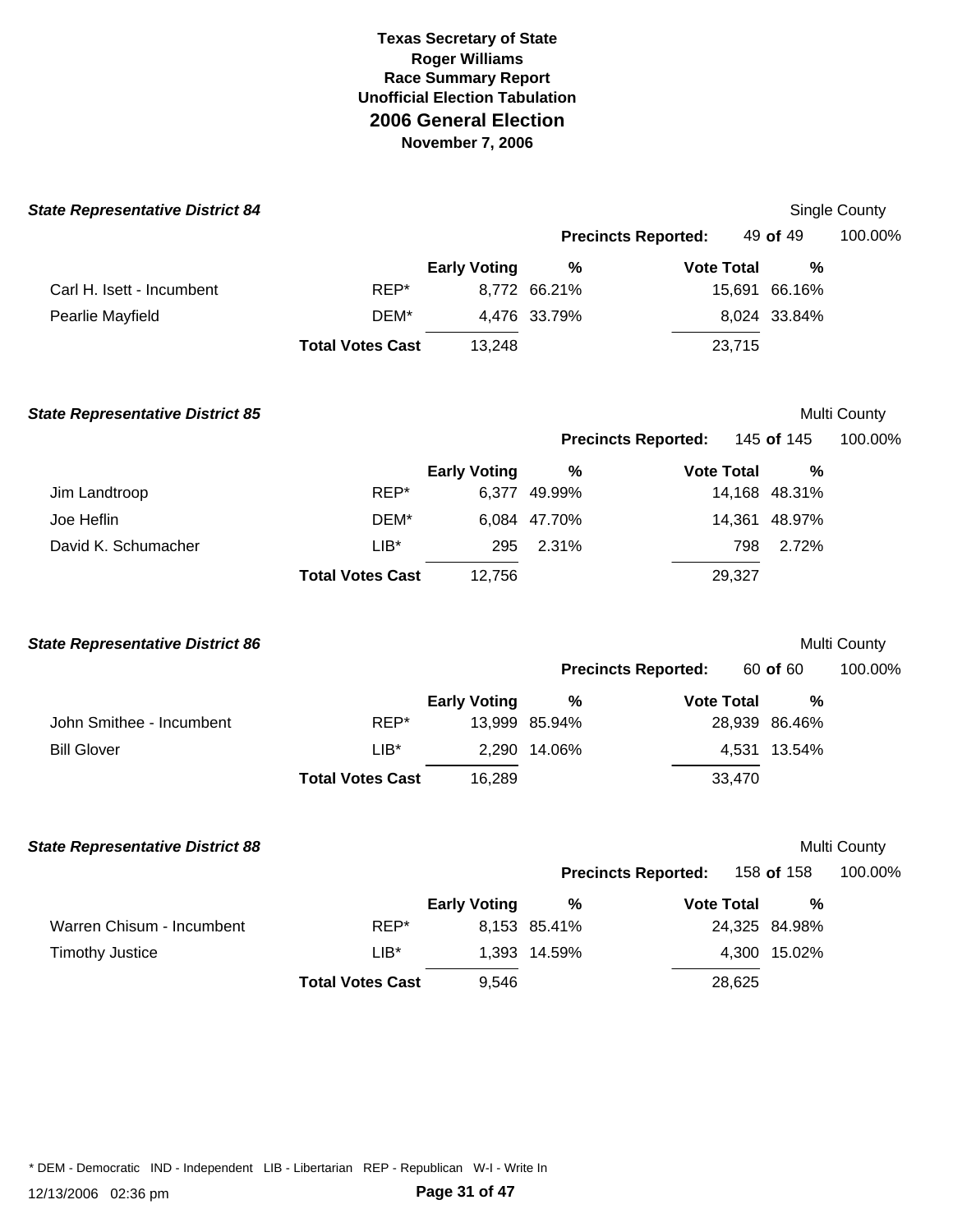| <b>State Representative District 89</b> |                         |                     |               |                            |               | Multi County         |
|-----------------------------------------|-------------------------|---------------------|---------------|----------------------------|---------------|----------------------|
|                                         |                         |                     |               | <b>Precincts Reported:</b> | 54 of 54      | 100.00%              |
|                                         |                         | <b>Early Voting</b> | $\%$          | <b>Vote Total</b>          | %             |                      |
| Jodie Laubenberg - Incumbent            | REP*                    |                     | 12,568 71.17% |                            | 30,812 69.87% |                      |
| Lehman Harris                           | DEM*                    | 4,501               | 25.49%        |                            | 11,515 26.11% |                      |
| Helen Rhine                             | $LIB*$                  | 591                 | 3.35%         | 1,772                      | 4.02%         |                      |
|                                         | <b>Total Votes Cast</b> | 17,660              |               | 44,099                     |               |                      |
| <b>State Representative District 90</b> |                         |                     |               |                            |               | Single County        |
|                                         |                         |                     |               | <b>Precincts Reported:</b> | 80 of 80      | 100.00%              |
|                                         |                         | <b>Early Voting</b> | %             | <b>Vote Total</b>          | %             |                      |
| Lon Burnam - Incumbent                  | DEM*                    |                     | 3,174 89.26%  |                            | 9,647 86.43%  |                      |
| Rod Wingo                               | $LIB^*$                 |                     | 382 10.74%    |                            | 1,515 13.57%  |                      |
|                                         | <b>Total Votes Cast</b> | 3,556               |               | 11,162                     |               |                      |
| <b>State Representative District 91</b> |                         |                     |               |                            |               | Single County        |
|                                         |                         |                     |               | <b>Precincts Reported:</b> | 66 of 66      | 100.00%              |
|                                         |                         | <b>Early Voting</b> | $\%$          | <b>Vote Total</b>          | %             |                      |
| Kelly Hancock                           | REP*                    |                     | 7,545 59.00%  |                            | 17,764 59.07% |                      |
| <b>Byron Sibbet</b>                     | DEM*                    |                     | 4,932 38.57%  |                            | 11,357 37.77% |                      |
| <b>Garland Franklin</b>                 | $LIB*$                  | 311                 | 2.43%         | 950                        | 3.16%         |                      |
|                                         | <b>Total Votes Cast</b> | 12,788              |               | 30,071                     |               |                      |
| <b>State Representative District 93</b> |                         |                     |               |                            |               | <b>Single County</b> |
|                                         |                         |                     |               | <b>Precincts Reported:</b> | 49 of 49      | 100.00%              |
|                                         |                         | <b>Early Voting</b> | $\%$          | <b>Vote Total</b>          | $\%$          |                      |
| Toby Goodman - Incumbent                | REP*                    |                     | 4,463 51.54%  |                            | 10,288 47.18% |                      |
| Paula Hightower Pierson                 | DEM*                    | 3,949               | 45.60%        |                            | 10,761 49.35% |                      |
| Max W. Koch, III                        | $LIB*$                  | 248                 | 2.86%         | 755                        | 3.46%         |                      |
|                                         | <b>Total Votes Cast</b> | 8,660               |               | 21,804                     |               |                      |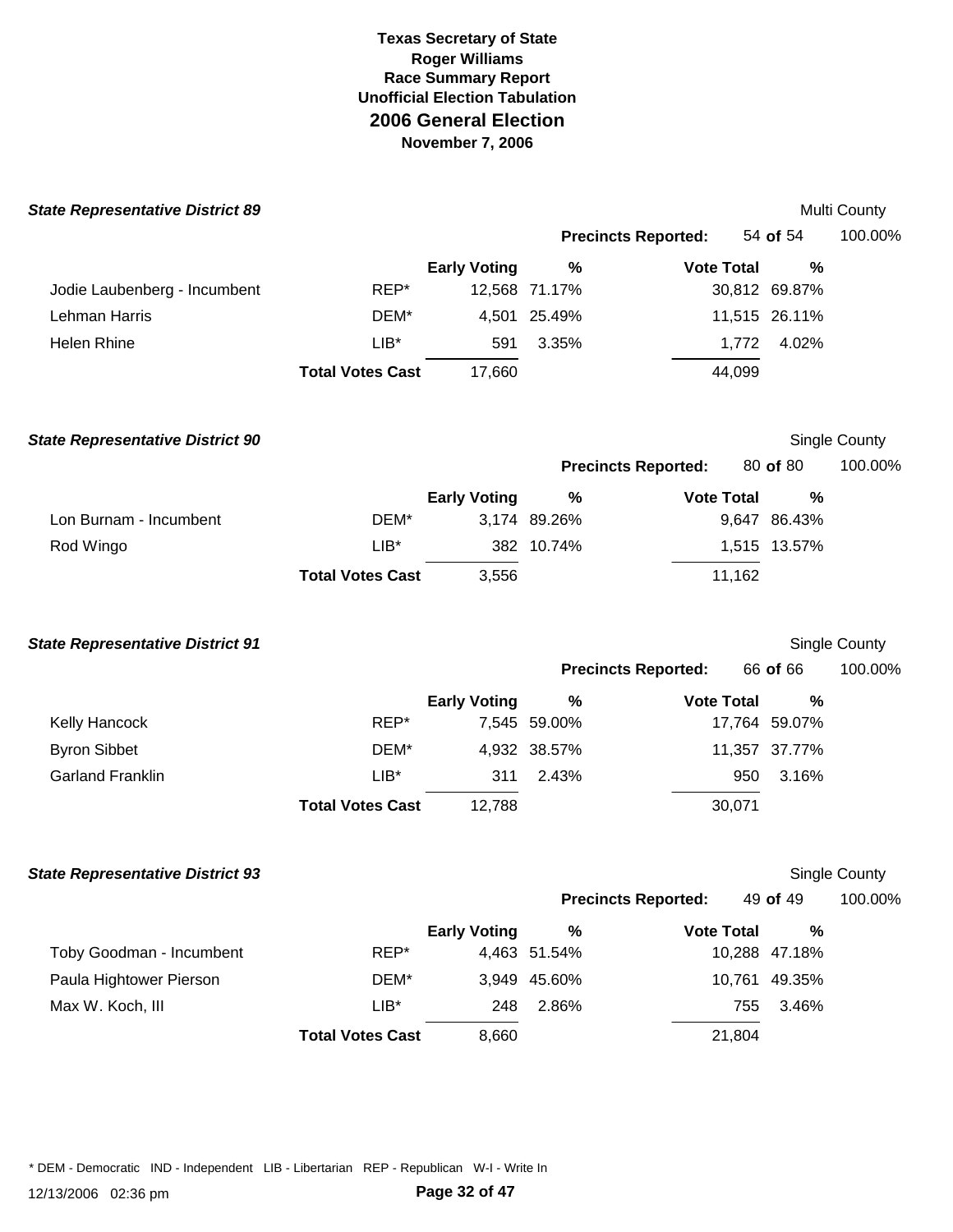| <b>State Representative District 94</b> |                         |                     |              |                            |               | Single County        |
|-----------------------------------------|-------------------------|---------------------|--------------|----------------------------|---------------|----------------------|
|                                         |                         |                     |              | <b>Precincts Reported:</b> | 49 of 49      | 100.00%              |
|                                         |                         | <b>Early Voting</b> | $\%$         | <b>Vote Total</b>          | %             |                      |
| <b>Diane Patrick</b>                    | REP*                    |                     | 8,456 63.74% |                            | 21,792 63.54% |                      |
| David Pillow                            | DEM*                    |                     | 4,368 32.93% |                            | 11,145 32.49% |                      |
| Leslie Herman                           | $LIB*$                  | 442                 | 3.33%        | 1,362                      | 3.97%         |                      |
|                                         | <b>Total Votes Cast</b> | 13,266              |              | 34,299                     |               |                      |
| <b>State Representative District 95</b> |                         |                     |              |                            |               | Single County        |
|                                         |                         |                     |              | <b>Precincts Reported:</b> | 76 of 76      | 100.00%              |
|                                         |                         | <b>Early Voting</b> | $\%$         | <b>Vote Total</b>          | %             |                      |
| Marc Veasey - Incumbent                 | DEM*                    |                     | 6,877 92.45% |                            | 18,253 90.53% |                      |
| John Paul Robinson                      | $LIB*$                  | 562                 | 7.55%        | 1,909                      | 9.47%         |                      |
|                                         | <b>Total Votes Cast</b> | 7,439               |              | 20,162                     |               |                      |
| <b>State Representative District 96</b> |                         |                     |              |                            |               | Single County        |
|                                         |                         |                     |              | <b>Precincts Reported:</b> | 51 of 51      | 100.00%              |
|                                         |                         | <b>Early Voting</b> | %            | <b>Vote Total</b>          | %             |                      |
| <b>Bill Zedler - Incumbent</b>          | REP*                    |                     | 7,017 52.97% |                            | 19,516 52.47% |                      |
| Christopher Youngblood                  | DEM*                    |                     | 5,877 44.36% |                            | 16,475 44.29% |                      |
| Samuel S. Thomas                        | $LIB^*$                 | 353                 | 2.66%        | 1,206                      | 3.24%         |                      |
|                                         | <b>Total Votes Cast</b> | 13,247              |              | 37,197                     |               |                      |
| <b>State Representative District 97</b> |                         |                     |              |                            |               | <b>Single County</b> |
|                                         |                         |                     |              | <b>Precincts Reported:</b> | 66 of 66      | 100.00%              |
|                                         |                         | <b>Early Voting</b> | $\%$         | <b>Vote Total</b>          | $\%$          |                      |
| Anna Mowery - Incumbent                 | REP*                    |                     | 9,272 55.53% |                            | 23,154 55.93% |                      |
| Dan Barrett                             | DEM*                    |                     | 7,037 42.15% |                            | 16,900 40.82% |                      |
| Carlos M. Garcia                        | $LIB^*$                 | 387                 | 2.32%        | 1,344                      | 3.25%         |                      |
|                                         | <b>Total Votes Cast</b> | 16,696              |              | 41,398                     |               |                      |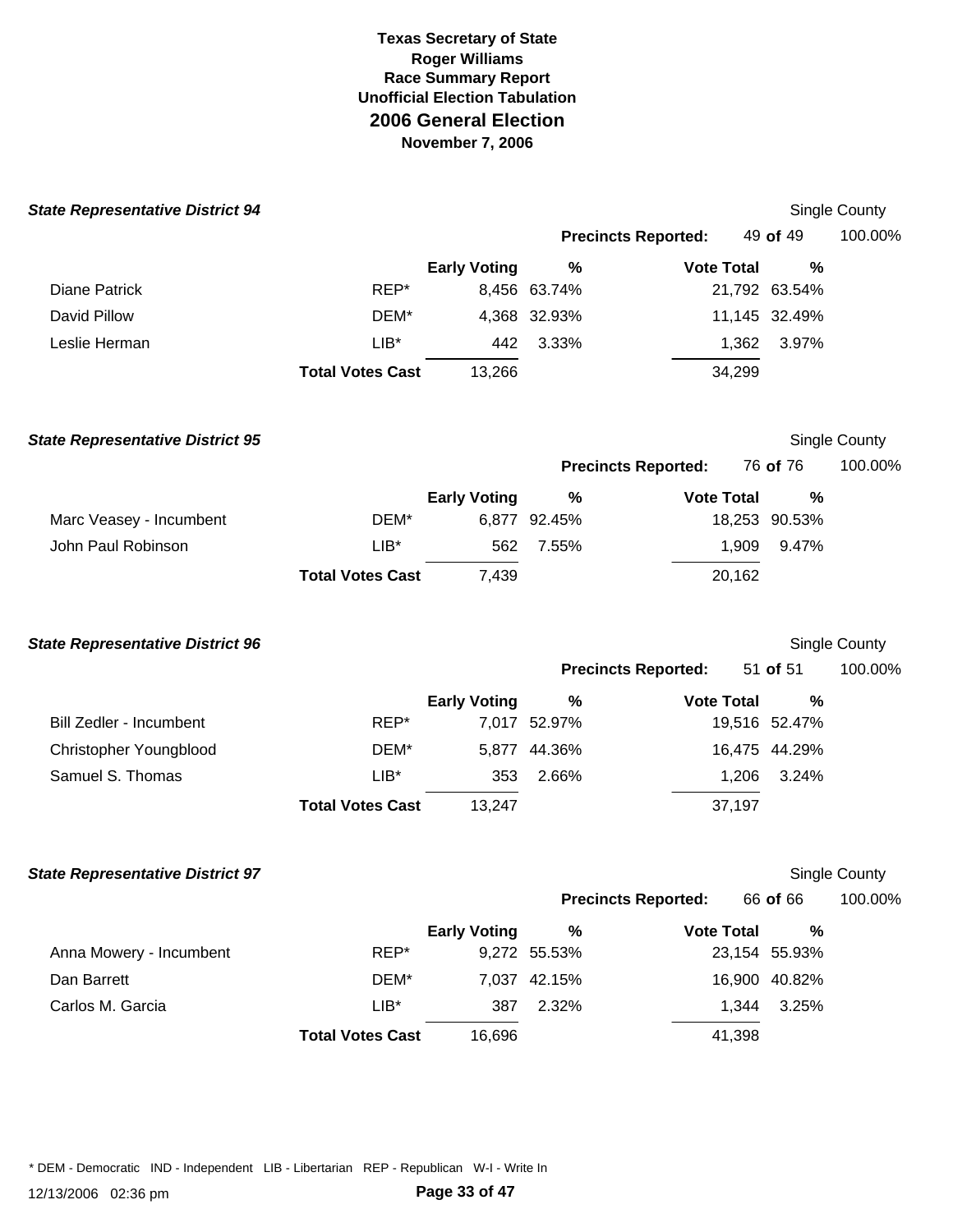| <b>State Representative District 98</b>  |                         |                     |               |                            |               | Single County |
|------------------------------------------|-------------------------|---------------------|---------------|----------------------------|---------------|---------------|
|                                          |                         |                     |               | <b>Precincts Reported:</b> | 59 of 59      | 100.00%       |
|                                          |                         | <b>Early Voting</b> | %             | <b>Vote Total</b>          | %             |               |
| Vicki Truitt - Incumbent                 | REP*                    |                     | 14,790 83.18% |                            | 36,493 83.60% |               |
| Jacob Gregory Glatz                      | $LIB^*$                 | 2,990               | 16.82%        |                            | 7,160 16.40%  |               |
|                                          | <b>Total Votes Cast</b> | 17,780              |               | 43,653                     |               |               |
| <b>State Representative District 99</b>  |                         |                     |               |                            |               | Single County |
|                                          |                         |                     |               | <b>Precincts Reported:</b> | 68 of 68      | 100.00%       |
|                                          |                         | <b>Early Voting</b> | $\%$          | <b>Vote Total</b>          | %             |               |
| <b>Charlie Geren - Incumbent</b>         | REP*                    |                     | 8,040 63.03%  |                            | 22,896 63.07% |               |
| Sheila Ford                              | DEM*                    |                     | 4,395 34.45%  |                            | 12,279 33.83% |               |
| John C. Waldowski                        | $LIB*$                  | 321                 | 2.52%         | 1,125                      | 3.10%         |               |
|                                          | <b>Total Votes Cast</b> | 12,756              |               | 36,300                     |               |               |
| <b>State Representative District 100</b> |                         |                     |               |                            |               | Single County |
|                                          |                         |                     |               | <b>Precincts Reported:</b> | 51 of 51      | 100.00%       |
|                                          |                         | <b>Early Voting</b> | $\%$          | <b>Vote Total</b>          | $\%$          |               |
| Terri Hodge - Incumbent                  | DEM*                    |                     | 4,705 89.55%  |                            | 12,515 88.80% |               |
| Robert M. Pritchett                      | $LIB*$                  |                     | 549 10.45%    |                            | 1,578 11.20%  |               |
|                                          | <b>Total Votes Cast</b> | 5,254               |               | 14,093                     |               |               |
| <b>State Representative District 101</b> |                         |                     |               |                            |               | Single County |
|                                          |                         |                     |               | <b>Precincts Reported:</b> | 45 of 45      | 100.00%       |
|                                          |                         | <b>Early Voting</b> | %             | <b>Vote Total</b>          | %             |               |
| Thomas Latham                            | REP*                    |                     | 5,510 78.14%  |                            | 13,240 76.22% |               |
| Jeffrey S. Joyner                        | $LIB*$                  |                     | 1,541 21.86%  |                            | 4,130 23.78%  |               |
|                                          | <b>Total Votes Cast</b> | 7,051               |               | 17,370                     |               |               |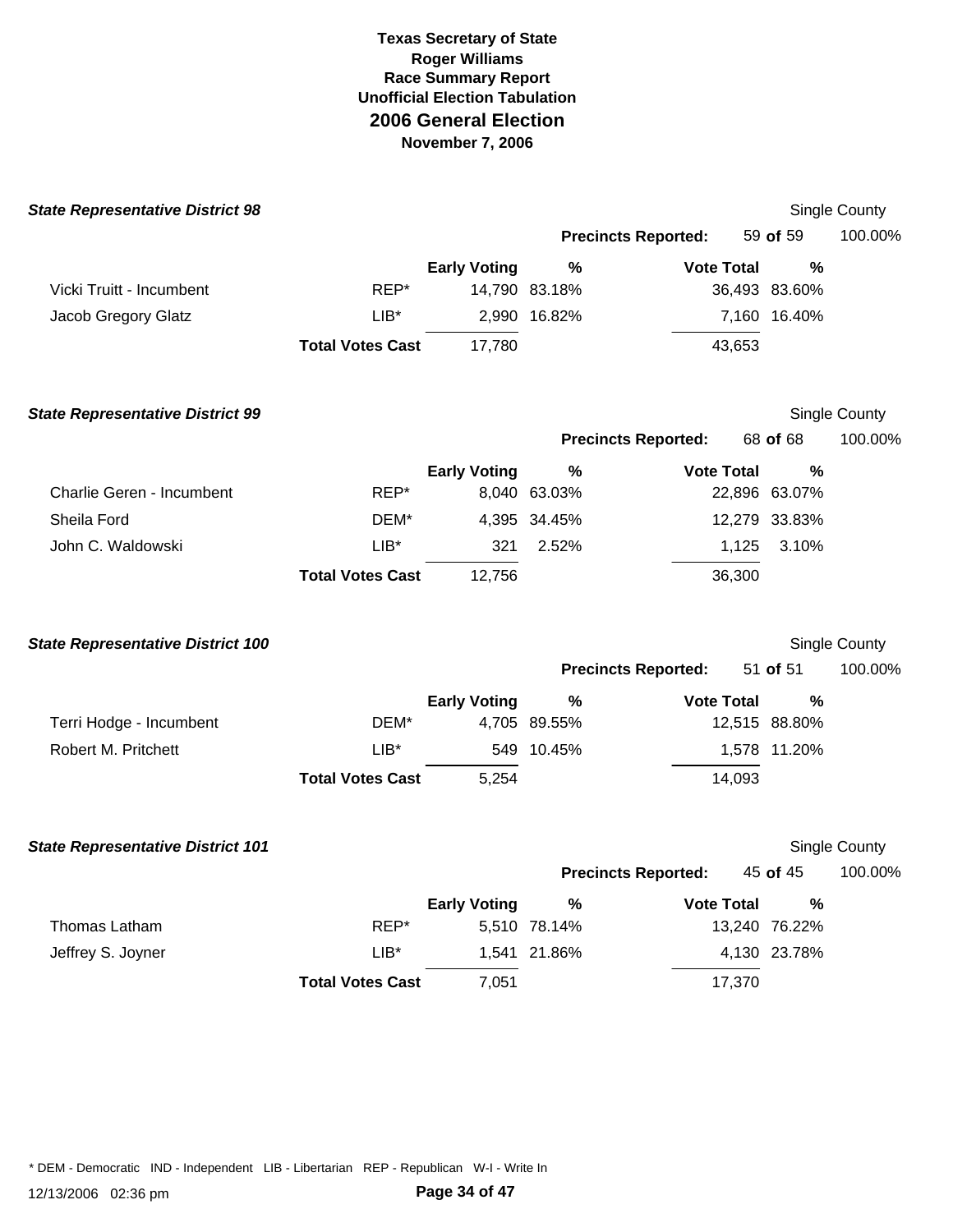| <b>State Representative District 102</b> |                         |                     |              |                            |        |               | Single County |
|------------------------------------------|-------------------------|---------------------|--------------|----------------------------|--------|---------------|---------------|
|                                          |                         |                     |              | <b>Precincts Reported:</b> |        | 39 of 39      | 100.00%       |
|                                          |                         | <b>Early Voting</b> | %            | <b>Vote Total</b>          |        | $\frac{0}{0}$ |               |
| Tony Goolsby - Incumbent                 | REP*                    |                     | 5,678 55.07% |                            |        | 13,161 51.94% |               |
| <b>Harriet Miller</b>                    | DEM*                    | 4,451               | 43.17%       |                            |        | 11,607 45.81% |               |
| <b>Thomas Hall</b>                       | $LIB*$                  | 181                 | 1.76%        |                            | 569    | 2.25%         |               |
|                                          | <b>Total Votes Cast</b> | 10,310              |              |                            | 25,337 |               |               |
| <b>State Representative District 103</b> |                         |                     |              |                            |        |               | Single County |
|                                          |                         |                     |              | <b>Precincts Reported:</b> |        | 48 of 48      | 100.00%       |
|                                          |                         | <b>Early Voting</b> | $\%$         | <b>Vote Total</b>          |        | %             |               |
| Rafael Anchia - Incumbent                | DEM*                    |                     | 2,594 83.11% |                            |        | 7,697 83.41%  |               |
| David R. Mason                           | $LIB^*$                 |                     | 527 16.89%   |                            |        | 1,531 16.59%  |               |
|                                          | <b>Total Votes Cast</b> | 3,121               |              |                            | 9,228  |               |               |
| <b>State Representative District 104</b> |                         |                     |              |                            |        |               | Single County |
|                                          |                         |                     |              | <b>Precincts Reported:</b> |        | 35 of 35      | 100.00%       |
|                                          |                         | <b>Early Voting</b> | %            | <b>Vote Total</b>          |        | %             |               |
| Roberto R. Alonzo - Incumbent            | DEM*                    |                     | 2,648 85.67% |                            |        | 7,903 85.47%  |               |
| Cameron McSpadden                        | $LIB^*$                 |                     | 443 14.33%   |                            |        | 1,343 14.53%  |               |
|                                          | <b>Total Votes Cast</b> | 3,091               |              |                            | 9,246  |               |               |
| <b>State Representative District 105</b> |                         |                     |              |                            |        |               | Single County |
|                                          |                         |                     |              | <b>Precincts Reported:</b> |        | 38 of 38      | 100.00%       |
|                                          |                         | <b>Early Voting</b> | $\%$         | <b>Vote Total</b>          |        | $\%$          |               |
| Linda Harper-Brown - Incumbent           | REP*                    |                     | 6,248 59.07% |                            |        | 11,875 55.10% |               |
| Bob Romano                               | DEM*                    |                     | 3,963 37.46% |                            |        | 8,856 41.09%  |               |
| John Turner                              | $LIB*$                  | 367                 | 3.47%        |                            | 822    | 3.81%         |               |
|                                          | <b>Total Votes Cast</b> | 10,578              |              |                            | 21,553 |               |               |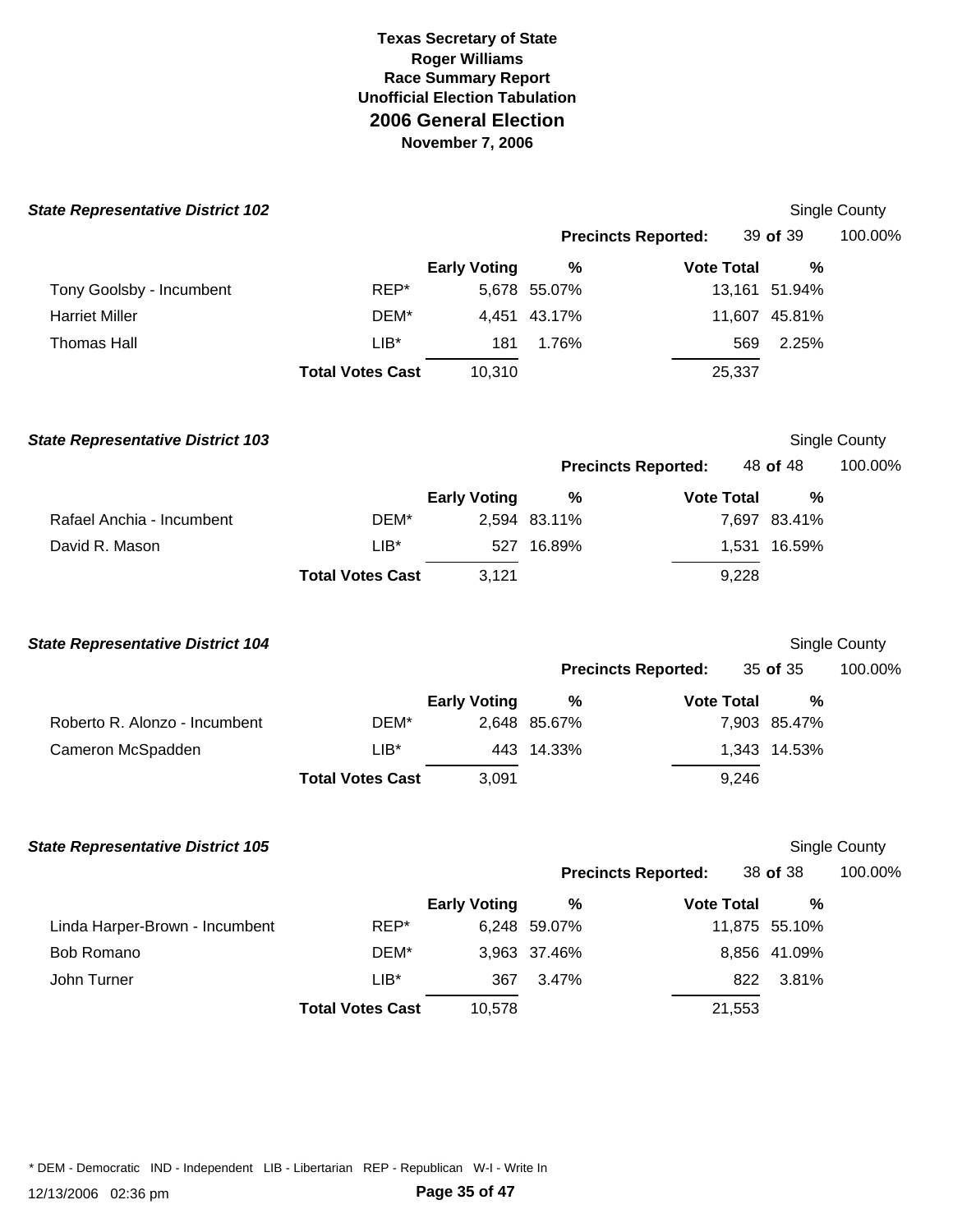| <b>State Representative District 106</b> |                         |                     |               |                            |               | <b>Single County</b> |
|------------------------------------------|-------------------------|---------------------|---------------|----------------------------|---------------|----------------------|
|                                          |                         |                     |               | <b>Precincts Reported:</b> | 35 of 35      | 100.00%              |
|                                          |                         | <b>Early Voting</b> | $\%$          | <b>Vote Total</b>          | %             |                      |
| Kirk England - Incumbent                 | REP*                    |                     | 5,095 53.94%  |                            | 10,452 49.15% |                      |
| Katy Hubener                             | DEM*                    |                     | 4,111 43.53%  |                            | 10,221 48.07% |                      |
| Gene Freeman                             | $LIB*$                  | 239                 | 2.53%         | 591                        | 2.78%         |                      |
|                                          | <b>Total Votes Cast</b> | 9,445               |               | 21,264                     |               |                      |
| <b>State Representative District 107</b> |                         |                     |               |                            |               | Single County        |
|                                          |                         |                     |               | <b>Precincts Reported:</b> | 58 of 58      | 100.00%              |
|                                          |                         | <b>Early Voting</b> | %             | <b>Vote Total</b>          | %             |                      |
| Bill Keffer - Incumbent                  | REP*                    |                     | 6,714 50.83%  |                            | 15,143 46.70% |                      |
| Allen Vaught                             | DEM*                    |                     | 6,125 46.37%  |                            | 16,246 50.10% |                      |
| Chris Jones                              | $LIB*$                  | 369                 | 2.79%         | 1,038                      | 3.20%         |                      |
|                                          | <b>Total Votes Cast</b> | 13,208              |               | 32,427                     |               |                      |
| <b>State Representative District 108</b> |                         |                     |               |                            |               | Single County        |
|                                          |                         |                     |               | <b>Precincts Reported:</b> | 48 of 48      | 100.00%              |
|                                          |                         | <b>Early Voting</b> | $\%$          | <b>Vote Total</b>          | %             |                      |
| Dan Branch - Incumbent                   | REP*                    |                     | 6,229 58.40%  |                            | 17,208 56.01% |                      |
| Jack F. Borden                           | DEM*                    |                     | 4,121 38.64%  |                            | 12,410 40.40% |                      |
| T. Evan Fisher                           | $LIB*$                  | 316                 | 2.96%         | 1,103                      | 3.59%         |                      |
|                                          | <b>Total Votes Cast</b> | 10,666              |               | 30,721                     |               |                      |
| <b>State Representative District 109</b> |                         |                     |               |                            |               | Single County        |
|                                          |                         |                     |               | <b>Precincts Reported:</b> | 63 of 63      | 100.00%              |
|                                          |                         | <b>Early Voting</b> | %             | <b>Vote Total</b>          | %             |                      |
| Helen Giddings - Incumbent               | DEM*                    |                     | 10,909 89.71% |                            | 26,475 90.41% |                      |
| <b>Maurice Dubois</b>                    | $LIB*$                  | 1,251               | 10.29%        | 2,807                      | 9.59%         |                      |
|                                          | <b>Total Votes Cast</b> | 12,160              |               | 29,282                     |               |                      |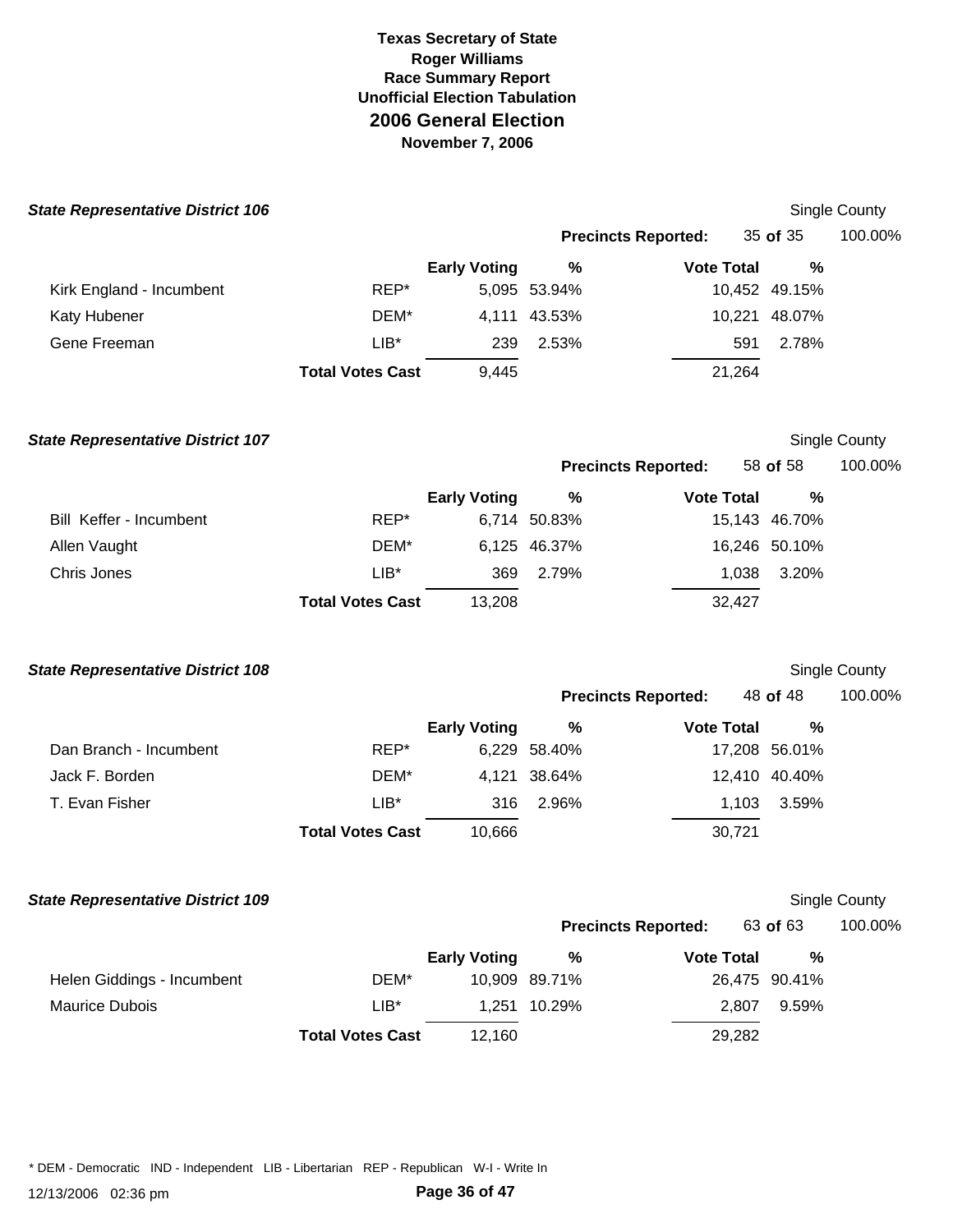| <b>State Representative District 111</b> |                         |                     |                      |                            |        |                    | <b>Single County</b> |
|------------------------------------------|-------------------------|---------------------|----------------------|----------------------------|--------|--------------------|----------------------|
|                                          |                         |                     |                      | <b>Precincts Reported:</b> |        | 53 of 53           | 100.00%              |
|                                          |                         | <b>Early Voting</b> | %                    | <b>Vote Total</b>          |        | $\frac{0}{0}$      |                      |
| <b>Cindy Werner</b>                      | REP*                    | 4,191               | 33.20%               |                            |        | 7,631 26.25%       |                      |
| Yvonne Davis - Incumbent                 | DEM*                    |                     | 8,434 66.80%         |                            |        | 21,437 73.75%      |                      |
|                                          | <b>Total Votes Cast</b> | 12,625              |                      |                            | 29,068 |                    |                      |
| <b>State Representative District 112</b> |                         |                     |                      |                            |        |                    | <b>Single County</b> |
|                                          |                         |                     |                      | <b>Precincts Reported:</b> |        | 46 of 46           | 100.00%              |
|                                          |                         | <b>Early Voting</b> | %                    | <b>Vote Total</b>          |        | $\frac{0}{0}$      |                      |
| Fred Hill - Incumbent                    | REP*                    |                     | 8,643 79.08%         |                            |        | 21,056 77.95%      |                      |
| Matthew G. Moseley                       | $LIB^*$                 |                     | 2,286 20.92%         |                            |        | 5,957 22.05%       |                      |
|                                          | <b>Total Votes Cast</b> | 10,929              |                      |                            | 27,013 |                    |                      |
| <b>State Representative District 113</b> |                         |                     |                      |                            |        |                    | Single County        |
|                                          |                         |                     |                      | <b>Precincts Reported:</b> |        | 40 of 40           | 100.00%              |
|                                          |                         | <b>Early Voting</b> | $\%$                 | <b>Vote Total</b>          |        | %                  |                      |
| Joe Driver - Incumbent                   | REP*                    |                     | 6,257 62.80%         |                            |        | 15,236 59.01%      |                      |
| <b>Eric Brandler</b>                     | DEM*                    |                     | 3,453 34.65%         |                            |        | 9,785 37.90%       |                      |
| Justin Winn                              | $LIB^*$                 | 254                 | 2.55%                |                            | 798    | 3.09%              |                      |
|                                          | <b>Total Votes Cast</b> | 9,964               |                      |                            | 25,819 |                    |                      |
| <b>State Representative District 114</b> |                         |                     |                      |                            |        |                    | Single County        |
|                                          |                         |                     |                      | <b>Precincts Reported:</b> |        | 39 of 39           | 100.00%              |
| Will Hartnett - Incumbent                | REP*                    | <b>Early Voting</b> | $\%$<br>7,058 58.58% | <b>Vote Total</b>          |        | %<br>16,802 55.60% |                      |
| Phillip Shinoda                          | DEM*                    |                     | 4,779 39.66%         |                            |        | 12,781 42.29%      |                      |
| Edward C. Cormack                        | $LIB^*$                 | 212                 | 1.76%                |                            | 638    | 2.11%              |                      |
|                                          | <b>Total Votes Cast</b> | 12,049              |                      |                            | 30,221 |                    |                      |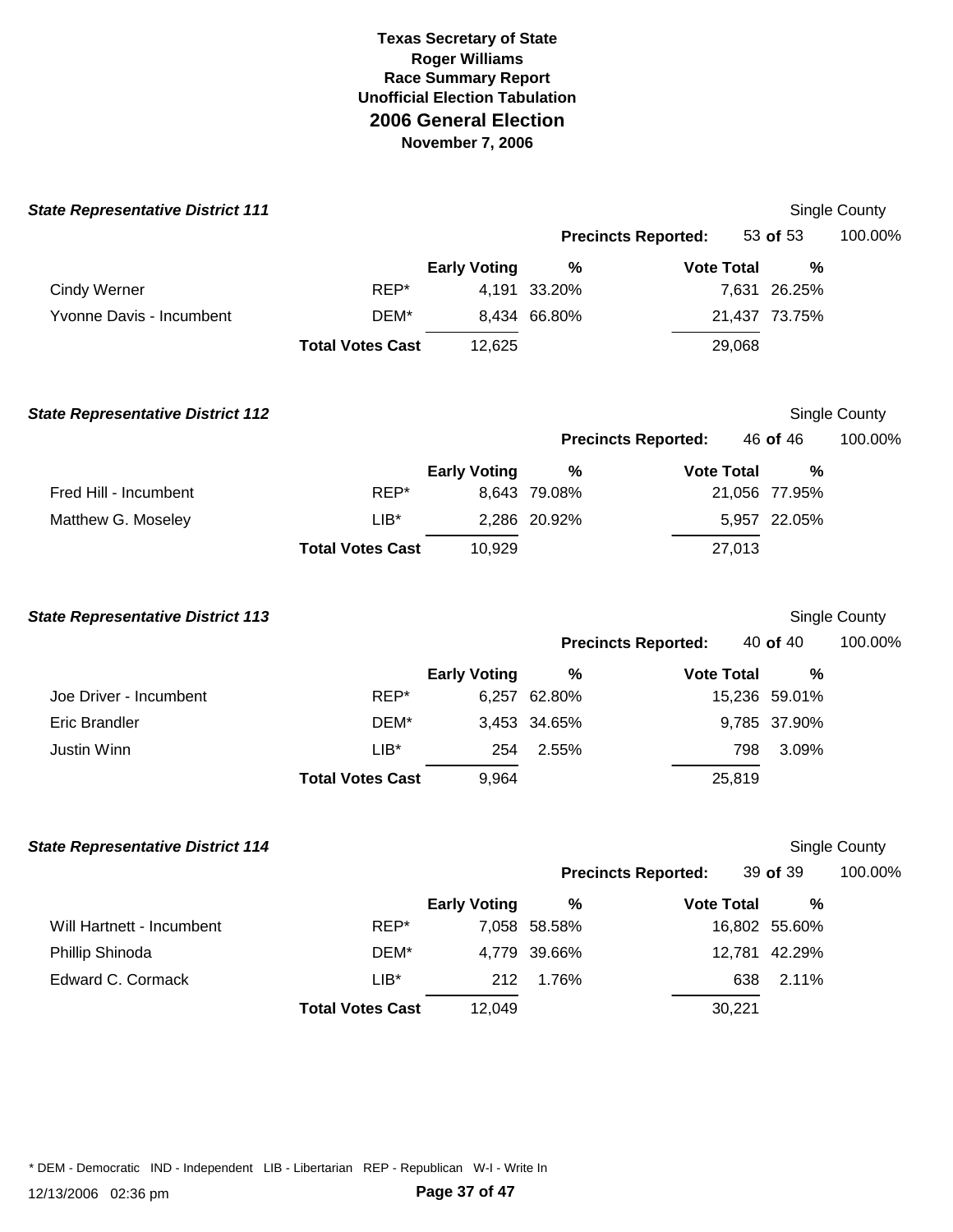| <b>State Representative District 116</b> |                         |                     |               |                            |               | Single County |
|------------------------------------------|-------------------------|---------------------|---------------|----------------------------|---------------|---------------|
|                                          |                         |                     |               | <b>Precincts Reported:</b> | 50 of 50      | 100.00%       |
|                                          |                         | <b>Early Voting</b> | $\frac{0}{0}$ | <b>Vote Total</b>          | $\frac{0}{0}$ |               |
| Trey Martinez Fischer - Incumbent        | DEM*                    |                     | 6,085 84.68%  |                            | 14,260 85.29% |               |
| John T. Tennison                         | $LIB*$                  |                     | 1,101 15.32%  |                            | 2,459 14.71%  |               |
|                                          | <b>Total Votes Cast</b> | 7,186               |               | 16,719                     |               |               |
| <b>State Representative District 117</b> |                         |                     |               |                            |               | Single County |
|                                          |                         |                     |               | <b>Precincts Reported:</b> | 48 of 48      | 100.00%       |
|                                          |                         | <b>Early Voting</b> | %             | <b>Vote Total</b>          | $\frac{0}{0}$ |               |
| <b>Ted Kenyon</b>                        | REP*                    |                     | 4,366 42.64%  |                            | 8,808 40.37%  |               |
| David McQuade Leibowitz - Incumbent      | DEM*                    |                     | 5,874 57.36%  |                            | 13,008 59.63% |               |
|                                          | <b>Total Votes Cast</b> | 10,240              |               | 21,816                     |               |               |
| <b>State Representative District 118</b> |                         |                     |               |                            |               | Single County |
|                                          |                         |                     |               | <b>Precincts Reported:</b> | 55 of 55      | 100.00%       |
|                                          |                         | <b>Early Voting</b> | $\%$          | <b>Vote Total</b>          | $\frac{0}{0}$ |               |
| George Antuna                            | REP*                    |                     | 5,187 46.85%  |                            | 10,072 44.28% |               |
| Joe Farias                               | DEM*                    |                     | 5,221 47.15%  |                            | 10,976 48.25% |               |
| James L. Thompson                        | $LIB*$                  | 664                 | 6.00%         | 1,699                      | 7.47%         |               |
|                                          | <b>Total Votes Cast</b> | 11,072              |               | 22,747                     |               |               |
| <b>State Representative District 120</b> |                         |                     |               |                            |               | Single County |
|                                          |                         |                     |               | <b>Precincts Reported:</b> | 73 of 73      | 100.00%       |
|                                          |                         | <b>Early Voting</b> | %             | <b>Vote Total</b>          | $\%$          |               |
| Ruth Jones McClendon - Incumbent         | DEM*                    |                     | 6,212 86.15%  |                            | 14,549 85.83% |               |
| Jo Ann Thabet                            | $LIB^*$                 |                     | 999 13.85%    |                            | 2,402 14.17%  |               |
|                                          | <b>Total Votes Cast</b> | 7,211               |               | 16,951                     |               |               |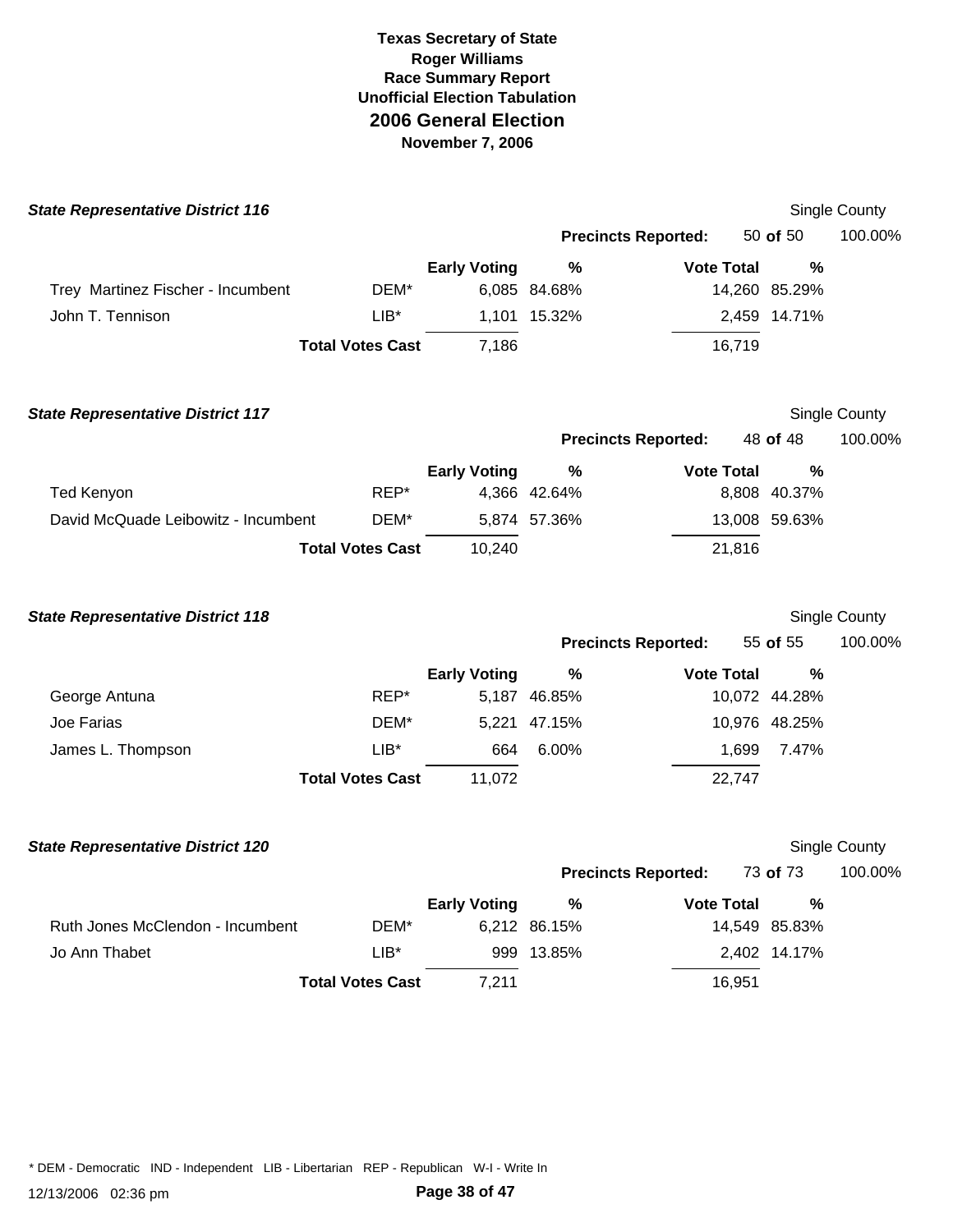| <b>State Representative District 121</b> |                         |                     |               |                            |               | Single County |
|------------------------------------------|-------------------------|---------------------|---------------|----------------------------|---------------|---------------|
|                                          |                         |                     |               | <b>Precincts Reported:</b> | 72 of 72      | 100.00%       |
|                                          |                         | <b>Early Voting</b> | $\%$          | <b>Vote Total</b>          | %             |               |
| Joe Straus - Incumbent                   | REP*                    |                     | 15,180 79.96% |                            | 26,812 77.46% |               |
| Barry L. Allison                         | $LIB*$                  |                     | 3,804 20.04%  |                            | 7,800 22.54%  |               |
|                                          | <b>Total Votes Cast</b> | 18,984              |               | 34,612                     |               |               |
| <b>State Representative District 122</b> |                         |                     |               |                            |               | Single County |
|                                          |                         |                     |               | <b>Precincts Reported:</b> | 74 of 74      | 100.00%       |
|                                          |                         | <b>Early Voting</b> | $\%$          | <b>Vote Total</b>          | %             |               |
| Frank J. Corte, Jr. - Incumbent          | REP*                    |                     | 19,927 67.71% |                            | 37,604 66.48% |               |
| Larry Dean Stallings                     | DEM*                    |                     | 8,442 28.69%  |                            | 16,641 29.42% |               |
| Sally Baynton                            | $LIB^*$                 | 1,061               | 3.61%         | 2,323                      | 4.11%         |               |
|                                          | <b>Total Votes Cast</b> | 29,430              |               | 56,568                     |               |               |
| <b>State Representative District 123</b> |                         |                     |               |                            |               | Single County |
|                                          |                         |                     |               | <b>Precincts Reported:</b> | 69 of 69      | 100.00%       |
|                                          |                         | <b>Early Voting</b> | %             | <b>Vote Total</b>          | %             |               |
| Mike Villarreal - Incumbent              | DEM*                    |                     | 5,841 83.15%  |                            | 14,655 84.60% |               |
| Daniel P. Ragsdale                       | $LIB*$                  |                     | 1,184 16.85%  |                            | 2,667 15.40%  |               |
|                                          | <b>Total Votes Cast</b> | 7,025               |               | 17,322                     |               |               |
| <b>State Representative District 124</b> |                         |                     |               |                            |               | Single County |
|                                          |                         |                     |               | <b>Precincts Reported:</b> | 55 of 55      | 100.00%       |
|                                          |                         | <b>Early Voting</b> | $\%$          | <b>Vote Total</b>          | %             |               |
| Richard W. King                          | REP*                    |                     | 3,661 37.54%  |                            | 7,534 35.51%  |               |
| Jose Menendez - Incumbent                | DEM*                    |                     | 6,091 62.46%  |                            | 13,681 64.49% |               |
|                                          | <b>Total Votes Cast</b> | 9,752               |               | 21,215                     |               |               |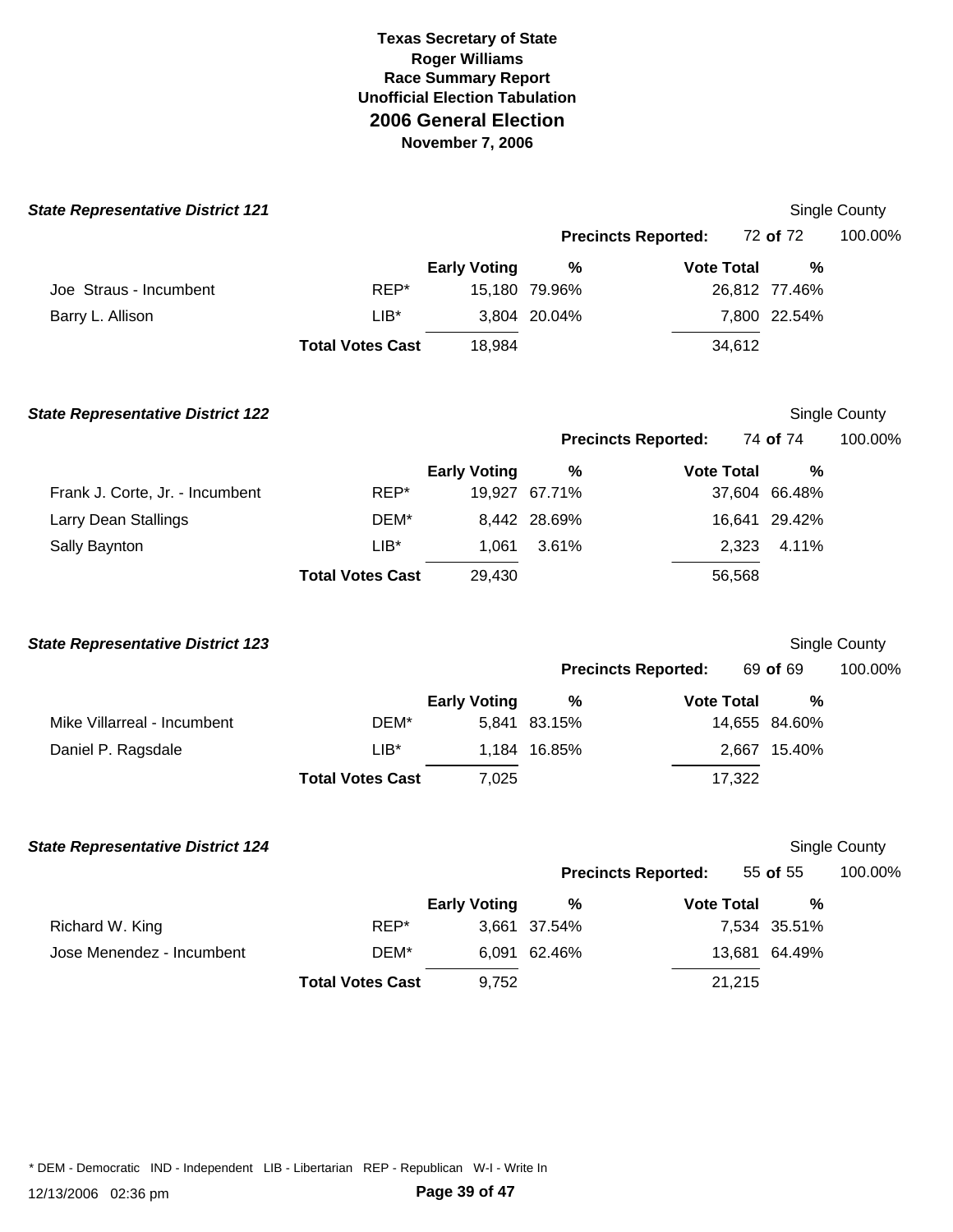| <b>State Representative District 125</b> |                         |                     |              |                            |               | <b>Single County</b> |
|------------------------------------------|-------------------------|---------------------|--------------|----------------------------|---------------|----------------------|
|                                          |                         |                     |              | <b>Precincts Reported:</b> | 56 of 56      | 100.00%              |
|                                          |                         | <b>Early Voting</b> | %            | <b>Vote Total</b>          | %             |                      |
| Nelson Balido                            | REP*                    | 5,221               | 43.00%       |                            | 9,502 37.96%  |                      |
| Joaquin Castro - Incumbent               | DEM*                    |                     | 6,429 52.94% |                            | 14,449 57.72% |                      |
| Jeffrey C. Blunt                         | LIB*                    | 493                 | 4.06%        | 1,081                      | 4.32%         |                      |
|                                          | <b>Total Votes Cast</b> | 12,143              |              | 25,032                     |               |                      |
| <b>State Representative District 126</b> |                         |                     |              |                            |               | Single County        |
|                                          |                         |                     |              | <b>Precincts Reported:</b> | 29 of 29      | 100.00%              |
|                                          |                         | <b>Early Voting</b> | %            | <b>Vote Total</b>          | $\frac{0}{0}$ |                      |
| <b>Patricia Harless</b>                  | REP*                    |                     | 4,947 67.00% |                            | 18,056 64.76% |                      |
| Chad Khan                                | DEM*                    |                     | 2,280 30.88% |                            | 9,092 32.61%  |                      |
| Oscar J. Palma, Jr.                      | $LIB*$                  | 157                 | 2.13%        | 735                        | 2.64%         |                      |
|                                          | <b>Total Votes Cast</b> | 7,384               |              | 27,883                     |               |                      |
| <b>State Representative District 127</b> |                         |                     |              |                            |               | Single County        |
|                                          |                         |                     |              | <b>Precincts Reported:</b> | 34 of 34      | 100.00%              |
|                                          |                         | <b>Early Voting</b> | $\%$         | <b>Vote Total</b>          | %             |                      |
| Joe Crabb - Incumbent                    | REP*                    |                     | 7,508 57.78% |                            | 20,730 57.86% |                      |
| Diane Trautman                           | DEM*                    |                     | 5,220 40.17% |                            | 14,284 39.87% |                      |
| Veal Johnson                             | LIB*                    | 266                 | 2.05%        | 814                        | 2.27%         |                      |
|                                          | <b>Total Votes Cast</b> | 12,994              |              | 35,828                     |               |                      |
| <b>State Representative District 129</b> |                         |                     |              |                            |               | <b>Single County</b> |
|                                          |                         |                     |              | <b>Precincts Reported:</b> | 38 of 38      | 100.00%              |
|                                          |                         | <b>Early Voting</b> | $\%$         | <b>Vote Total</b>          | %             |                      |
| John E. Davis - Incumbent                | REP*                    |                     | 6,713 56.23% |                            | 19,597 57.71% |                      |
| Sherrie L. Matula                        | DEM*                    |                     | 5,226 43.77% |                            | 14,358 42.29% |                      |
|                                          | <b>Total Votes Cast</b> | 11,939              |              | 33,955                     |               |                      |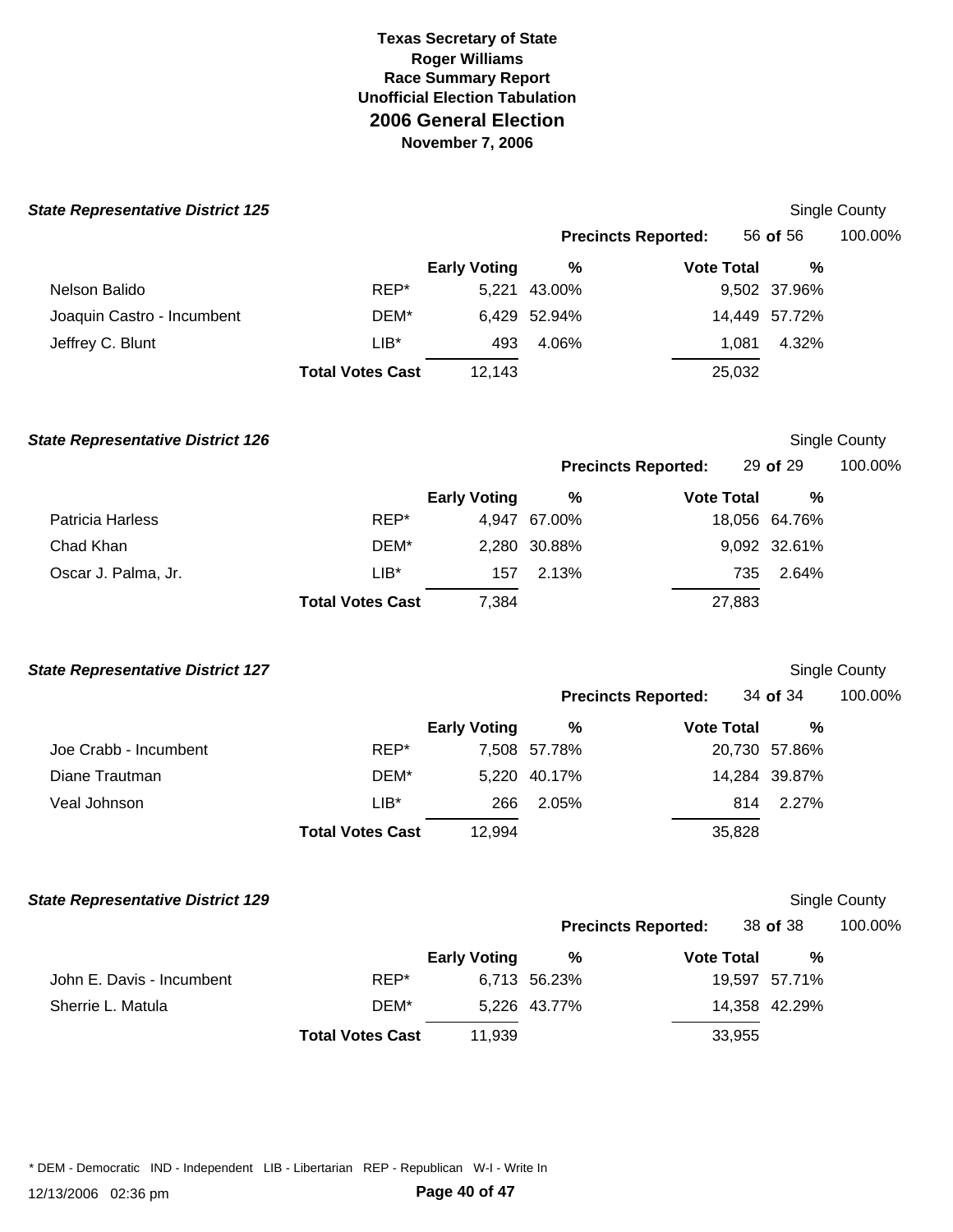| <b>State Representative District 130</b> |                         |                     |                   |                            |                    | Single County |
|------------------------------------------|-------------------------|---------------------|-------------------|----------------------------|--------------------|---------------|
|                                          |                         |                     |                   | <b>Precincts Reported:</b> | 37 of 37           | 100.00%       |
|                                          |                         | <b>Early Voting</b> | $\%$              | <b>Vote Total</b>          | $\%$               |               |
| Corbin Van Arsdale - Incumbent           | REP*                    |                     | 7,465 84.26%      |                            | 29,799 83.40%      |               |
| William B. Gray, Jr.                     | $LIB*$                  |                     | 1,394 15.74%      |                            | 5,930 16.60%       |               |
|                                          | <b>Total Votes Cast</b> | 8,859               |                   | 35,729                     |                    |               |
| <b>State Representative District 131</b> |                         |                     |                   |                            |                    | Single County |
|                                          |                         |                     |                   | <b>Precincts Reported:</b> | 28 of 28           | 100.00%       |
|                                          |                         | <b>Early Voting</b> | $\%$              | <b>Vote Total</b>          | $\frac{0}{0}$      |               |
| Alma A. Allen - Incumbent                | DEM*                    |                     | 3,743 94.16%      |                            | 14,363 94.58%      |               |
| C.S. Fuller                              | $LIB*$                  | 232                 | 5.84%             | 823                        | 5.42%              |               |
|                                          | <b>Total Votes Cast</b> | 3,975               |                   | 15,186                     |                    |               |
| <b>State Representative District 132</b> |                         |                     |                   |                            |                    | Single County |
|                                          |                         |                     |                   | <b>Precincts Reported:</b> | 26 of 26           | 100.00%       |
|                                          |                         | <b>Early Voting</b> | %                 | <b>Vote Total</b>          | $\%$               |               |
| Bill Callegari - Incumbent               | REP*                    |                     | 6,485 84.01%      |                            | 21,199 82.43%      |               |
| Cesar A. De La Canal                     | $LIB^*$                 |                     | 1,234 15.99%      |                            | 4,520 17.57%       |               |
|                                          | <b>Total Votes Cast</b> | 7,719               |                   | 25,719                     |                    |               |
| <b>State Representative District 133</b> |                         |                     |                   |                            |                    | Single County |
|                                          |                         |                     |                   | <b>Precincts Reported:</b> | 24 of 24           | 100.00%       |
| Jim Murphy                               | REP*                    | <b>Early Voting</b> | %<br>4,106 57.90% | <b>Vote Total</b>          | %<br>11,664 55.76% |               |
| Kristi Thibaut                           | DEM*                    |                     | 2,836 39.99%      |                            | 8,735 41.76%       |               |
| Chris Camero                             | $LIB*$                  | 149                 | 2.10%             | 520                        | 2.49%              |               |
|                                          | <b>Total Votes Cast</b> | 7,091               |                   | 20,919                     |                    |               |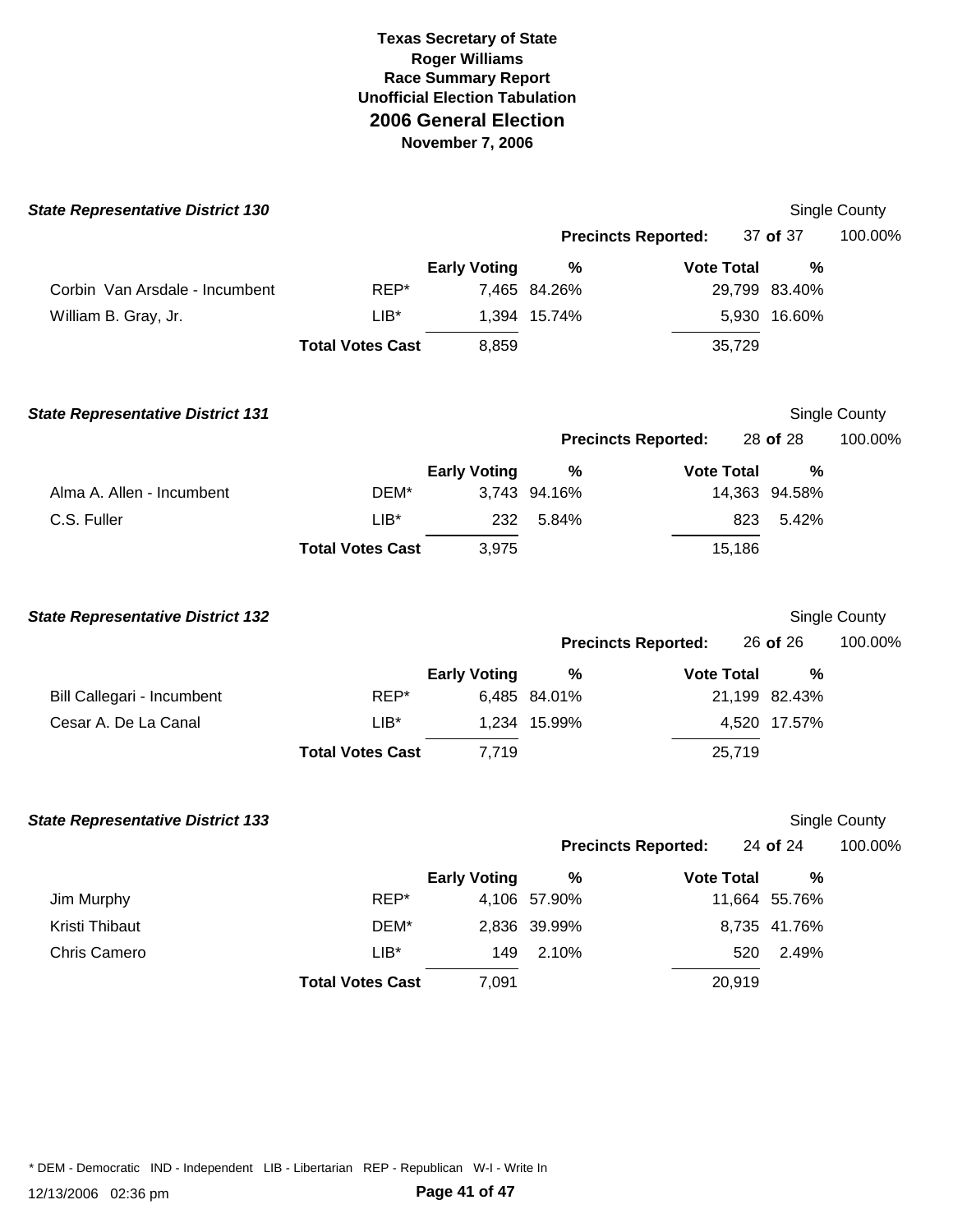| <b>State Representative District 134</b> |                         |                     |              |                            |        |               | Single County        |
|------------------------------------------|-------------------------|---------------------|--------------|----------------------------|--------|---------------|----------------------|
|                                          |                         |                     |              | <b>Precincts Reported:</b> |        | 53 of 53      | 100.00%              |
|                                          |                         | <b>Early Voting</b> | %            | <b>Vote Total</b>          |        | %             |                      |
| Martha Wong - Incumbent                  | REP*                    |                     | 5,256 40.02% |                            |        | 19,669 43.11% |                      |
| Ellen Cohen                              | DEM*                    |                     | 7,663 58.34% |                            |        | 24,953 54.70% |                      |
| Mhair S. Dekmezian                       | $LIB*$                  | 215                 | 1.64%        |                            | 998    | 2.19%         |                      |
|                                          | <b>Total Votes Cast</b> | 13,134              |              |                            | 45,620 |               |                      |
| <b>State Representative District 136</b> |                         |                     |              |                            |        |               | Single County        |
|                                          |                         |                     |              | <b>Precincts Reported:</b> |        | 37 of 37      | 100.00%              |
|                                          |                         | <b>Early Voting</b> | $\%$         | <b>Vote Total</b>          |        | %             |                      |
| Beverly Woolley - Incumbent              | REP*                    |                     | 6,035 67.28% |                            |        | 23,334 68.25% |                      |
| Scott R. Brann                           | DEM*                    |                     | 2,737 30.51% |                            |        | 9,949 29.10%  |                      |
| J. W. Stables                            | $LIB*$                  | 198                 | 2.21%        |                            | 907    | 2.65%         |                      |
|                                          | <b>Total Votes Cast</b> | 8,970               |              |                            | 34,190 |               |                      |
| <b>State Representative District 137</b> |                         |                     |              |                            |        |               | Single County        |
|                                          |                         |                     |              | <b>Precincts Reported:</b> |        | 22 of 22      | 100.00%              |
|                                          |                         | <b>Early Voting</b> | %            | <b>Vote Total</b>          |        | %             |                      |
| Sylvia Spivey                            | REP*                    |                     | 1,241 45.42% |                            |        | 3,784 42.15%  |                      |
| Scott Hochberg - Incumbent               | DEM*                    |                     | 1,491 54.58% |                            |        | 5,193 57.85%  |                      |
|                                          | <b>Total Votes Cast</b> | 2,732               |              |                            | 8,977  |               |                      |
| <b>State Representative District 138</b> |                         |                     |              |                            |        |               | <b>Single County</b> |
|                                          |                         |                     |              | <b>Precincts Reported:</b> |        | 27 of 27      | 100.00%              |
|                                          |                         | <b>Early Voting</b> | $\%$         | <b>Vote Total</b>          |        | %             |                      |
| Dwayne Bohac - Incumbent                 | REP*                    |                     | 3,061 58.83% |                            |        | 12,482 58.43% |                      |
| Mark McDavid                             | DEM*                    |                     | 2,030 39.02% |                            |        | 8,274 38.73%  |                      |
| <b>Mike Craig</b>                        | $LIB^*$                 | 112                 | 2.15%        |                            | 608    | 2.85%         |                      |
|                                          | <b>Total Votes Cast</b> | 5,203               |              |                            | 21,364 |               |                      |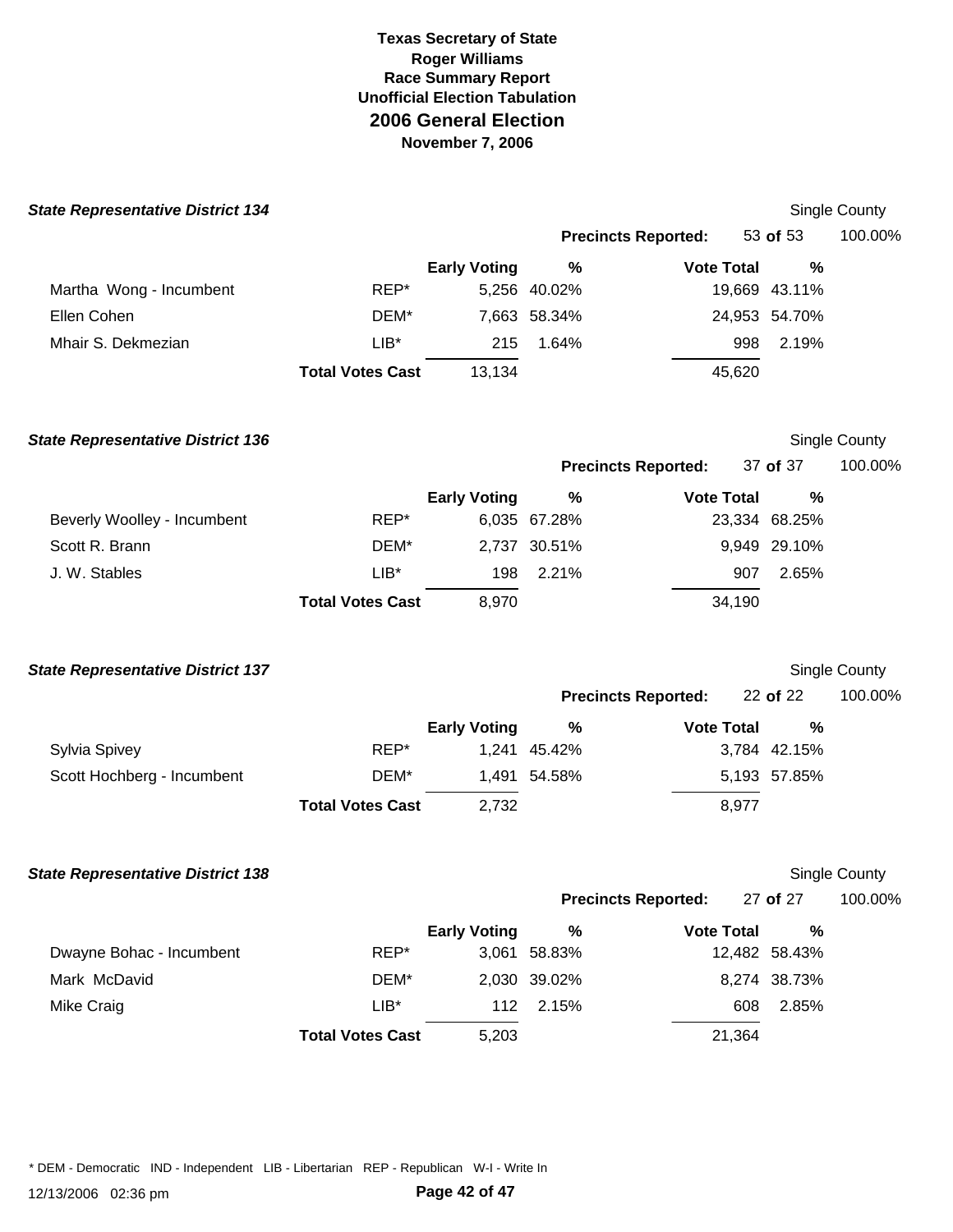| <b>State Representative District 142</b> |                         |                     |              |                            |               | Single County        |
|------------------------------------------|-------------------------|---------------------|--------------|----------------------------|---------------|----------------------|
|                                          |                         |                     |              | <b>Precincts Reported:</b> | 61 of 61      | 100.00%              |
|                                          |                         | <b>Early Voting</b> | %            | <b>Vote Total</b>          | %             |                      |
| Harold V. Dutton, Jr. - Incumbent        | DEM*                    |                     | 3,696 92.38% |                            | 15,007 93.55% |                      |
| Mary Czapla-Fullard                      | LIB*                    | 305                 | 7.62%        | 1,034                      | 6.45%         |                      |
|                                          | <b>Total Votes Cast</b> | 4,001               |              | 16,041                     |               |                      |
| <b>State Representative District 143</b> |                         |                     |              |                            |               | Single County        |
|                                          |                         |                     |              | <b>Precincts Reported:</b> | 34 of 34      | 100.00%              |
|                                          |                         | <b>Early Voting</b> | %            | <b>Vote Total</b>          | %             |                      |
| Dorothy Olmos                            | REP*                    |                     | 564 31.06%   |                            | 2,216 26.02%  |                      |
| Ana E. Hernandez - Incumbent             | DEM*                    |                     | 1,178 64.87% |                            | 6,013 70.62%  |                      |
| Joe O. Marcom                            | $LIB*$                  | 74                  | 4.07%        | 286                        | 3.36%         |                      |
|                                          | <b>Total Votes Cast</b> | 1,816               |              | 8,515                      |               |                      |
| <b>State Representative District 144</b> |                         |                     |              |                            |               | Single County        |
|                                          |                         |                     |              | <b>Precincts Reported:</b> | 30 of 30      | 100.00%              |
|                                          |                         | <b>Early Voting</b> | $\%$         | <b>Vote Total</b>          | %             |                      |
| Robert E. Talton - Incumbent             | REP*                    |                     | 3,466 58.20% |                            | 11,112 56.31% |                      |
| Janette Padilla Sexton                   | DEM*                    |                     | 2,343 39.35% |                            | 8,003 40.55%  |                      |
| <b>Matthew Kolar</b>                     | $LIB^*$                 | 146                 | 2.45%        | 619                        | 3.14%         |                      |
|                                          | <b>Total Votes Cast</b> | 5,955               |              | 19,734                     |               |                      |
| <b>State Representative District 146</b> |                         |                     |              |                            |               | <b>Single County</b> |
|                                          |                         |                     |              | <b>Precincts Reported:</b> | 43 of 43      | 100.00%              |
|                                          |                         | <b>Early Voting</b> | $\%$         | <b>Vote Total</b>          | $\%$          |                      |
| Borris L. Miles                          | DEM*                    |                     | 5,987 91.64% |                            | 19,777 90.54% |                      |
| Gerald W. "Jerry" LaFleur                | $LIB*$                  | 546                 | 8.36%        | 2,067                      | 9.46%         |                      |
|                                          | <b>Total Votes Cast</b> | 6,533               |              | 21,844                     |               |                      |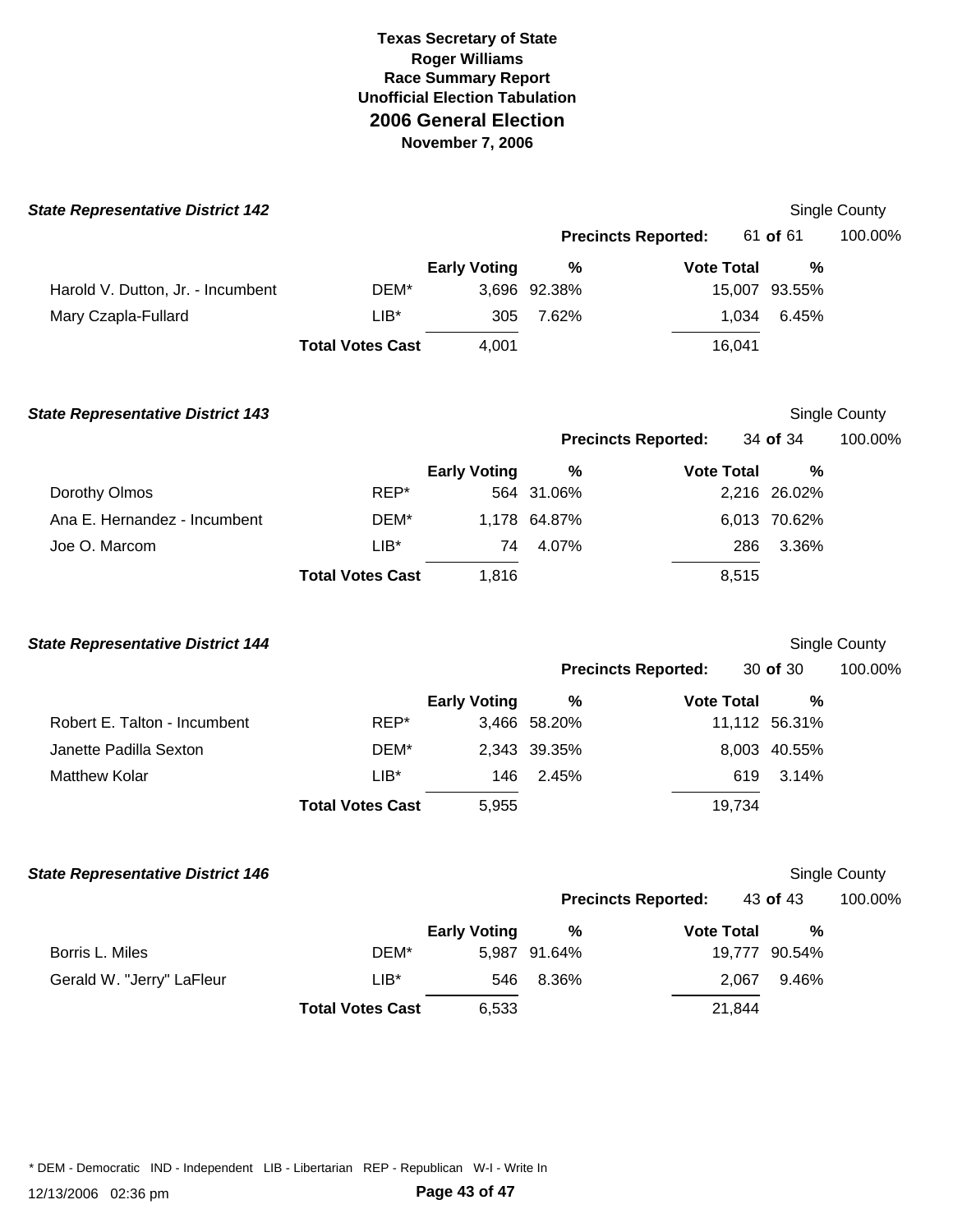| <b>State Representative District 148</b>        |                         |                     |              |                                            |                | Single County |
|-------------------------------------------------|-------------------------|---------------------|--------------|--------------------------------------------|----------------|---------------|
|                                                 |                         |                     |              | <b>Precincts Reported:</b>                 | 35 of 35       | 100.00%       |
|                                                 |                         | <b>Early Voting</b> | %            | <b>Vote Total</b>                          | $\frac{0}{0}$  |               |
| Jessica Cristina Farrar - Incumbent             | DEM*                    |                     | 3,016 83.94% |                                            | 12,775 84.27%  |               |
| Ray E. Dittmar                                  | $LIB*$                  |                     | 577 16.06%   |                                            | 2,384 15.73%   |               |
|                                                 | <b>Total Votes Cast</b> | 3,593               |              | 15,159                                     |                |               |
| <b>State Representative District 149</b>        |                         |                     |              |                                            |                | Single County |
|                                                 |                         |                     |              | <b>Precincts Reported:</b>                 | 24 of 24       | 100.00%       |
|                                                 |                         | <b>Early Voting</b> | $\%$         | <b>Vote Total</b>                          | $\frac{0}{0}$  |               |
| Talmadge L. Heflin                              | REP*                    |                     | 3,707 44.40% |                                            | 10,605 45.72%  |               |
| Hubert Vo - Incumbent                           | DEM*                    |                     | 4,642 55.60% |                                            | 12,592 54.28%  |               |
|                                                 | <b>Total Votes Cast</b> | 8,349               |              | 23,197                                     |                |               |
| <b>State Representative District 150</b>        |                         |                     |              |                                            |                | Single County |
|                                                 |                         |                     |              | <b>Precincts Reported:</b>                 | 35 of 35       | 100.00%       |
|                                                 |                         | <b>Early Voting</b> | ℅            | <b>Vote Total</b>                          | $\%$           |               |
| Debbie Riddle - Incumbent                       | REP*                    |                     | 6,160 71.66% |                                            | 22,530 70.27%  |               |
| Dot Nelson-Turnier                              | DEM*                    |                     | 2,436 28.34% |                                            | 9,534 29.73%   |               |
|                                                 | <b>Total Votes Cast</b> | 8,596               |              | 32,064                                     |                |               |
| Justice, 1st Court of Appeals District, Place 9 |                         |                     |              |                                            |                | Multi County  |
|                                                 |                         |                     |              | Precincts Reported: 1,310 of 1,310 100.00% |                |               |
|                                                 |                         | <b>Early Voting</b> | %            | <b>Vote Total</b>                          | $\%$           |               |
| Elsa Alcala - Incumbent                         | REP*                    | 137,877 52.83%      |              |                                            | 405,932 50.55% |               |
| Jim Sharp                                       | DEM*                    | 123,087 47.17%      |              |                                            | 397,146 49.45% |               |
|                                                 | <b>Total Votes Cast</b> | 260,964             |              | 803,078                                    |                |               |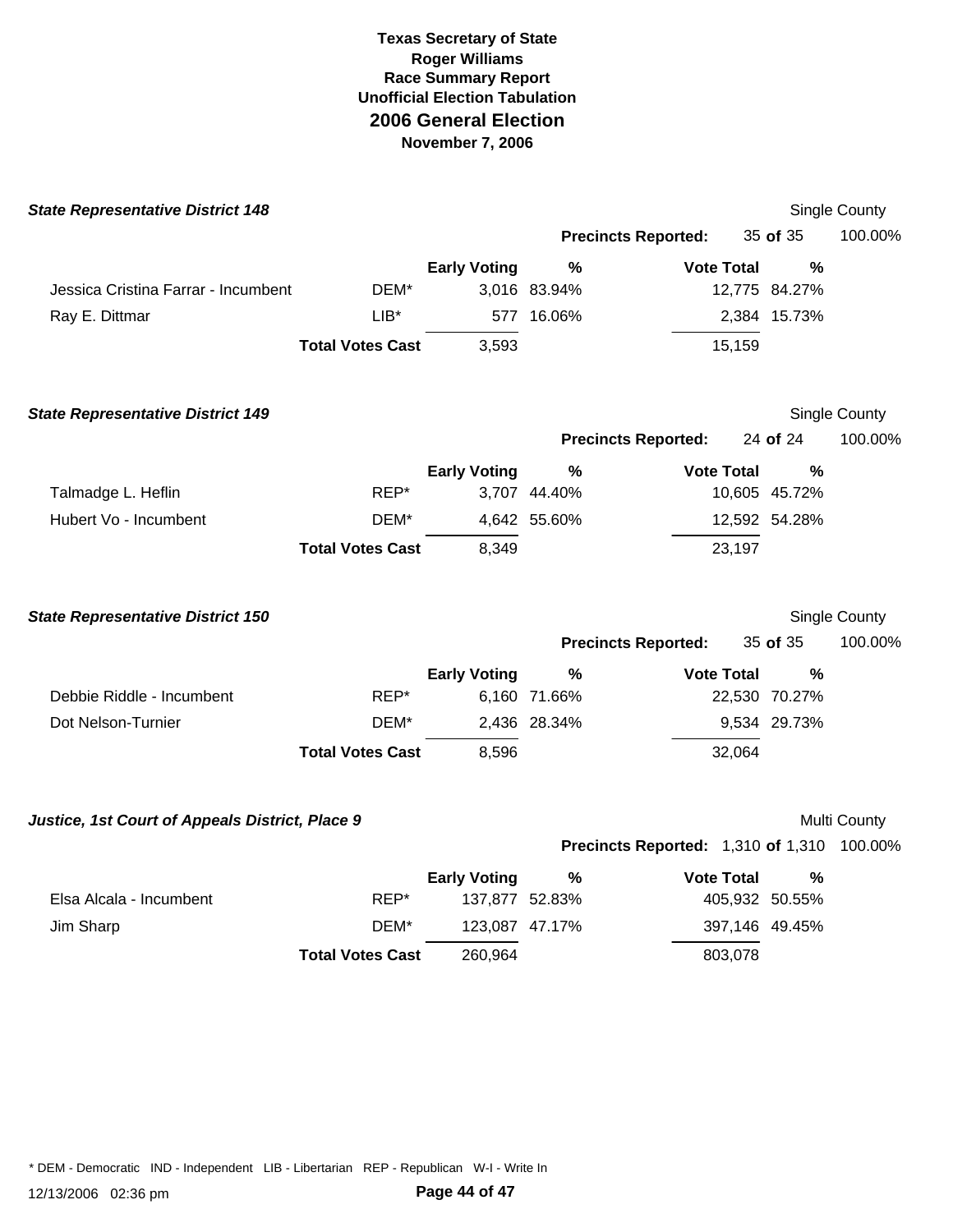| Justice, 3rd Court of Appeals District, Place 2 |                         |                     |                            |                   |                | Multi County |
|-------------------------------------------------|-------------------------|---------------------|----------------------------|-------------------|----------------|--------------|
|                                                 |                         |                     | <b>Precincts Reported:</b> |                   | 707 of 707     | 100.00%      |
|                                                 |                         | <b>Early Voting</b> | $\%$                       | <b>Vote Total</b> | $\frac{0}{0}$  |              |
| Alan Waldrop - Incumbent                        | REP*                    | 100,536 50.91%      |                            |                   | 252,249 51.38% |              |
| Jim Sybert Coronado                             | DEM*                    |                     | 96,937 49.09%              |                   | 238,654 48.62% |              |
|                                                 | <b>Total Votes Cast</b> | 197,473             |                            | 490,903           |                |              |
| Justice, 3rd Court of Appeals District, Place 3 |                         |                     |                            |                   |                | Multi County |
|                                                 |                         |                     | <b>Precincts Reported:</b> |                   | 707 of 707     | 100.00%      |
|                                                 |                         | <b>Early Voting</b> | $\frac{9}{6}$              | <b>Vote Total</b> | %              |              |
| Will Wilson                                     | REP*                    |                     | 97,857 49.29%              |                   | 245,681 49.68% |              |
| Diane Henson                                    | DEM*                    | 100,694 50.71%      |                            |                   | 248,837 50.32% |              |
|                                                 | <b>Total Votes Cast</b> | 198,551             |                            | 494,518           |                |              |
| Justice, 3rd Court of Appeals District, Place 5 |                         |                     |                            |                   |                | Multi County |
|                                                 |                         |                     | <b>Precincts Reported:</b> |                   | 707 of 707     | 100.00%      |
|                                                 |                         | <b>Early Voting</b> | %                          | <b>Vote Total</b> | $\%$           |              |
| David Puryear - Incumbent                       | REP*                    | 100,497 50.50%      |                            |                   | 259,313 52.32% |              |
| Mina A. Brees                                   | DEM*                    | 98,500 49.50%       |                            |                   | 236,288 47.68% |              |
|                                                 |                         |                     |                            |                   |                |              |
|                                                 | <b>Total Votes Cast</b> | 198,997             |                            | 495,601           |                |              |
| Justice, 3rd Court of Appeals District, Place 6 |                         |                     |                            |                   |                | Multi County |
|                                                 |                         |                     | <b>Precincts Reported:</b> |                   | 707 of 707     | 100.00%      |
|                                                 |                         | <b>Early Voting</b> | %                          | <b>Vote Total</b> | %              |              |
| Bob Pemberton - Incumbent                       | REP*                    | 100,363 50.52%      |                            |                   | 253,909 51.32% |              |
| <b>Bree Buchanan</b>                            | DEM*                    |                     | 98,289 49.48%              |                   | 240,892 48.68% |              |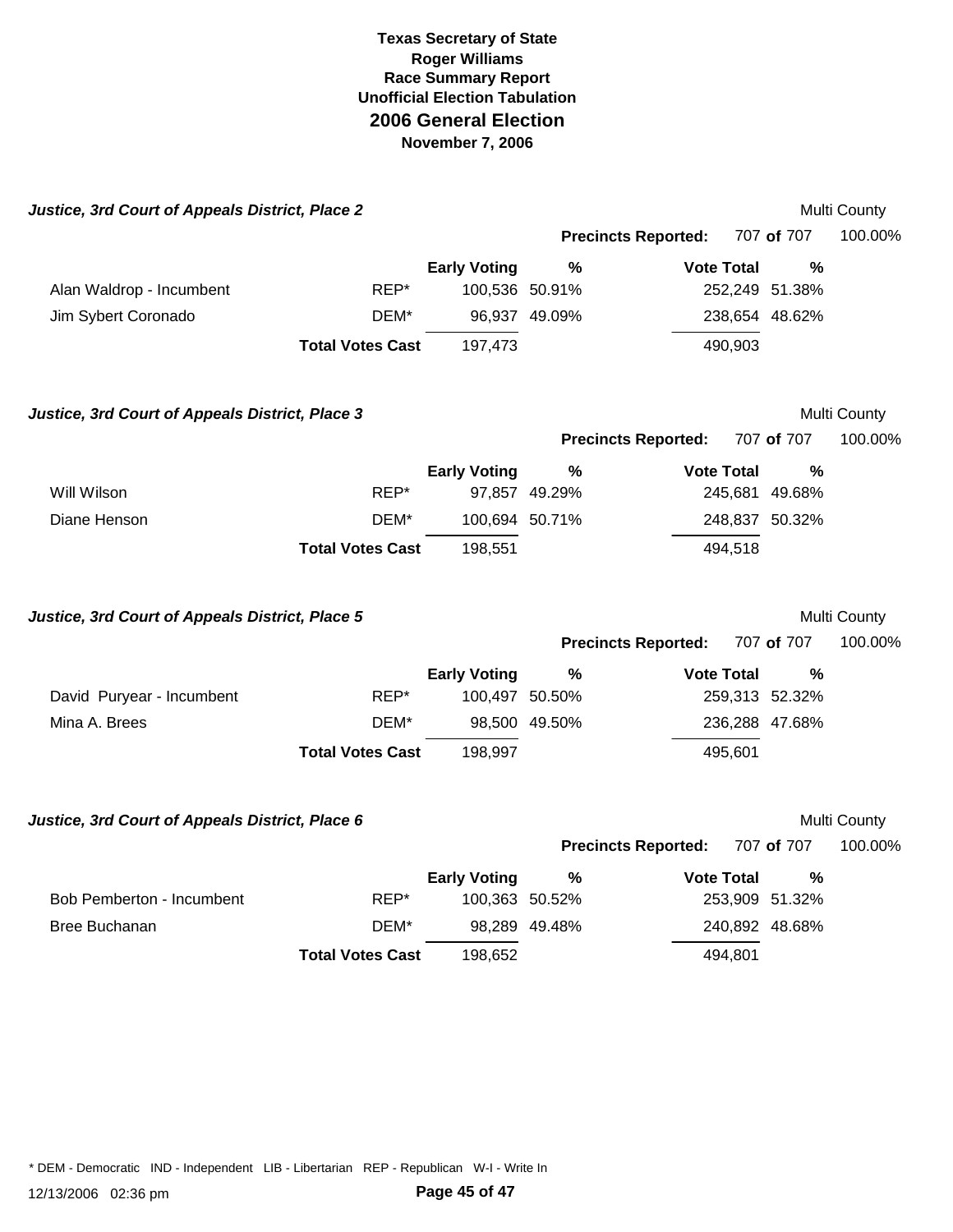| Justice, 4th Court of Appeals District, Place 3 |                         |                     |               |                                                   |               | Multi County |
|-------------------------------------------------|-------------------------|---------------------|---------------|---------------------------------------------------|---------------|--------------|
|                                                 |                         |                     |               | <b>Precincts Reported: 1,059 of 1,059 100.00%</b> |               |              |
|                                                 |                         | <b>Early Voting</b> | $\%$          | <b>Vote Total</b>                                 | $\frac{0}{0}$ |              |
| Rebecca Simmons - Incumbent                     | REP*                    | 109,123 55.46%      |               | 218,899 52.55%                                    |               |              |
| Richard Garcia, Jr.                             | DEM*                    |                     | 87,635 44.54% | 197,675 47.45%                                    |               |              |
|                                                 | <b>Total Votes Cast</b> | 196,758             |               | 416,574                                           |               |              |
| Justice, 4th Court of Appeals District, Place 4 |                         |                     |               |                                                   |               | Multi County |
|                                                 |                         |                     |               | Precincts Reported: 1,059 of 1,059 100.00%        |               |              |
|                                                 |                         | <b>Early Voting</b> | $\%$          | <b>Vote Total</b>                                 | %             |              |
| <b>Steve Hilbig</b>                             | REP*                    | 105,976 53.09%      |               | 215,041 50.98%                                    |               |              |
| Dan Pozza                                       | DEM*                    |                     | 93,634 46.91% | 206,804 49.02%                                    |               |              |
|                                                 | <b>Total Votes Cast</b> | 199,610             |               | 421,845                                           |               |              |
| Justice, 4th Court of Appeals District, Place 5 |                         |                     |               |                                                   |               | Multi County |
|                                                 |                         |                     |               | <b>Precincts Reported: 1,059 of 1,059 100.00%</b> |               |              |
|                                                 |                         | <b>Early Voting</b> | $\%$          | <b>Vote Total</b>                                 | %             |              |
| Karen Angelini - Incumbent                      | REP*                    | 114,387 57.72%      |               | 228,993 54.61%                                    |               |              |
| Lauro A. Bustamante                             | DEM*                    |                     | 83,790 42.28% | 190,357 45.39%                                    |               |              |
|                                                 | <b>Total Votes Cast</b> | 198,177             |               | 419,350                                           |               |              |
| Justice, 4th Court of Appeals District, Place 7 |                         |                     |               |                                                   |               |              |
|                                                 |                         |                     |               |                                                   |               | Multi County |
|                                                 |                         |                     |               | <b>Precincts Reported: 1,059 of 1,059 100.00%</b> |               |              |
|                                                 |                         | <b>Early Voting</b> | %             | <b>Vote Total</b>                                 | %             |              |
| Phylis Speedlin - Incumbent                     | REP*                    | 109,285 55.54%      |               | 218,559 52.52%                                    |               |              |
| Eddie DeLaGarza                                 | DEM*                    |                     | 87,498 44.46% | 197,598 47.48%                                    |               |              |